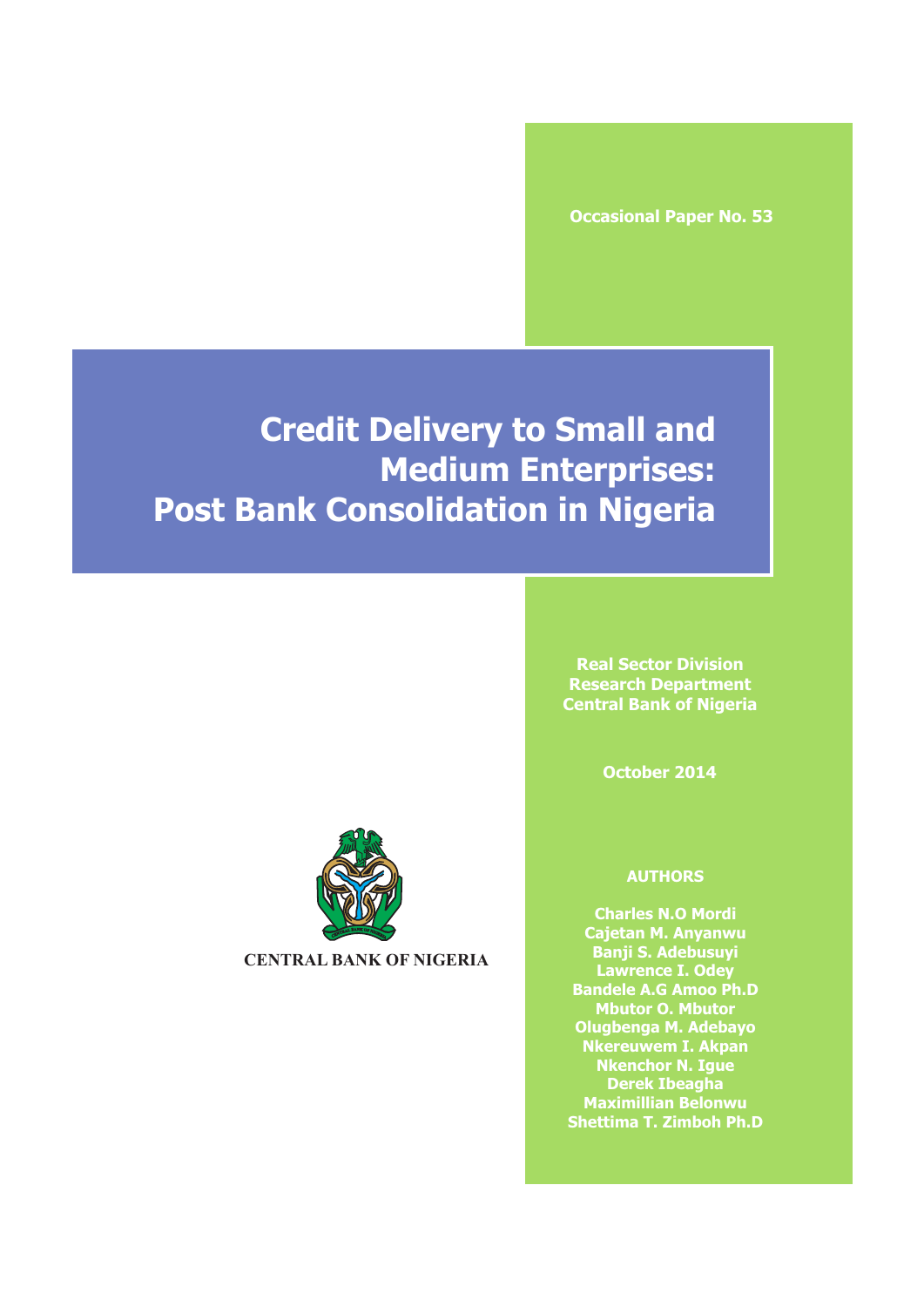Copyright © 2014 Central Bank of Nigeria 33 Tafawa Balewa Way Central Business District P. M. B. 0187, Garki Abuja, Nigeria

Studies on topical issues affecting the Nigerian Economy are published in order to communicate the results of empirical research carried out by the Bank to the public. In this regard, the findings, interpretation and conclusions expressed in the papers are entirely those of the authors and should not be attributed in any manner to the Central Bank of Nigeria or institutions to which they are affiliated.

The Central Bank of Nigeria encourages dissemination of its work. However, the materials in this publication are copyrighted. Request for permission to reproduce portions of it should be sent to the Director of Research, Research Department, Central Bank of Nigeria, Abuja.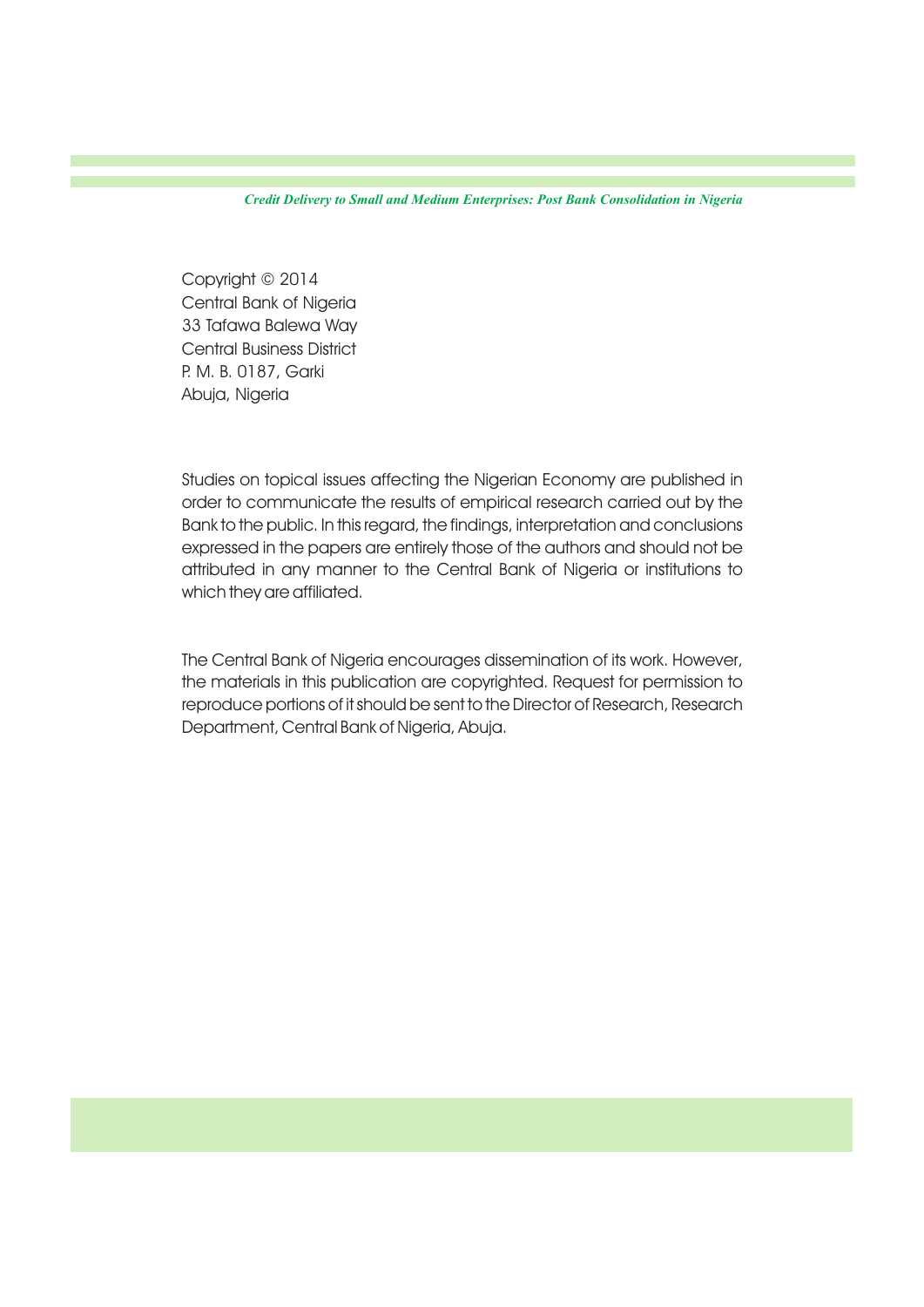## **Table of Contents Pages**

|     | <b>List of Acronyms</b>   |                          |                             |                                                      |            |            |            |            |           | v          |
|-----|---------------------------|--------------------------|-----------------------------|------------------------------------------------------|------------|------------|------------|------------|-----------|------------|
|     | List of Tables            |                          |                             |                                                      |            |            |            |            |           | vii        |
|     | <b>List of Figures</b>    |                          |                             |                                                      |            |            |            |            |           | viii       |
|     | <b>Executive Summary </b> |                          |                             |                                                      |            |            |            |            |           | ix         |
| 1.0 |                           | Introduction             |                             |                                                      |            |            |            |            |           | 1          |
|     | 1.1                       |                          |                             | Statement of the Problem                             |            | $\ddotsc$  | .          |            |           | 3          |
|     | 1.2                       | Objectives               |                             | $\cdots$                                             | $\cdots$   | .          |            | $\cdots$   | .         | 3          |
|     | 1.3                       |                          | Methodology                 |                                                      | $\cdots$   |            |            | $\cdots$   |           | 4          |
|     | 1.4                       | Data                     | $\sim$                      | $\sim$ $\sim$                                        | $\ddotsc$  |            |            | .          | .         | 4          |
|     | 1.5                       |                          | Scope of Study              |                                                      | $\dddotsc$ | .          |            |            | .         | 4          |
|     | 1.6                       |                          |                             | Structure of the Report                              |            |            |            |            | .         | $\sqrt{5}$ |
| 2.0 |                           | <b>Literature Review</b> |                             |                                                      |            |            |            |            |           | 7          |
|     | 2.1                       |                          | Conceptual Issues           |                                                      | $\cdots$   | $\cdots$   | $\ddotsc$  |            | $\cdots$  | 7          |
|     |                           | 2.1.1                    |                             | <b>Small Scale Enterprises</b>                       |            |            | $\cdots$   | .          |           | 7          |
|     |                           | 2.1.2                    |                             | <b>Banking Sector Consolidation</b>                  |            |            |            |            | .         | 10         |
|     | 2.2.                      |                          | Theoretical issues          |                                                      |            |            |            |            |           | $  \n $    |
|     | 2.3                       |                          |                             | Empirical Literature                                 |            | $\dddotsc$ | $\ddotsc$  | .          | .         | 13         |
| 3.0 |                           |                          |                             | <b>Review of Small and Medium Enterprises (SMEs)</b> |            |            |            |            |           |            |
|     |                           |                          | <b>Financing in Nigeria</b> |                                                      |            |            |            |            |           | 21         |
|     | 3.1                       |                          |                             | Private Sector-Led Institutions                      |            |            | $\dddotsc$ | $\cdots$   | .         | 21         |
|     |                           | 3.1.1                    |                             | Deposit Money Banks (DMBs)                           |            |            |            | $\ddotsc$  | .         | 21         |
|     |                           | 3.1.2                    |                             | Micro Finance Banks (MFB)                            |            |            |            | $\dddotsc$ |           | 24         |
|     | 3.2                       |                          |                             | Public Sector-Led Institutions                       |            |            | $\ddotsc$  | $\ddots$   | $\ddotsc$ | 24         |
|     |                           | 3.2.1                    |                             | The Nigerian Industrial Development Bank             |            |            |            |            |           |            |
|     |                           |                          |                             | (NIDB) Ltd/Bank of Industry (BOI)                    |            |            |            |            | $\ddotsc$ | 25         |
|     |                           | 3.2.2                    |                             | Small Scale Industries Credit Scheme (SSICS)26       |            |            |            |            |           |            |
|     |                           | 3.2.3                    |                             | The Nigerian Bank for Commerce and                   |            |            |            |            |           |            |
|     |                           |                          |                             | Industry (NBCI)                                      |            | $\ddotsc$  | $\dddotsc$ |            |           | 26         |
|     |                           | 3.2.4                    |                             | World Bank SME I Loan Scheme                         |            |            |            | $\cdots$   |           | 27         |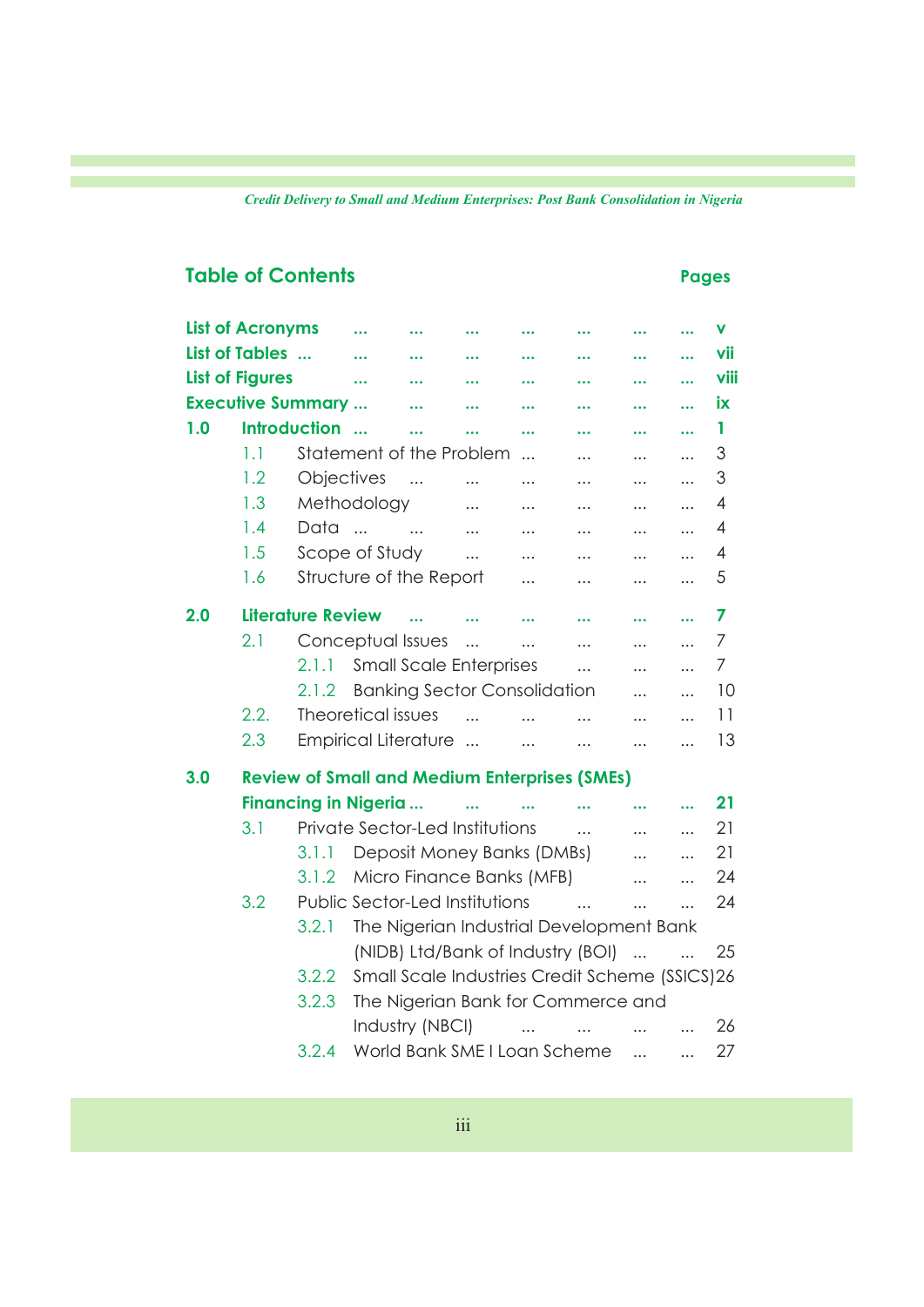|     |     |       | 3.2.5 World Bank SME II Loan Scheme                   |                                                                                                                                          |          |                                     |                       |            | 28 |
|-----|-----|-------|-------------------------------------------------------|------------------------------------------------------------------------------------------------------------------------------------------|----------|-------------------------------------|-----------------------|------------|----|
|     |     | 3.2.6 | National Economic Reconstruction Fund                 |                                                                                                                                          |          |                                     |                       |            |    |
|     |     |       | (NERFUND)                                             |                                                                                                                                          |          |                                     |                       | $\dddotsc$ | 29 |
|     |     | 3.2.7 | Refinancing and Rediscounting Facility                |                                                                                                                                          |          |                                     |                       |            |    |
|     |     |       | (RRF)<br>$\sim$                                       | $\dddotsc$                                                                                                                               |          | $\cdots$                            | $\cdots$              | $\cdots$   | 29 |
|     |     | 3.2.8 | Small and Medium Enterprises Equity                   |                                                                                                                                          |          |                                     |                       |            |    |
|     |     |       | Investment Scheme (SMEEIS)                            |                                                                                                                                          |          |                                     | $\cdots$              |            | 30 |
|     |     | 3.2.9 | Nedium Scale and Medium Scale                         |                                                                                                                                          |          |                                     |                       |            |    |
|     |     |       | <b>Enterprises Credit Guarantee Scheme</b>            |                                                                                                                                          |          |                                     |                       |            |    |
|     |     |       | (SMECGS)                                              | $\frac{1}{2}$ . The contract of the contract of $\frac{1}{2}$                                                                            |          |                                     | $\cdots$              |            | 32 |
|     |     |       | 3.2.10 New Billion Restructuring/Refinancing          |                                                                                                                                          |          |                                     |                       |            |    |
|     |     |       | Scheme                                                | المنفر المنفر المنفر المستحدث المنفر                                                                                                     |          |                                     |                       | $\cdots$   | 33 |
|     |     |       | 3.2.11 N200 Billion Commercial Agricultural           |                                                                                                                                          |          |                                     |                       |            |    |
|     |     |       | Credit Scheme (CACS)                                  |                                                                                                                                          |          | $\overline{\phantom{a}}$            | $\dddotsc$            | $\ddotsc$  | 34 |
|     |     |       | 3.2.12 The Nigerian Incentive-Based Risk Sharing      |                                                                                                                                          |          |                                     |                       |            |    |
|     |     |       | System for Agricultural Lending (NIRSAL)              |                                                                                                                                          |          |                                     |                       |            | 34 |
| 4.0 |     |       | <b>Empirical Analysis of the Study </b>               |                                                                                                                                          |          |                                     |                       |            | 37 |
|     | 4.1 |       | Survey Coverage                                       |                                                                                                                                          | $\cdots$ | $\cdots$                            | $\cdots$              |            | 37 |
|     | 4.2 |       | Major Findings                                        | $\mathbf{r} = \mathbf{r} \cdot \mathbf{r}$ and $\mathbf{r} = \mathbf{r} \cdot \mathbf{r}$ and $\mathbf{r} = \mathbf{r} \cdot \mathbf{r}$ |          |                                     | $\cdots$              |            | 37 |
|     |     |       | 4.2.1 Awareness of the Schemes                        |                                                                                                                                          |          |                                     | $\dddot{\phantom{0}}$ |            | 37 |
|     |     |       | 4.2.2 Banks' Preferred Sector (for granting loans) 38 |                                                                                                                                          |          |                                     |                       |            |    |
|     |     | 4.2.3 | Sources of funding for SMEs Operations                |                                                                                                                                          |          |                                     |                       |            | 39 |
|     |     | 4.2.4 | Direction of Flow of Credit to SMEs                   |                                                                                                                                          |          |                                     |                       |            |    |
|     |     |       | (Secondary Data Analysis)                             |                                                                                                                                          |          |                                     | $\sim$ $\sim$         |            | 40 |
|     |     | 4.2.5 | Direction of Flow of Credit to SMEs (Primary          |                                                                                                                                          |          |                                     |                       |            |    |
|     |     |       | Data Analysis)                                        |                                                                                                                                          |          | $\cdots$ $\cdots$ $\cdots$ $\cdots$ |                       | $\dddotsc$ | 43 |
|     |     | 4.2.6 | Cost of Credit (Interest Rate)                        |                                                                                                                                          |          |                                     |                       | $\cdots$   | 44 |
|     |     | 4.2.7 | Risk Consideration by Banks in lending to             |                                                                                                                                          |          |                                     |                       |            |    |
|     |     |       | SMEs                                                  |                                                                                                                                          |          |                                     |                       | $\cdots$   | 45 |
|     |     | 4.2.8 | Ranking of Constraints to Credit Use by SMEs 47       |                                                                                                                                          |          |                                     |                       |            |    |
|     |     | 4.2.9 | Perception of Stakeholders on the Bank                |                                                                                                                                          |          |                                     |                       |            |    |
|     |     |       | Consolidation Exercise and the Intervention           |                                                                                                                                          |          |                                     |                       |            |    |
|     |     |       | Schemes                                               |                                                                                                                                          | $\cdots$ |                                     |                       |            | 49 |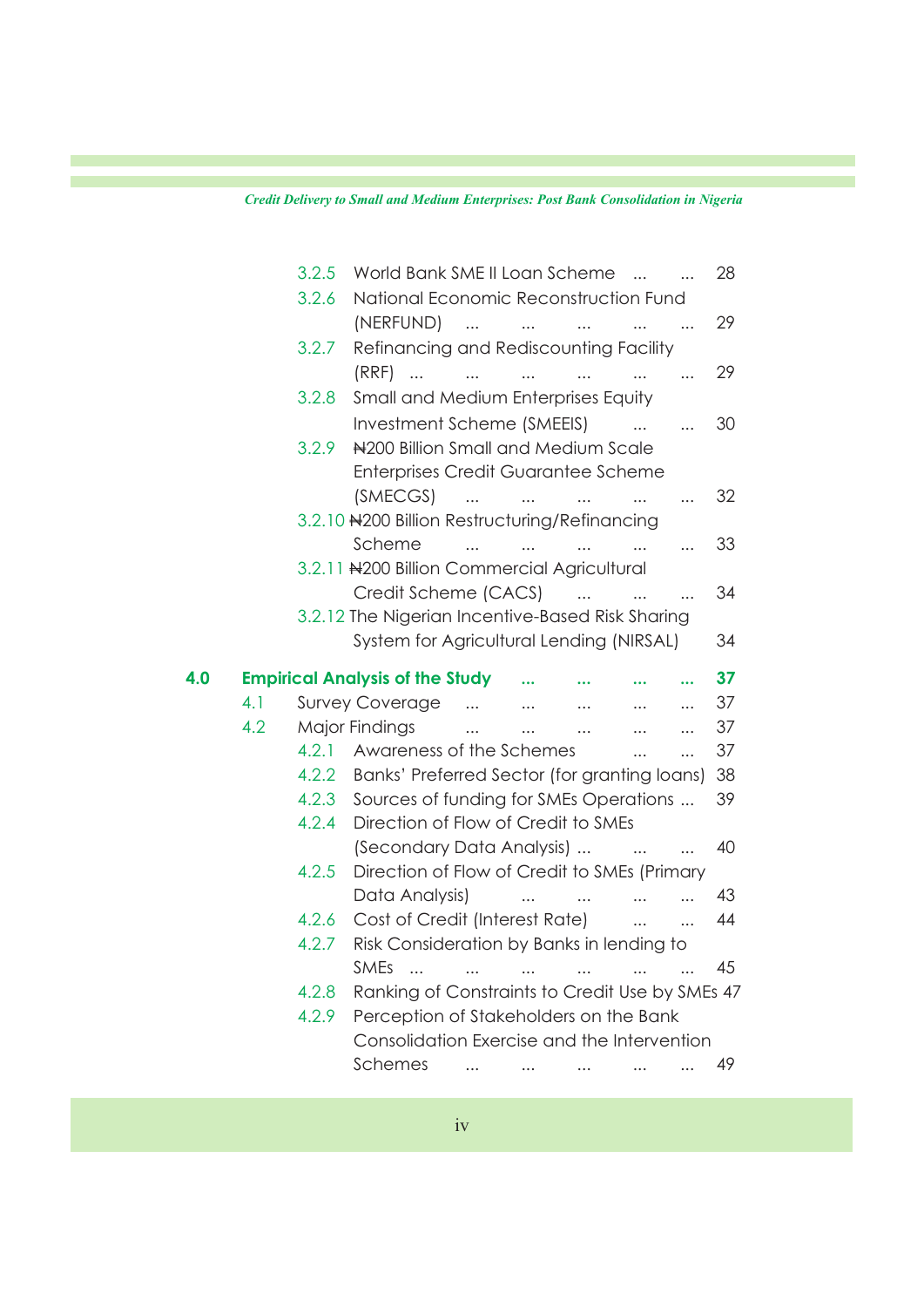г

| 5.0               |                   |                   |                        | <b>Policy-Focused Recommendations</b>        |  |  | 53 |
|-------------------|-------------------|-------------------|------------------------|----------------------------------------------|--|--|----|
|                   | 5.1               |                   |                        | Infrastructural Development                  |  |  | 53 |
|                   | 5.2               |                   | Collateral Requirement |                                              |  |  | 53 |
|                   | 5.3               |                   |                        | Improved Monitoring by CBN and BOI           |  |  | 53 |
|                   | 5.4               |                   |                        | Strengthening the Credit Bureaux             |  |  | 54 |
|                   | 5.5               |                   |                        | <b>Building Capacity of SMEs Operators</b>   |  |  | 54 |
|                   | 5.6               |                   |                        | Reform of the Legal System                   |  |  | 54 |
|                   | 5.7               |                   |                        | Stable Macro-Economic Environment            |  |  | 55 |
|                   | 5.8               |                   |                        | Flexible Guidelines and Speedy Documentation |  |  |    |
|                   |                   | of Loan Processes |                        |                                              |  |  | 55 |
| 6.0               | <b>Conclusion</b> |                   |                        |                                              |  |  | 57 |
| <b>References</b> |                   |                   |                        |                                              |  |  | 59 |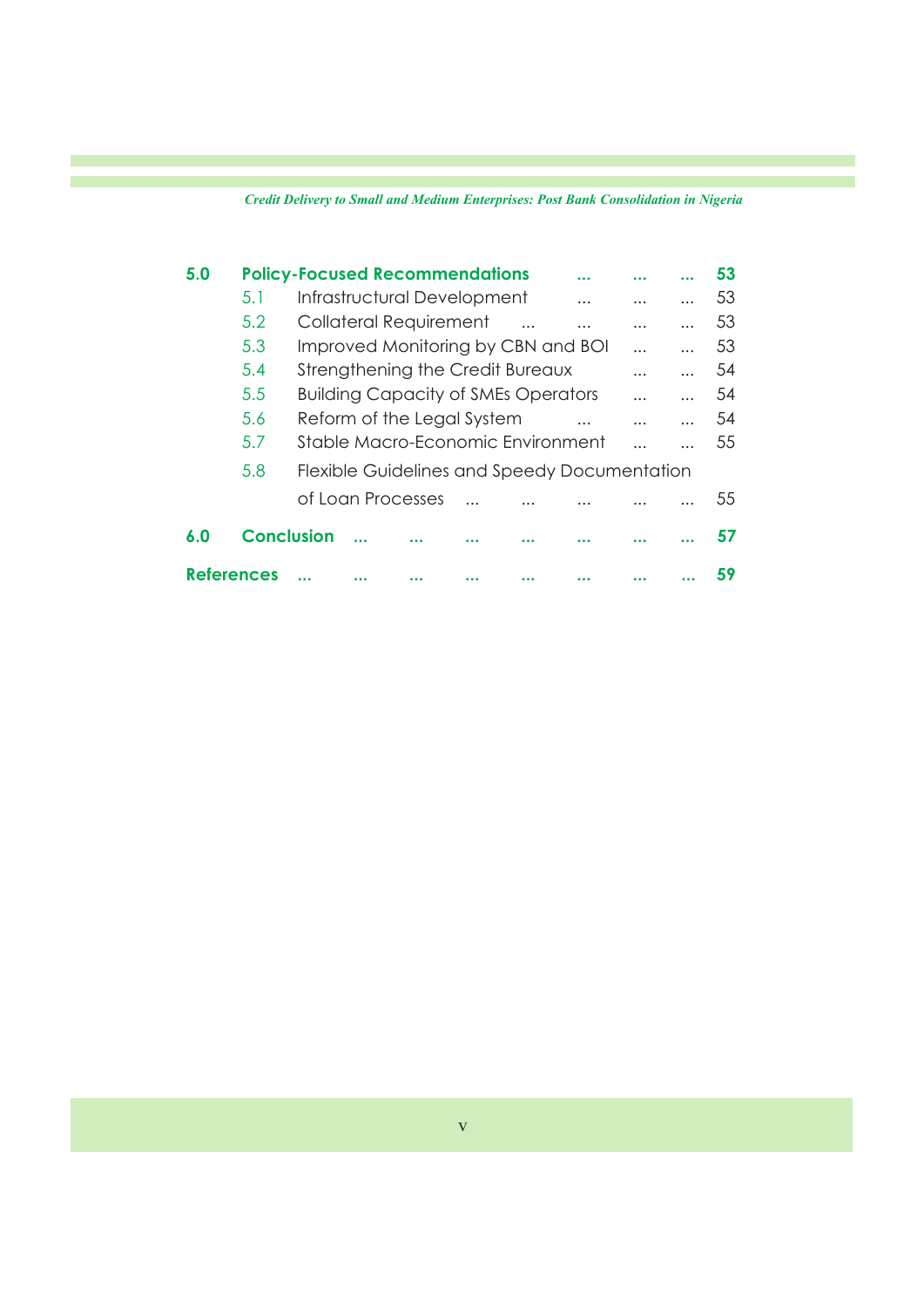## **List of Acronyms**

| ABRS              | Agricultural Bank Rating System                       |
|-------------------|-------------------------------------------------------|
| <b>ACSS</b>       | Agricultural Credit Support Scheme                    |
| <b>ANOVA</b>      | Analysis of Variance                                  |
| <b>BIM</b>        | <b>Bank Incentive Mechanism</b>                       |
| BOI               | <b>Bank of Industry</b>                               |
| <b>BOT</b>        | <b>Build, Operate and Transfer</b>                    |
| CACS              | Commercial Agricultural Credit Scheme                 |
| <b>CBN</b>        | Central Bank of Nigeria                               |
| <b>DFIs</b>       | Development Finance Institutions                      |
| <b>DMB</b>        | Deposit Money Bank                                    |
| <b>DMO</b>        | Debt Management Office                                |
| <b>EFInA</b>      | <b>Enhancing Financial Innovation &amp; Access</b>    |
| EU                | European Union                                        |
| <b>FCT</b>        | <b>Federal Capital Territory</b>                      |
| <b>FEAP</b>       | Family Economic Advancement Programme                 |
| <b>FIRS</b>       | Federal Inland Revenue Service                        |
| <b>FMA&amp;RD</b> | Federal Ministry of Agriculture and Rural Development |
| IC                | Insurance Components                                  |
| <b>MENA</b>       | Middle East and North Africa                          |
| <b>MFBs</b>       | <b>Micro Finance Banks</b>                            |
| <b>MSME</b>       | Micro, Small and Medium Enterprises                   |
| <b>NBCI</b>       | Nigerian Bank for Commerce and Industry               |
| <b>NBS</b>        | National Bureau of Statistics                         |
| <b>NDIC</b>       | Nigerian Deposit Insurance Corporation                |
| <b>NIDB</b>       | Nigerian Industrial Development Bank                  |
| <b>NIRSAL</b>     | Nigerian Incentive-Based Risk Sharing System for      |
|                   | Agricultural Lending                                  |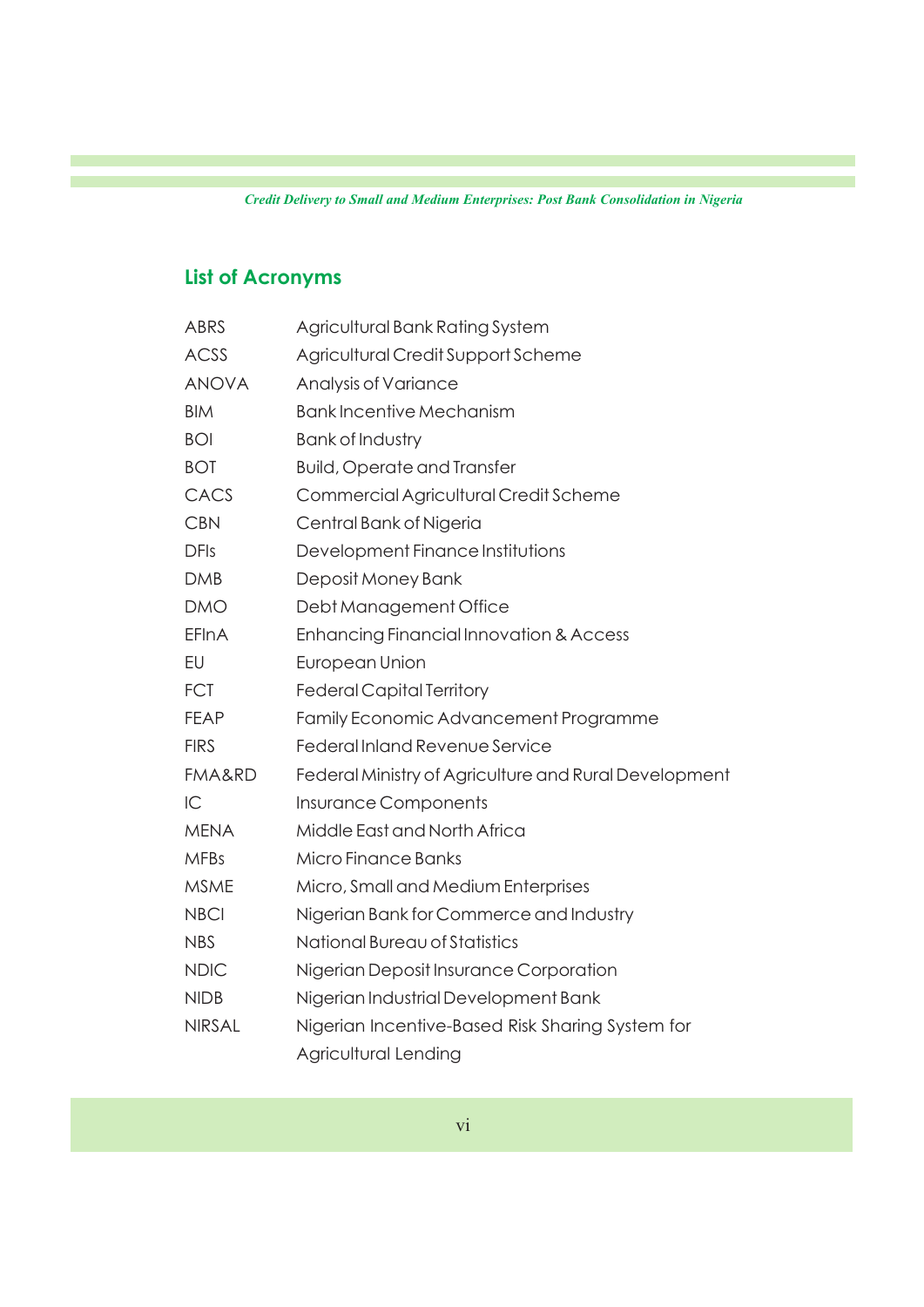| <b>PAIF</b>   | Power and Airline Intervention Fund                 |
|---------------|-----------------------------------------------------|
| PB            | Participating Banks                                 |
| <b>PPP</b>    | Public Private Partnership                          |
| <b>RRF</b>    | Refinancing and Rediscounting Facility              |
| <b>RSF</b>    | <b>Risk Sharing Facility</b>                        |
| <b>SICF</b>   | Small Industries Credit Fund                        |
| <b>SMEs</b>   | <b>Small and Medium Enterprises</b>                 |
| <b>SMECGS</b> | Small and Medium Scale Enterprises Credit Guarantee |
|               | Scheme                                              |
| SMEDAN        | Small and Medium Enterprises Development Agency of  |
|               | Nigeria                                             |
| <b>SMEEIS</b> | Small and Medium Enterprises Equity Investment      |
|               | Scheme                                              |
| <b>SMIs</b>   | Small and Medium Industries                         |
| <b>SSEs</b>   | <b>Small Scale Enterprises</b>                      |
| <b>SSICS</b>  | Small Scale Industries Credit Scheme                |
| <b>TAF</b>    | <b>Technical Assistance Facility</b>                |
| <b>USA</b>    | United States of America                            |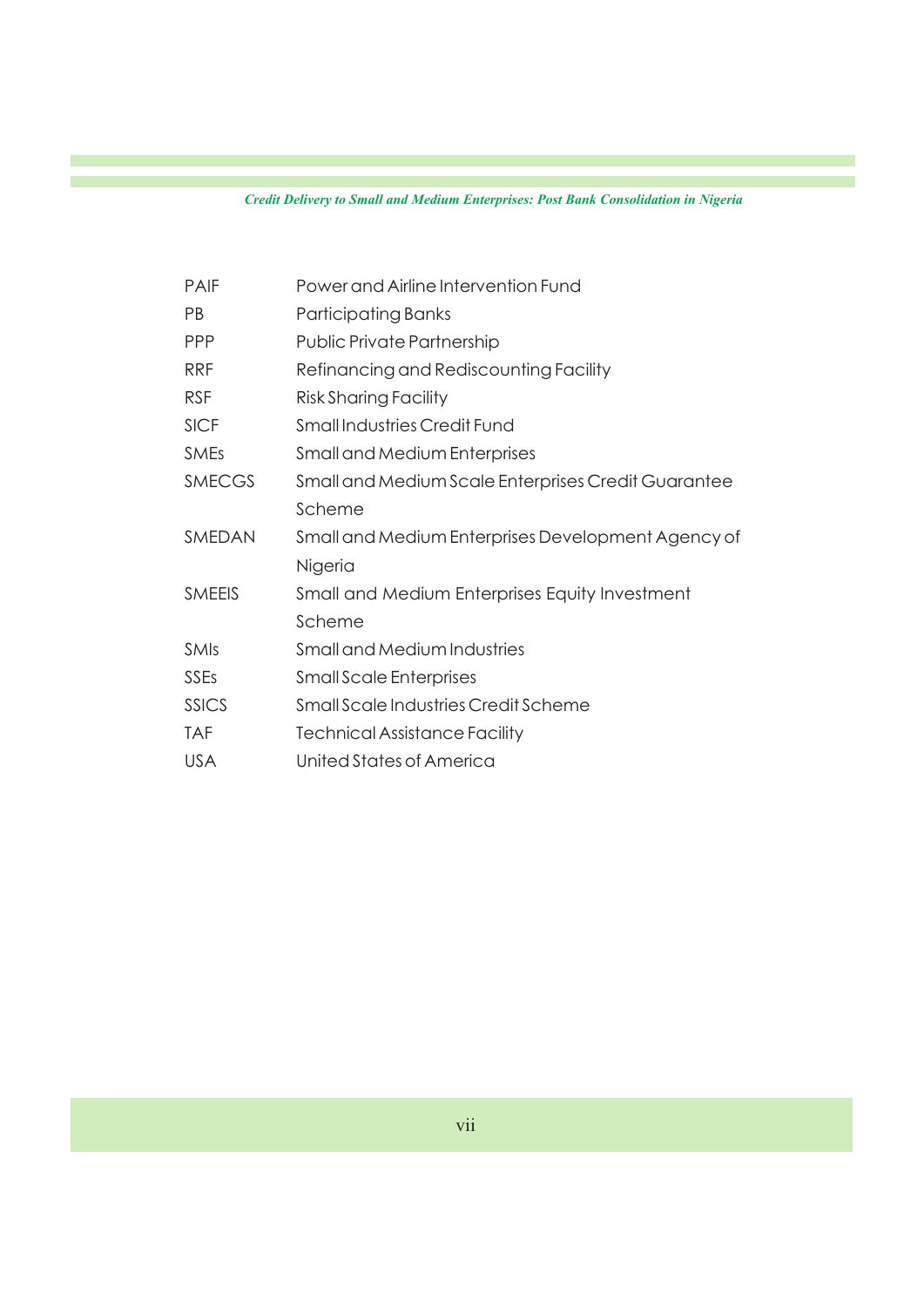## **List of Tables Pages**

| Table <sub>1</sub> | Commercial Bank Lending to SMEs in Nigeria:                                          |              |               |                                        |          |                    |                                                           |    |  |
|--------------------|--------------------------------------------------------------------------------------|--------------|---------------|----------------------------------------|----------|--------------------|-----------------------------------------------------------|----|--|
|                    | 2000-2011                                                                            |              |               |                                        |          |                    |                                                           | 23 |  |
| Table 2            | Below shows the summary of the level of<br>disbursements of the intervention schemes |              |               |                                        |          |                    | $\mathcal{L}_{\text{max}}$ and $\mathcal{L}_{\text{max}}$ | 36 |  |
| Table 3            | Shapiro-Wilks Test of Normality                                                      |              |               |                                        | $\cdots$ | $\dots$ $\dots$ 41 |                                                           |    |  |
| Table 4            | Test of Homogeneity of variances                                                     |              |               |                                        | $\cdots$ |                    | $\dots$ 41                                                |    |  |
| Table 5            | ANOVA                                                                                | $\mathbf{m}$ | $\sim$ $\sim$ | $\mathbf{r}$ . The set of $\mathbf{r}$ | 42       |                    |                                                           |    |  |
| Table 6            | Descriptive Statistics                                                               |              | $\dddotsc$    | $\cdots$ $\cdots$                      |          | $\cdots$ $\cdots$  |                                                           | 42 |  |
|                    | Table 7 Ranking of Risk Considerations by DMBs                                       |              |               |                                        |          |                    |                                                           | 46 |  |
| Table 8            | Constraints to Credit Use by SMEs                                                    |              |               |                                        |          |                    |                                                           | 47 |  |

## **List of Figures Pages**

| Figure 1a | Level of Awareness of Bank Consolidation                                  |  | 38 |
|-----------|---------------------------------------------------------------------------|--|----|
| Figure 1b | Level of Awareness of CBN Schemes                                         |  | 38 |
| Figure 2a | Sources of Funds (pre-consolidation)                                      |  | 39 |
| Figure 2b | Sources of funds (post-consolidation)                                     |  | 39 |
| Figure 3  | Supply of Credit to SMEs (Field Returns)                                  |  | 43 |
| Figure 4: | Comparison of interest rate in the pre and post-<br>consolidation periods |  | 46 |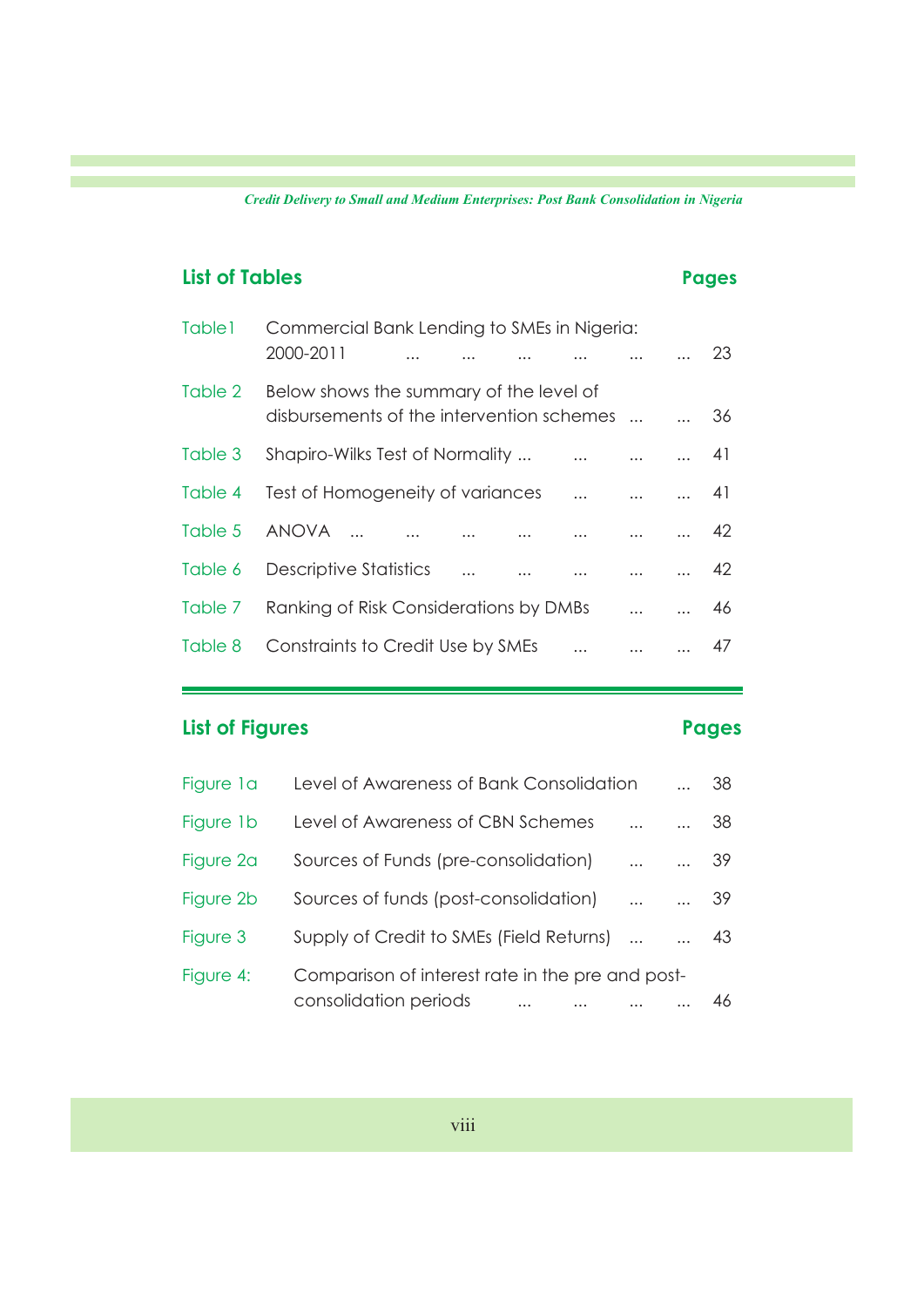#### **Executive Summary**

*Small and Medium Enterprises (SMEs) are key drivers of growth and development of the economy through their positive effects on employment generation and poverty reduction. With the country's quest to grow the economy, the sustained growth of the SME sub-sector is even more germane. Thus, in contributing meaningfully to economic development, access to finance by SME operators has become critical, especially as these SMEs have to rely on Deposit Money Banks and other financial institutions for investment financing. This constraint is more pronounced among the very small firms, with 59 per cent of small firms reporting difficulties in accessing finance, 35 per cent of medium firms and 11per cent of the large SME firms facing difficulties with access to credit.* 

*A review of SME financing in Nigeria has shown that funding for the sub-sector is derived from deposit money banks, micro*  finance banks, governments and agencies in the form of soft *loans and interventions. Pre-consolidation data between 2000 and 2005 revealed that 6.02 per cent of the total credit provided by the private sector went to the SMEs. A World Bank report (2012) further indicated that, only 3 per cent of SMEs' working capital, and 2 per cent of their fixed assets were financed from private funding sources. This creates a huge financing gap to the public sector. Overtime, government has taken the challenge to support SMEs, through various interventions, bilateral arrangements and establishment of various institutions and programmes.*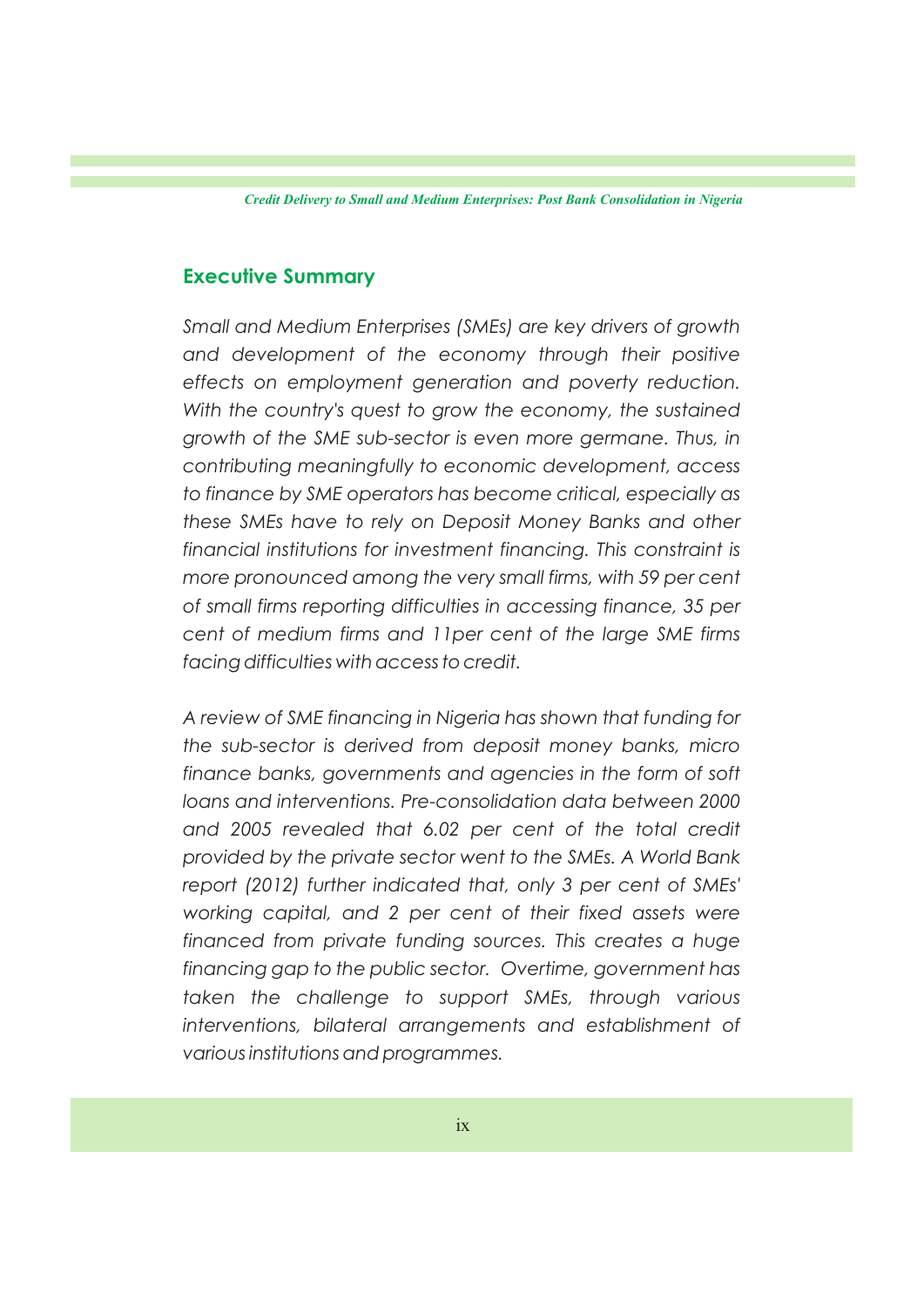*Government has over time, created various institutions, schemes and programmes to support SMEs. These included the Nigerian Industrial Development Bank (1962), Small Scale Industries Credit Scheme (1971), the Nigerian Bank for Commerce and Industry (1973) and the Bank of Industry (2001). From 2002, The Central Bank of Nigeria intervened by establishing several schemes including the Refinancing and Rediscounting Facility, N200 Billion Restructuring/Refinancing Scheme, N200 Billion Commercial Agricultural Credit Scheme (2009) and the Nigerian Incentive-Based Risk Sharing System for Agricultural Lending (2011). Besides government and the CBN, other institutions like the World Bank and Nigerian Bankers' Committee have come up with SME support schemes such as the US\$41 million World Bank SME I Loan Scheme (1984), World Bank US\$270 million SME II Loan Scheme (1990) and the Small and Medium Enterprises Equity Investment Scheme (2001) by the Bankers' Committee.*

*With the consolidation of the banking industry in December 2005, several outcomes emerged such as, decline in the number of DMBs, that were better capitalized with dilution of private ownership structure and deepening of the capital market, among others. The impact of the consolidation programme on the direction of credit was, however, not certain. In an attempt to derive the precise impact of the consolidation scheme, this study seeks to answer such questions as; has the current reform efforts, including the bank consolidation exercise, promoted credit delivery to the SMEs or not? In the event that credit to the SMEs has fallen, what steps*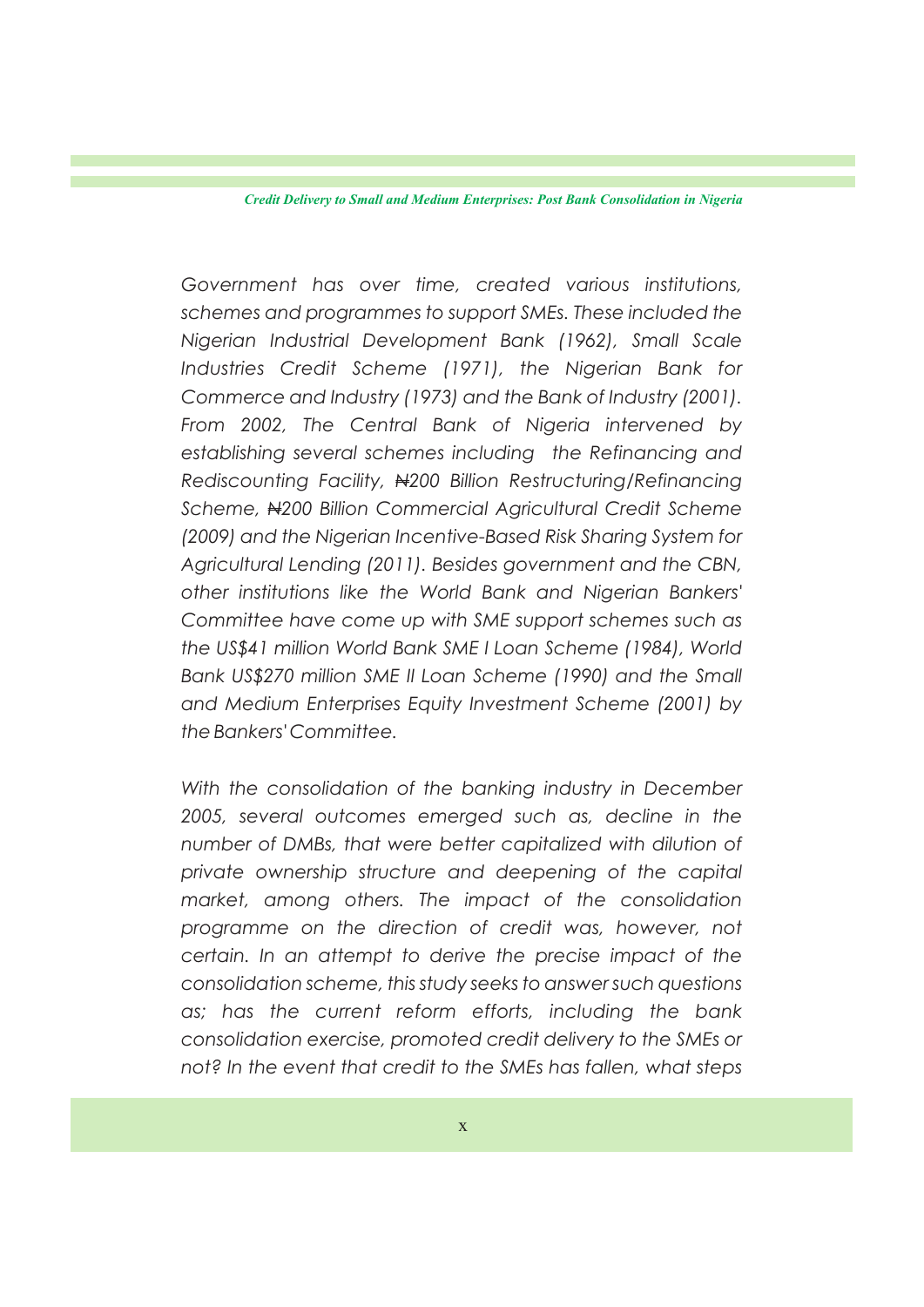*should be taken to fill the credit supply gap?*

*The study analyzed data from both primary and secondary sources to determine the availability and direction of credit, both pre and post-consolidation. The level of awareness of stakeholders with respect to the bank's consolidation policy and the CBN's special intervention schemes, as well as challenges and perception of stakeholders were also determined. The primary data was generated from fourteen states within five geo-political zones. Twenty deposit money banks and one hundred and twenty-two selected SMEs were covered.* 

*The results of the analysis of secondary data for the direction of differences-in-means in credit delivery revealed that in the case of Nigeria, the consolidation exercise impacted the growth of credit negatively. On average, credit delivered after consolidation decreased by 60.48 per cent from N62 billion to N24.5 billion during the period under review. This finding on the direction of credit to SMEs post-consolidation was corroborated by the results of the primary data analysis which also indicated a reduction in direction of credit post-consolidation (though to varying degrees). Further examination of the evidence from the survey revealed that, factors such as cost of credit, SMEs risk profile, cumbersome documentation, collateral requirements,*  infrastructural deficit that do affect credit, remained strong *factors for stunted growth of credit to SMEs, post-consolidation.*

*From the identified constraints, the study recommended*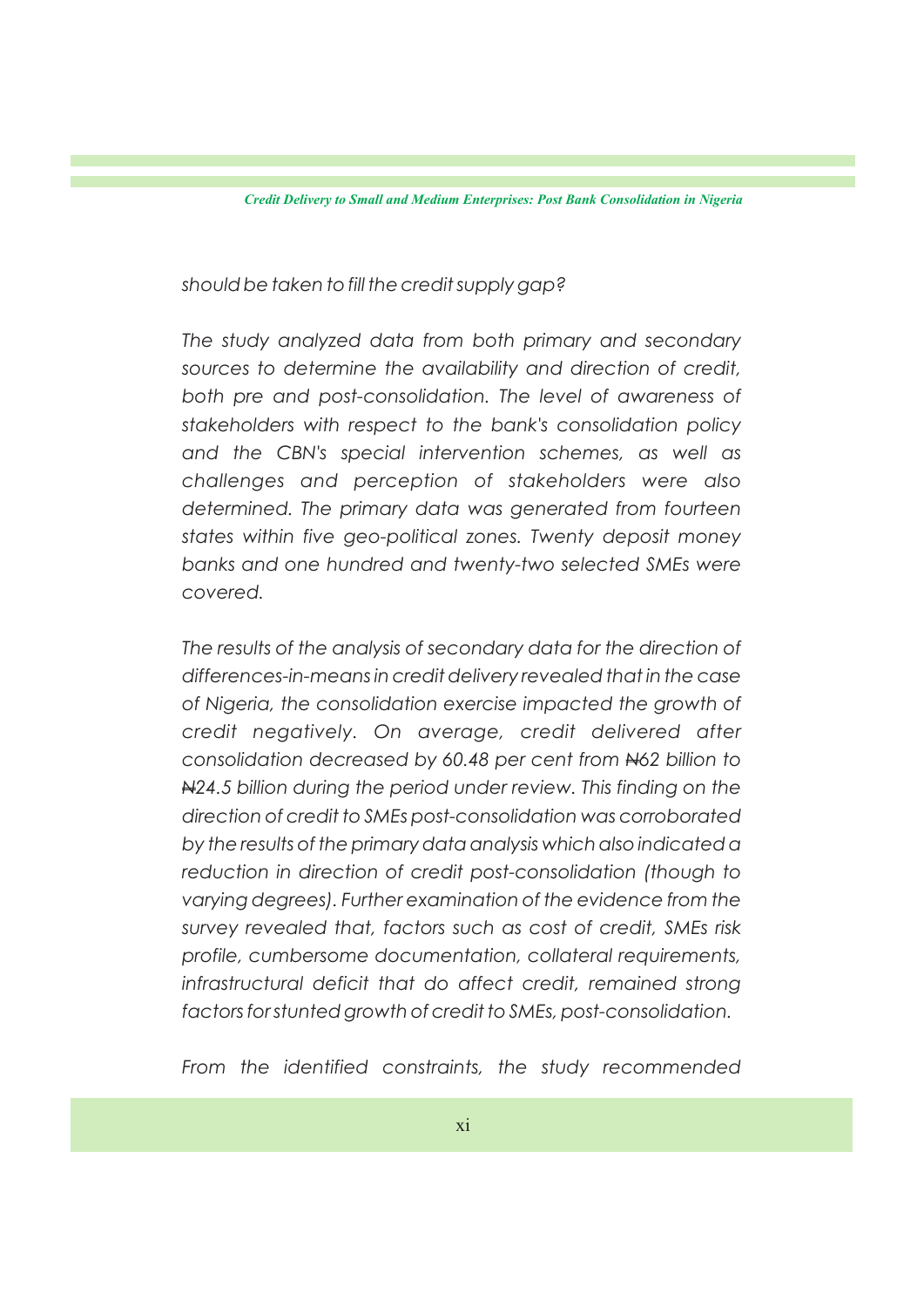*measures to create a pool of long-term funds to enable long tenored lending and effect the regime of interest rate downward, sustain on-going efforts at fixing the decrepit economic infrastructure, ease loan documentation processes and requirements, create additional incentives to boost lending to SMEs and enhance monitoring of funds disbursed under the CBN intervention schemes, etc.*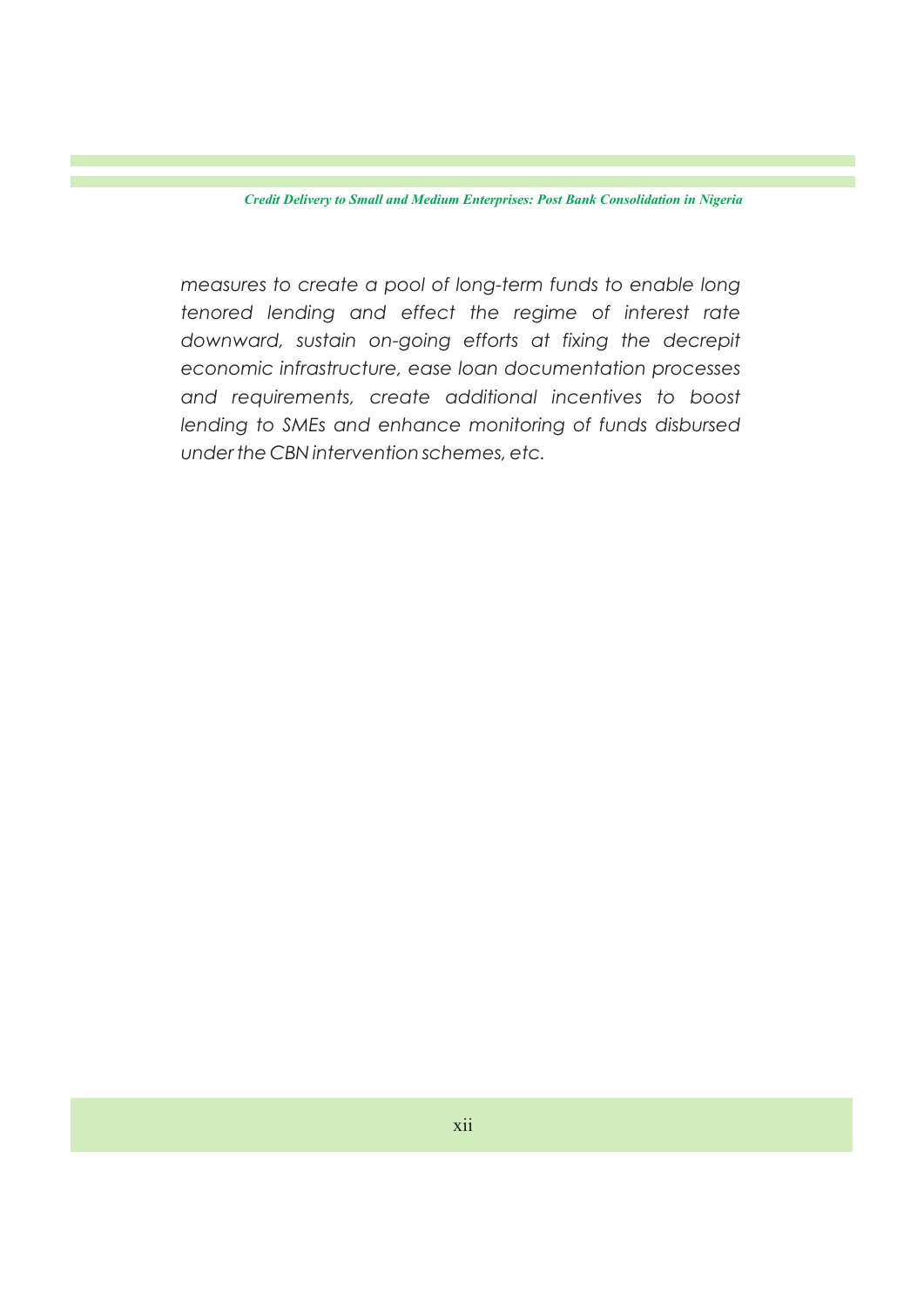### **Credit Delivery to Small and Medium Enterprises in Nigeria: Post Bank Consolidation**

#### **1.0 Introduction**

In recent times, various countries have embarked on banking industry consolidation in order to build solid financial systems. Consolidation of the banking industry has been effected through mergers and acquisition leading sometimes to the disappearance of small banks. As the number of banks decline, the fear is, would SMEs have access to finance with the change in the structure of the banking industry? The availability of finance to this sector is important for both theoretical and policy reasons.

Small enterprises have provided the mechanism for stimulating indigenous enterprise in many countries, creating employment opportunities and aiding the development of local technology (Sule, 1986; World Bank, 1995). They contribute more to employment generation, as they employ more than half of the total workforce in the US, and two-third in the EU (Takats, 2004). The growth of the sub-sector is very critical for economic development. This is particularly so in a developing economy like Nigeria which requires to activate growth centres to promote inclusive development. In addition, some of them eventually transform to big enterprises. In contributing meaningfully to economic development, access to finance has become critical as they depend on financial institutions to raise funds for investment.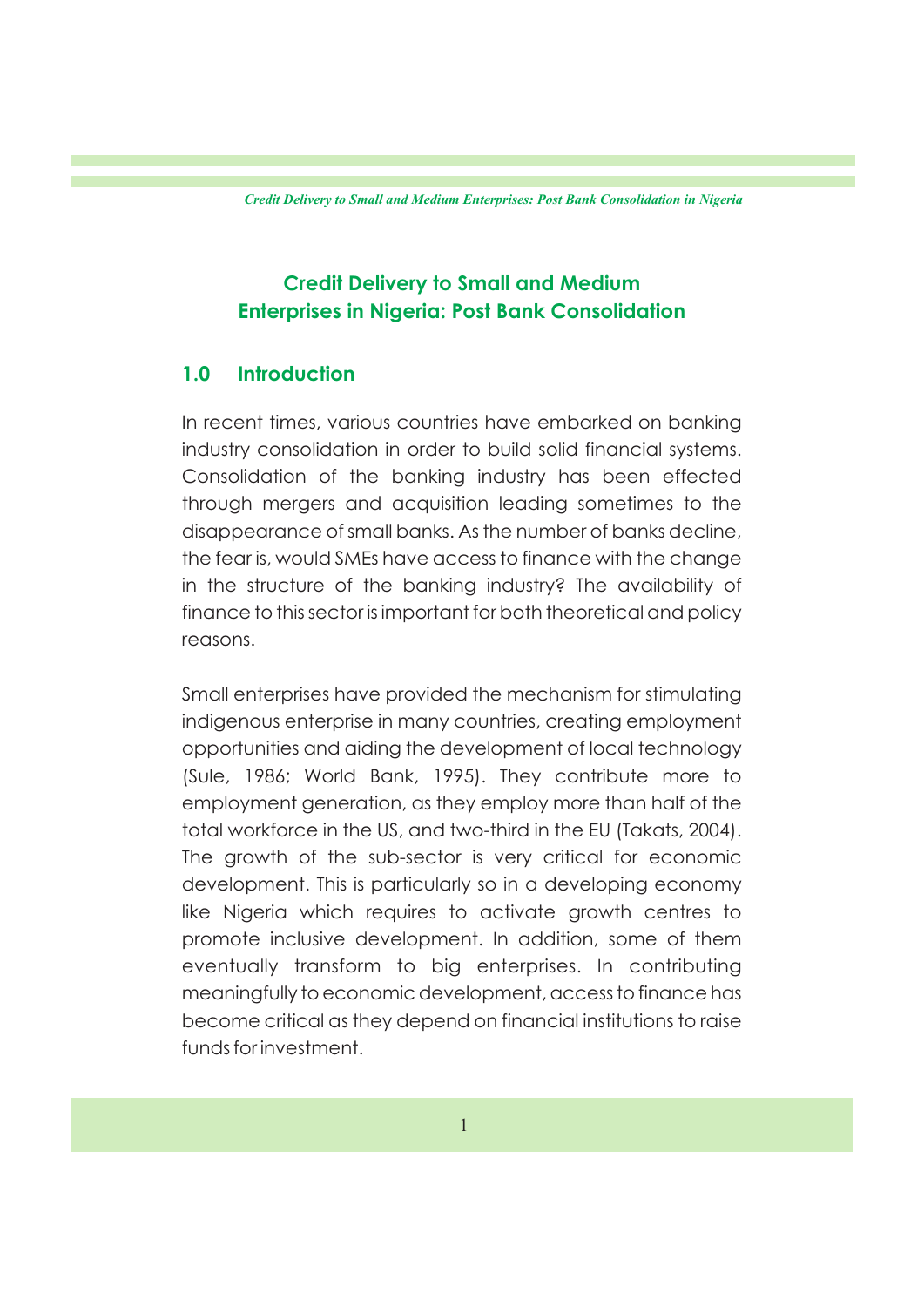The traditional portfolio theory according to Takats (2004), supports the notion, "that large banks are able to finance a wider range of firms, including for instance large enterprises. Consequently, large banks can diversify their portfolios better than small banks, and they lend less to small businesses. As a result, the traditional portfolio theory predicts size to be the most important factor in small business lending: large banks finance small firms less. This implies that banking consolidation adversely affects small business lending" (Takats, 2004).

The intuition is that, big banks usually lend more to big firms compared to small businesses, as the share of loans to small businesses as a percentage of their total loan is small. It might be expected that as small banks are acquired and merged into big banks, the focus might be to lend to big borrowers or even shift the composition of their assets from their previous activities. One of the reasons for the likely shift of focus from small lender to big borrower could stem from the fact that most big banks see loans to small firms as less profitable given their assets size**.**

There is also the perception that banks, after consolidation, lend more to SMEs. Given that bank consolidation is a dynamic process, therefore, it is expected that market participants would adopt appropriate strategies consistent with market developments. This would lead to changes in the lending behaviours of banks in the long run to both big and small borrowers. This would manifest in efficiency gains, which would favour lending to small organisations in the long run.

From the literature, the impact of banking reforms and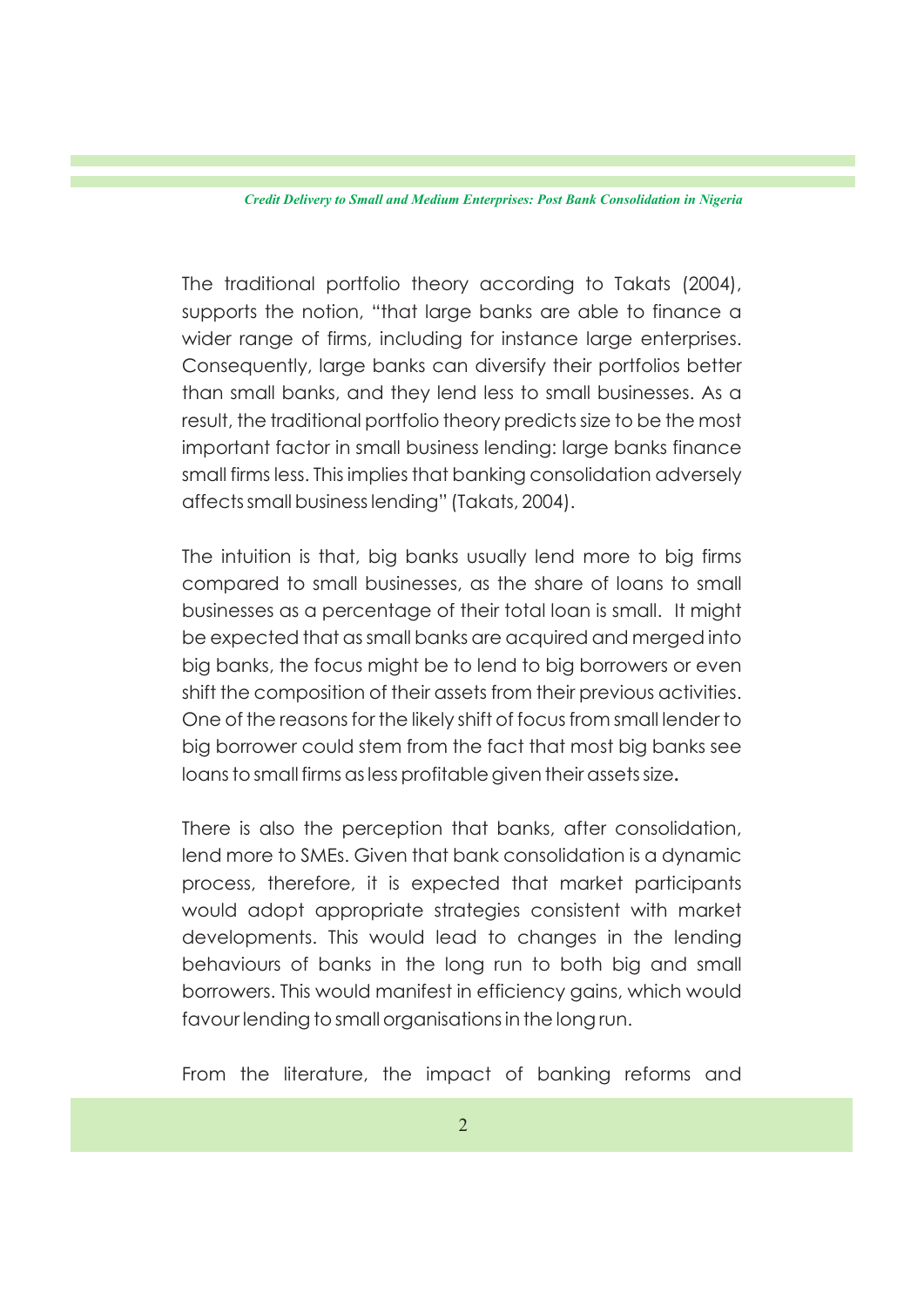consolidation on credit flows to SMEs has been mixed. While works by Strahan and Weston (1996) on the USA and German economies showed that bank consolidation enhanced the flow of credit to SMEs, Banaccorsi di Patti and Gobbi (2001) and Craig and Hardee(2004) found the opposite result for Italy and curiously, the USA. With this mixed impact in countries where the effect of bank consolidation on credit delivery to SMEs has been evaluated, it would be informative to know how Nigeria's consolidation exercise has fared.

#### **1.1 Statement of the Problem**

In Nigeria, as in many other developing economies, banking services are critical to economic growth as other sources of funds are tenuous. Given the important role of the banking system in the economy and the lack of consensus that bank consolidation increases credit delivery to SMEs; this study is justified on grounds that it provides an insight on the effects of consolidation on credit delivery to SMEs in Nigeria. The importance of the study is underscored by the observed role of SMEs in the development of economies worldwide, especially, as evidenced by their contribution to employment, income, provision of goods and services to the economy, as well as human capital development (Anyanwu; 1996, 2001).

#### **1.2 Objectives**

This study seeks to answer such questions as, has the current reform efforts, including consolidation, promoted credit delivery to SMEs or not? In the event where credit to SMEs has fallen, what steps should the government take to fill the credit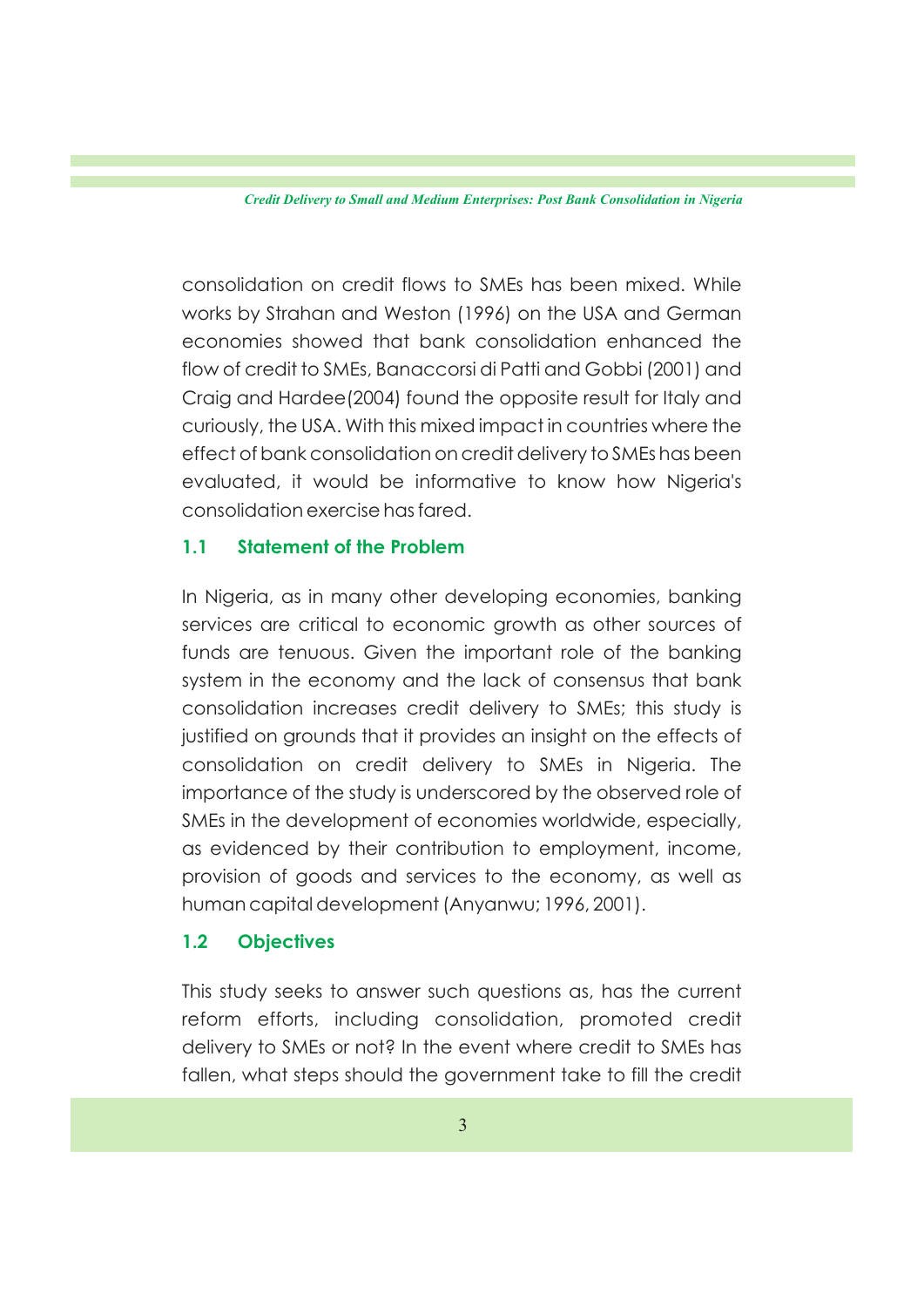supply gap?

Specifically, the study seeks to:

- (i) Establish the direction of flow of credit delivery to SMEs since the bank consolidation exercise and the recent interventions in Nigeria; and
- (ii) Identify challenges faced by various stakeholders;

## **1.3 Methodology**

The study employed a combination of descriptive statistics, Wilkis test of Normality, test of Homogeneity of the variances and Analysis of variance (ANOVA).

## **1.4 Data**

The data for the analysis was obtained from both primary and secondary sources. The initial desk analysis drew information and data from the following secondary sources: the publications of the Central Bank of Nigeria (CBN), Bank of Industry (BOI), National Bureau of Statistics (NBS), and the World Bank, amongst others.

### **1.5 Scope of Study**

The study covers a period of 20 years from 1992 to 2011, representing periods before and after the consolidation exercise launched in 2004. In addition, discussions were held with a total of 122 firms and 20 deposit money banks within 14 States and FCT.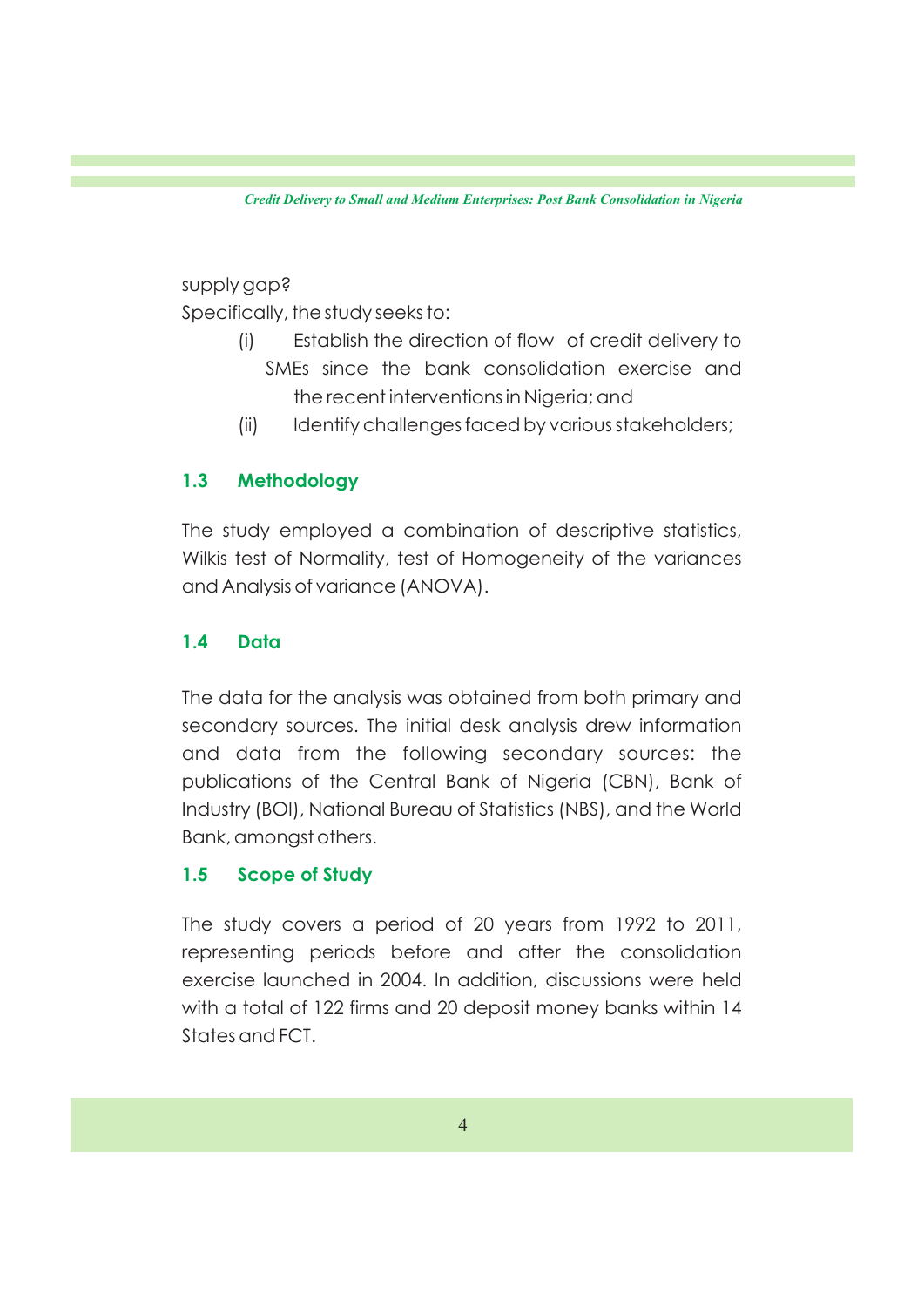#### **1.6 Structure of the Report**

The study is presented in six sections. Following this introduction, section II reviews the conceptual literature on small scale enterprises, its financing and bank consolidation. Section III evaluates small and medium enterprises financing in Nigeria prior to and post bank consolidation. An empirical analysis of the study is brought to bear in section IV. Section V presents the policy recommendations and section VI contains the concluding remarks of the study.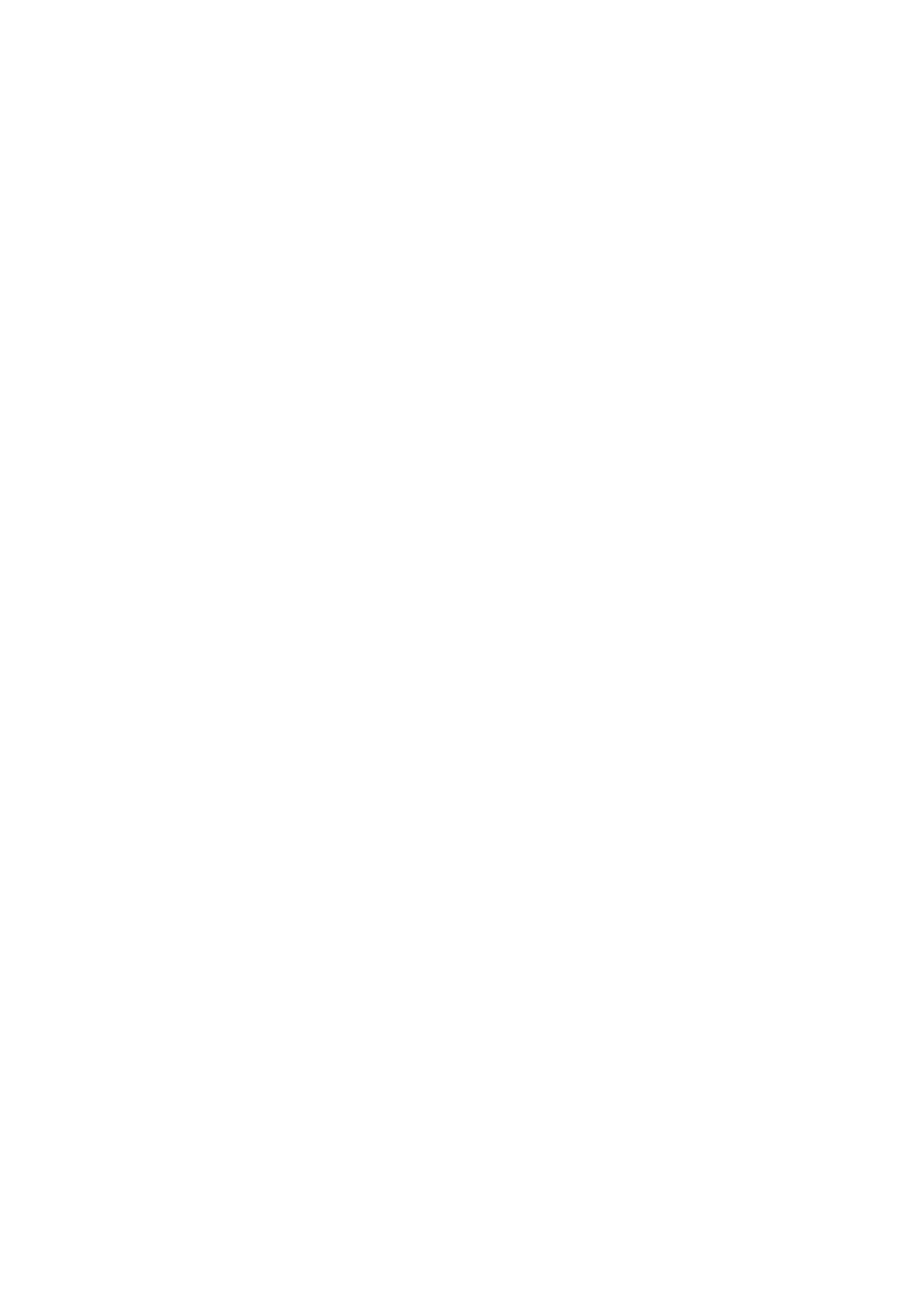#### **2.0 Literature Review**

#### **2.1 Conceptual Issues**

#### **2.1.1 Small Scale Enterprises**

The concept of Small Scale Enterprises **(SSEs)** conveys different meanings in different economic jurisdictions. In the United States and India, for instance, SSEs could be very large business organisations, while in Nigeria they would, as their name imply, be businesses with limited scope of operations. However, to arrive at a working definition for SSEs, several criteria that cut across majority of jurisdictions was used as benchmark.

In the United States, any business unit employing 500 workers and less is considered a small scale enterprise (Stoner et al, 1996). In Uganda, companies with 10 and less employees are micro enterprises while those that employ between 50 and 100 are categorised as medium scale enterprises. For India, enterprises with employees between 1 and 100 are small scale enterprises.

Balunywa (2001) argued that the number of employees might not be sufficient for characterizing enterprises small or big, because development strategies vary for different countries. For instance, in countries that adopt labour intensive approach to industrialization as in India, a typical small scale enterprise would have more employees than in a country where capital intensive policies are in vogue as in most developed countries. According to him, a capital base of between US\$5,000 – US\$50,000 would be reasonable for a typical SSE.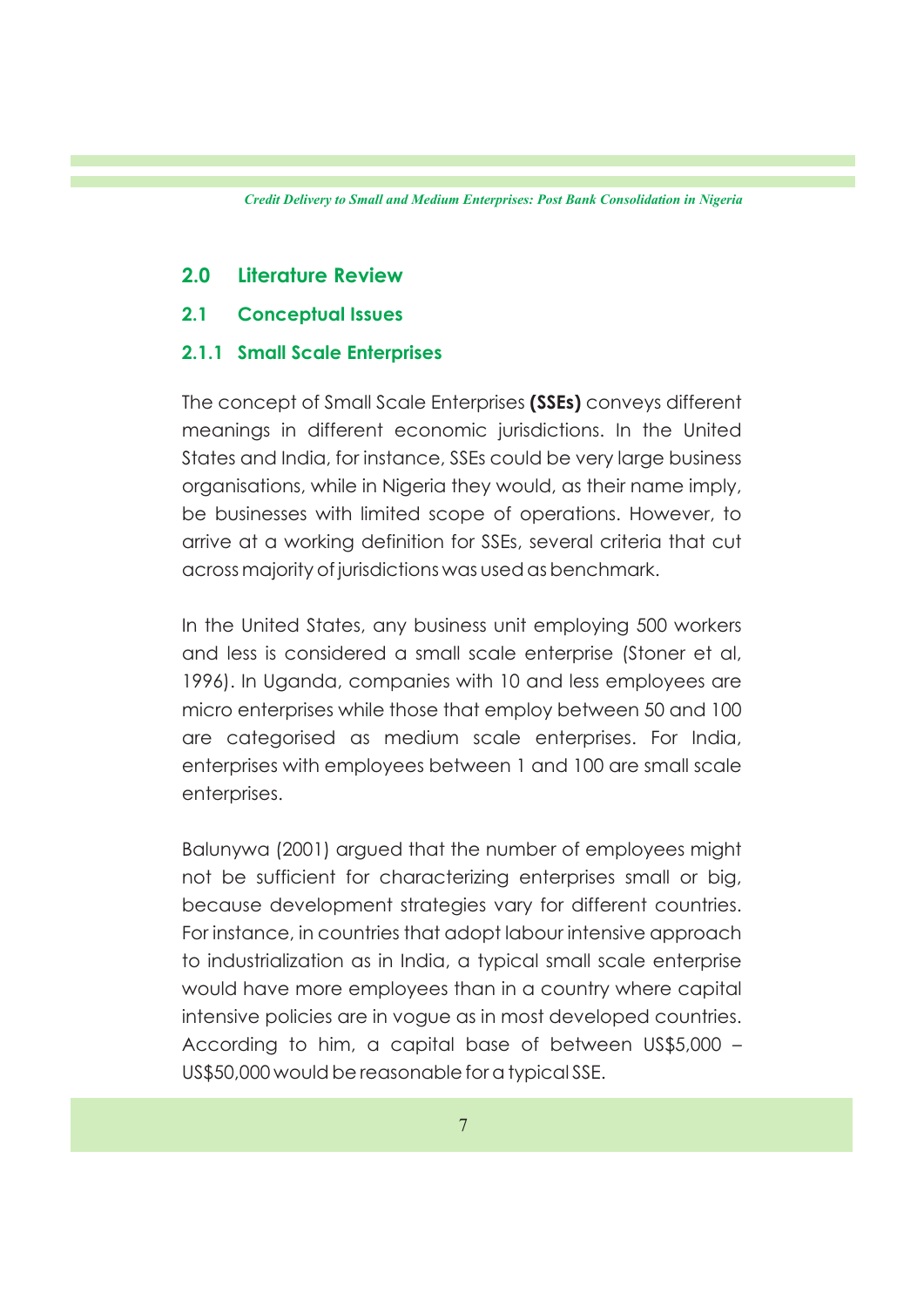The other criterion for defining SSEs relate to the volume of transactions per day. The rationale for this is that some companies might have small capital bases but command very large turnovers. This is particularly so for trading companies. A turnover of US\$50,000 and below per month is internationally viewed as depicting a SSE.

In Nigeria, the national policy on micro, small and medium enterprises defines SSEs along the lines of international criteria. The policy mainly uses the employment base and asset size to categorize SSEs into micro, small and medium. Accordingly, any business enterprise employing less than 10 workers and has an asset base of less than  $H_5$  million could be viewed as a micro enterprise. For small scale enterprises, the employment base should be between 10 and 49 with asset base of over <del>N</del>5 million but less than N50 million. Medium scale enterprises are those that employ between 50 and 199 workers, with asset base of over N50 million but less than N500 million. Importantly, the assets admitted for these classifications exclude land and buildings. In addition, in case of conflict of classification between employment and asset size, the policy gives preeminence to the number of employees over asset size.

The role of SMEs in industrialisation and economic development has been recognised by both developed and developing economies. The contribution of SMEs to the industrialisation and development witnessed in South East Asia has made most developing countries to pay more attention to the development of the sector as an engine of growth and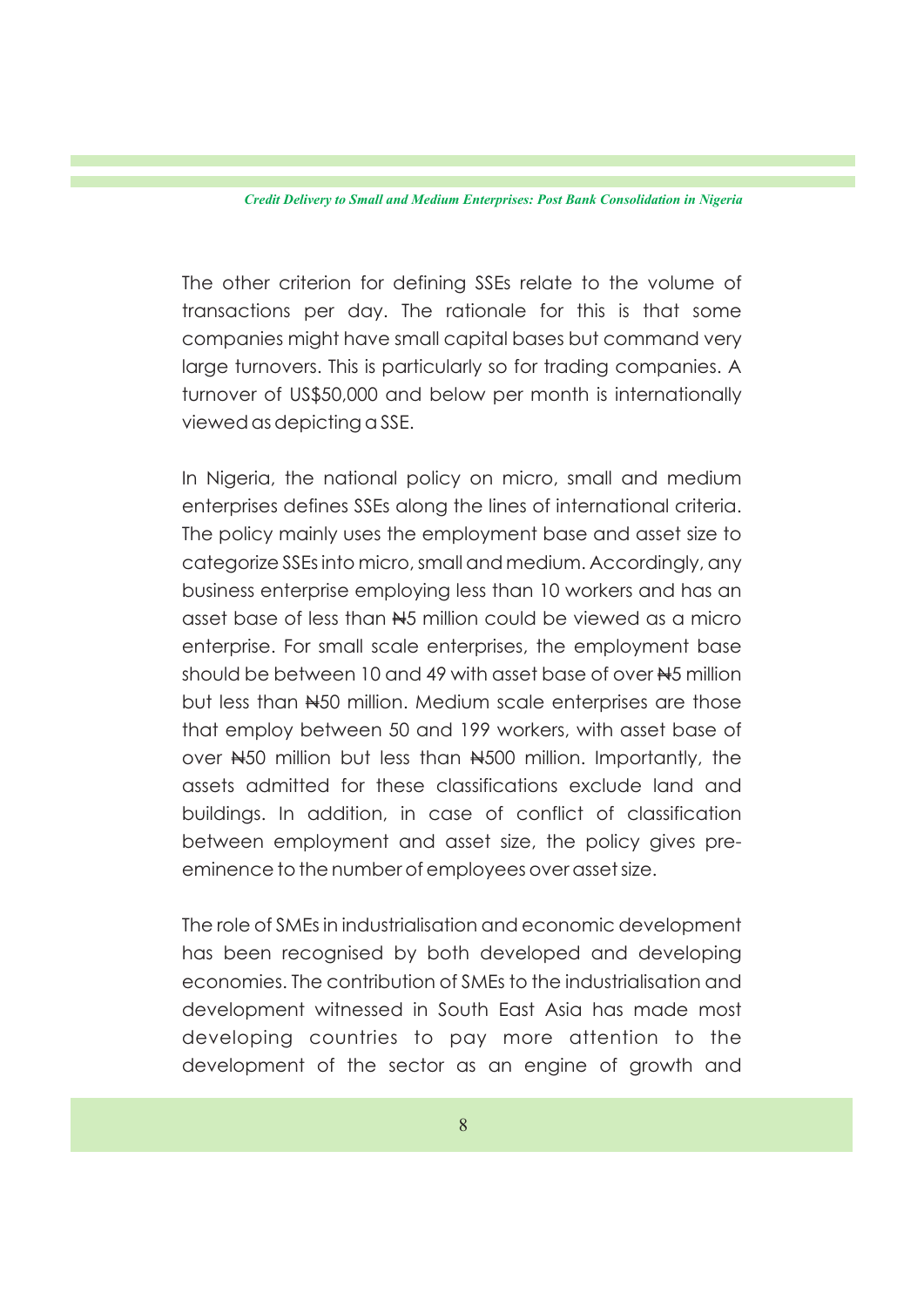development. The benefits that SMEs confer on the economy include source of output growth through innovation and a major source of employment generation that could lead to poverty reduction. In addition, SMEs are seen to facilitate technology transfer, source of economic diversification and entrepreneurial development as they are expected to grow into large industries that will stimulate economic development.

However, SMEs in Nigeria have not been able to play these important roles given the quantum of challenges they face which include inadequate capital as they are not able to have access to finance from banks, poor operating environments as typified by poor state of infrastructure, low entrepreneurial skills and inconsistent government policies. To tackle the problem of inadequate finance, government at various times put in place schemes to ensure flow of investable fund into the sector. The focus of government shortly after independence was to ensure that indigenous entrepreneurs participated actively in the sector and efforts were made at channelling funds to improve the contribution of small and medium enterprises (SMEs). Despite the intervention by government, this trend continued till the early 2000s when it became apparent that a system-wide approach was necessary to address this funding challenge of SMEs. This partly necessitated the banking sector consolidation of 2005 to ensure banks active participation in financing SMEs.

#### **2.1.2 Banking Sector Consolidation**

Consolidation of the banking system refers to the deliberate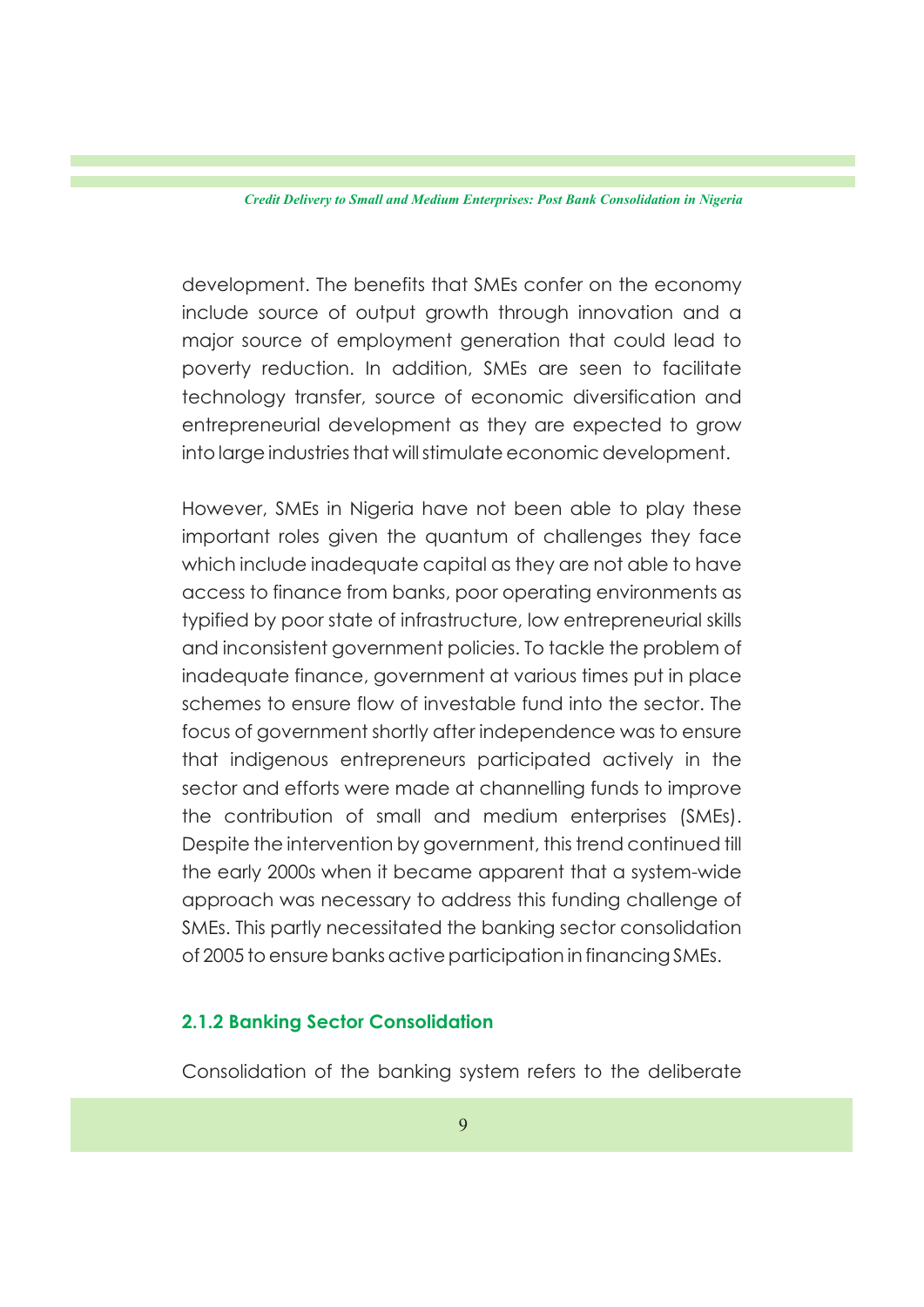policy measure to grow the capital base of banks with a view to making them safe, sound and viable business entities. The advantages of banking sector consolidation include enabling banks to finance big ticket projects through the increase in the single obligor limits. Consolidated banks also benefit more from good corporate governance when compared with smaller banks. They also attract international acclaim and extended scopes of operation beyond domestic markets to take advantage of business opportunities abroad.

The driving motive for bank consolidation ranges from technological innovations, deregulation of financial services, enhancing intermediation and increased emphasis on shareholders' value, privatization and international competition (Somoye, 2008). The bank consolidation is assumed to enhance synergy; improve efficiency through cost reduction, reduction in the industry's risk by eliminating weak banks and acquisition of smaller ones by the bigger and stronger banks, as well as creating opportunities for diversification and financial intermediation.

Banking consolidation is achieved mainly through mergers and acquisitions. Mergers in the banking system refer to horizontal or vertical integration of different banking units. Merged banks are usually comparable peers which come together under new ownership and control. They may retain their separate names or take on a new name all together. Acquisitions imply complete takeovers. The acquiring banks are usually stronger than the acquired ones, while the new company mostly retain the name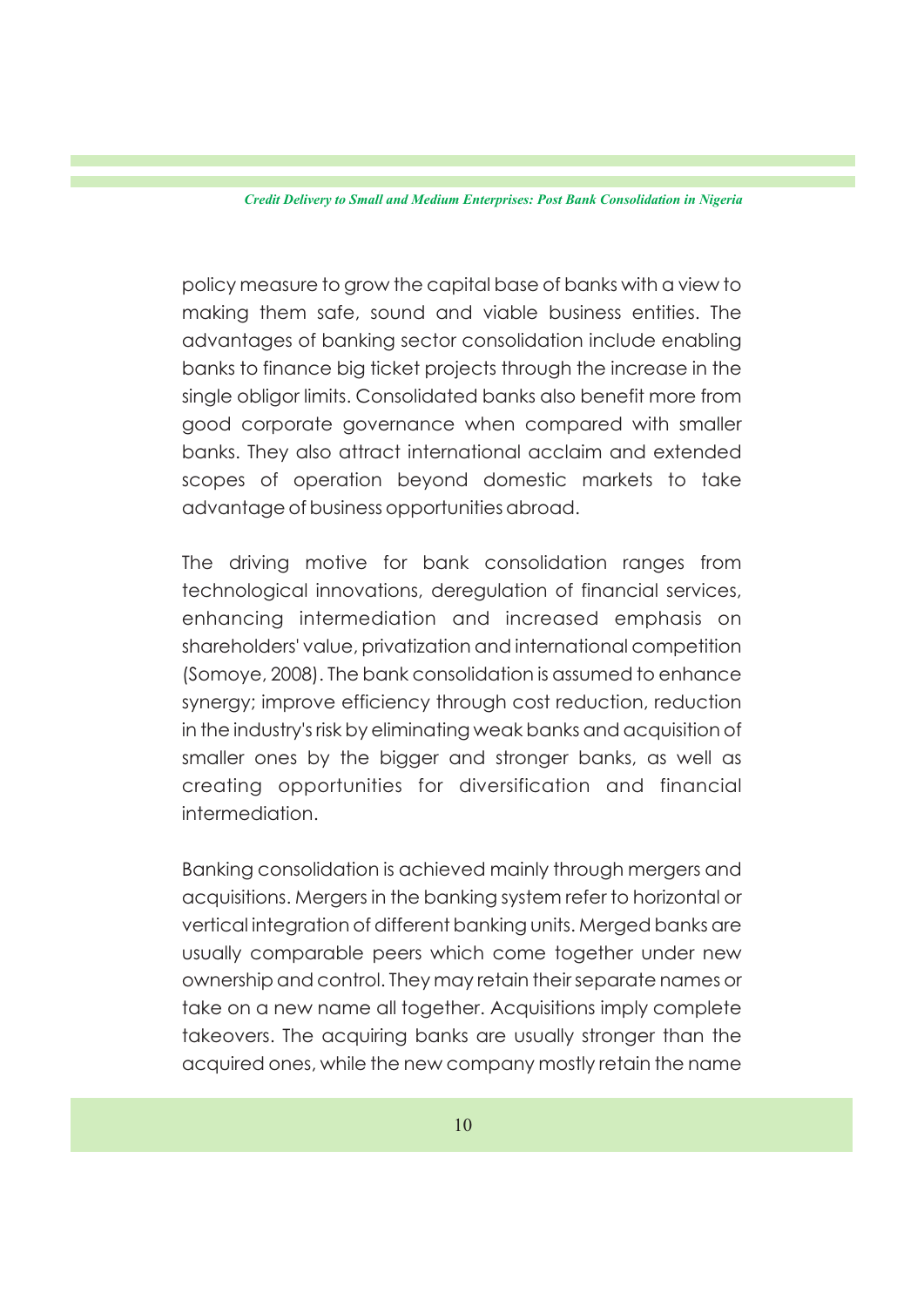of the acquiring institution.

#### **2.2. Theoretical issues**

Theory on credit rationing can be traced back to the pioneering work of Stiglitz and Weiss (1981). They used a model that was based on imperfect credit markets characterized by information asymmetry, which makes it too costly for banks to obtain accurate information on the borrowers and monitor them. They established that when agency problems such as information asymmetry and moral hazards impact on the availability of credit and the capital structure of new SMEs, the phenomenon is known as credit rationing. The model assumes the existence of too many banks that seek to maximize profits through their choice of interest and collateral and many potential borrowers that seek to maximise their profits through the choice of projects. The idea here is that the probability of success of the projects is unknown to the bank but known to the firms due to information asymmetry. In other words, credit rationing is said to occur, if among loan applicants who appear to be the same, some get credit while others do not, or certain group of persons are unable to obtain credit or can only obtain credit at a much higher price. Bank's credit rationing may be influenced by borrowers' observable features, firms' characteristics, and loan characteristics.

The value of collateral offered by a firm also has an influence on the credit rationing behaviour of the bank. According to Chan and Kanatas (1985), collateral reduces the information asymmetry between the SMEs and the financial institution. The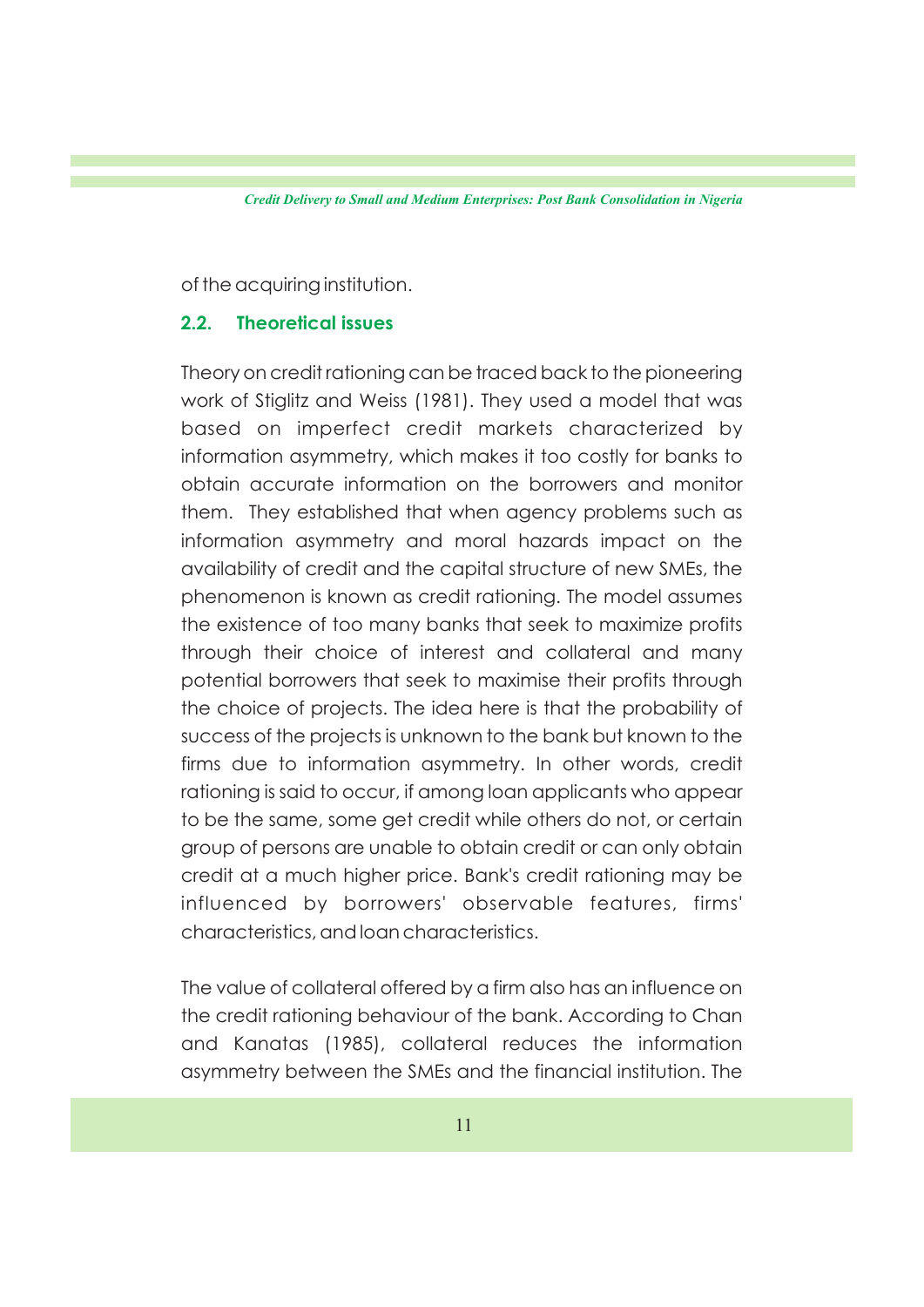magnitude of a firm's internal financing sources also affects the banks credit rationing behaviour. This has been confirmed by Myers (1984) in the pecking order theory which stated that firms follow a certain order when it comes to choosing their financing resources. However, as a firm grows, its financial pattern and requirement changes, it needs more financial resources to fund growth (Cressy and Olofsson, 1997) and will, according to the pecking order theory have to descend in the financing hierarchy and appeal to bank finance.

Beck (2007) argues that the availability of finance to new SMEs can be influenced by both borrower-specific and systemic factors. Barbosa and Moraes (2004) point out that borrowerspecific factor include variables largely controllable by a firm such as managerial competencies, quality of business information, availability of collateral and networking, etc. Coco (2000) points out that collateral helps to reduce informational asymmetries and moral hazard problems that arise between banks and entrepreneurs.

Globally, it is largely argued that government should promote and support SMEs on the ground that they make substantial contributions to national productivity and consequently, competitiveness and aggregate economic growth. In addition, SMEs create jobs; provide additional sources of income, training opportunities in addition to important basic services for disadvantaged people.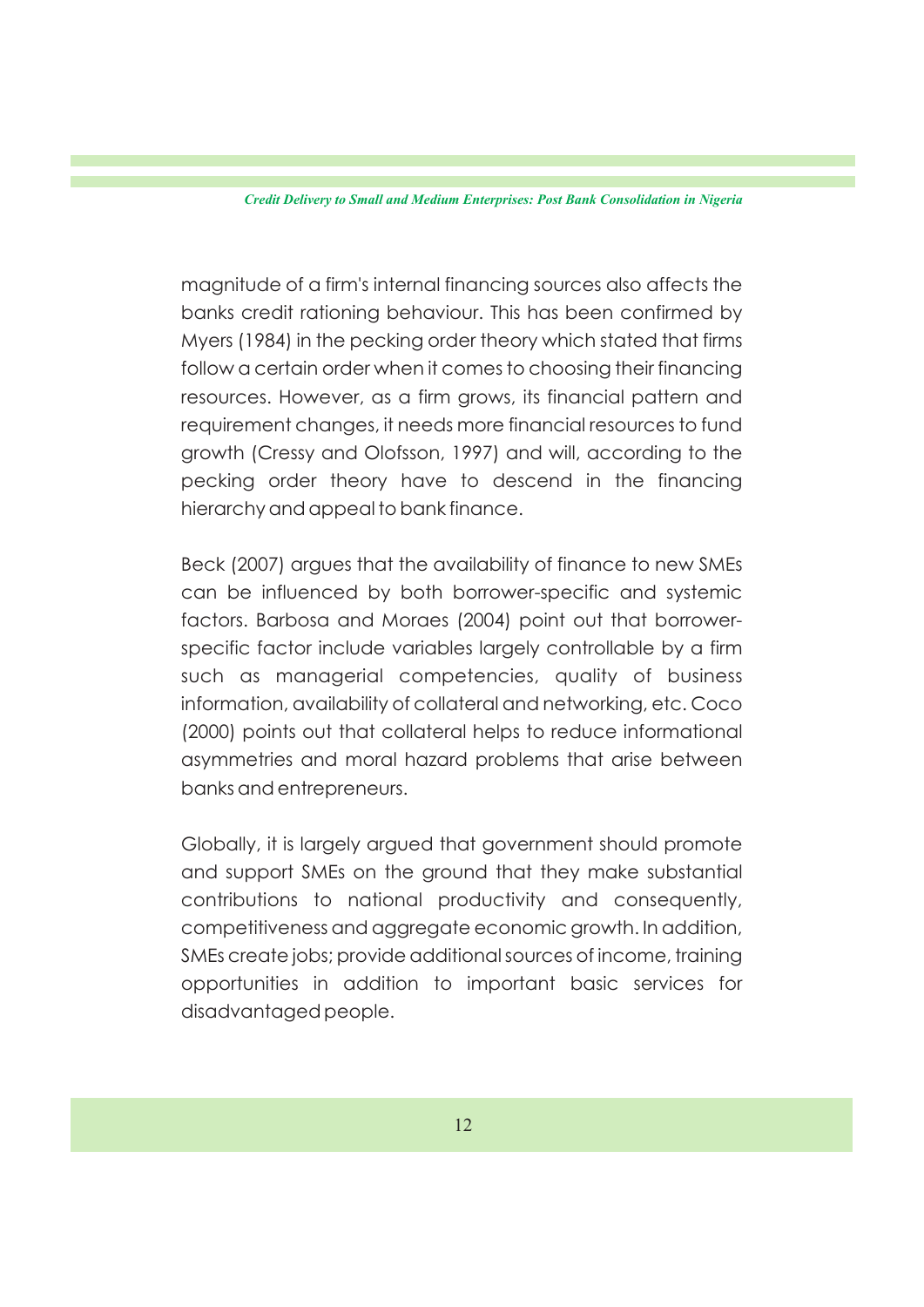#### **2.3 Empirical Literature**

According to CBN (2011), SMEs are critical to the development of any economy, as they possess great potentials for employment generation, improvement of local technology, output diversification, development of indigenous entrepreneurship and forward integration with large-scale industries. Kpelai (2009) stressed that, SMEs are the engine room for economic growth. For developing economies, the contribution of the SME sub-sector to job creation is even more important. Taking into account the contribution of the informal sector, SMEs account for about three-quarters of total employment in manufacturing (Ayyagari et al, 2007).SMEs have also been identified as the primary vehicles through which new entrepreneurs provide the economy with a continuous supply of ideas, skills, and innovations (CACCI 2003).

A recent study conducted by EFInA in 2012 posits that MSMEs foster equitable growth amongst low-skilled individuals that may otherwise face unemployment; generate less tangible benefits by nurturing an entrepreneurial spirit; encourage innovation and help to develop a group of individuals with basic business skills from which a new set of corporate entities may emerge in the future (EFInA, 2012). In contributing meaningfully to economic development, access to finance has become critical as it depends on financial institutions to raise funds for investment. Bank lending to SMEs is important in modern economy as funds provided enhance capacity to raise processes, investment and, thereby, increase productivity.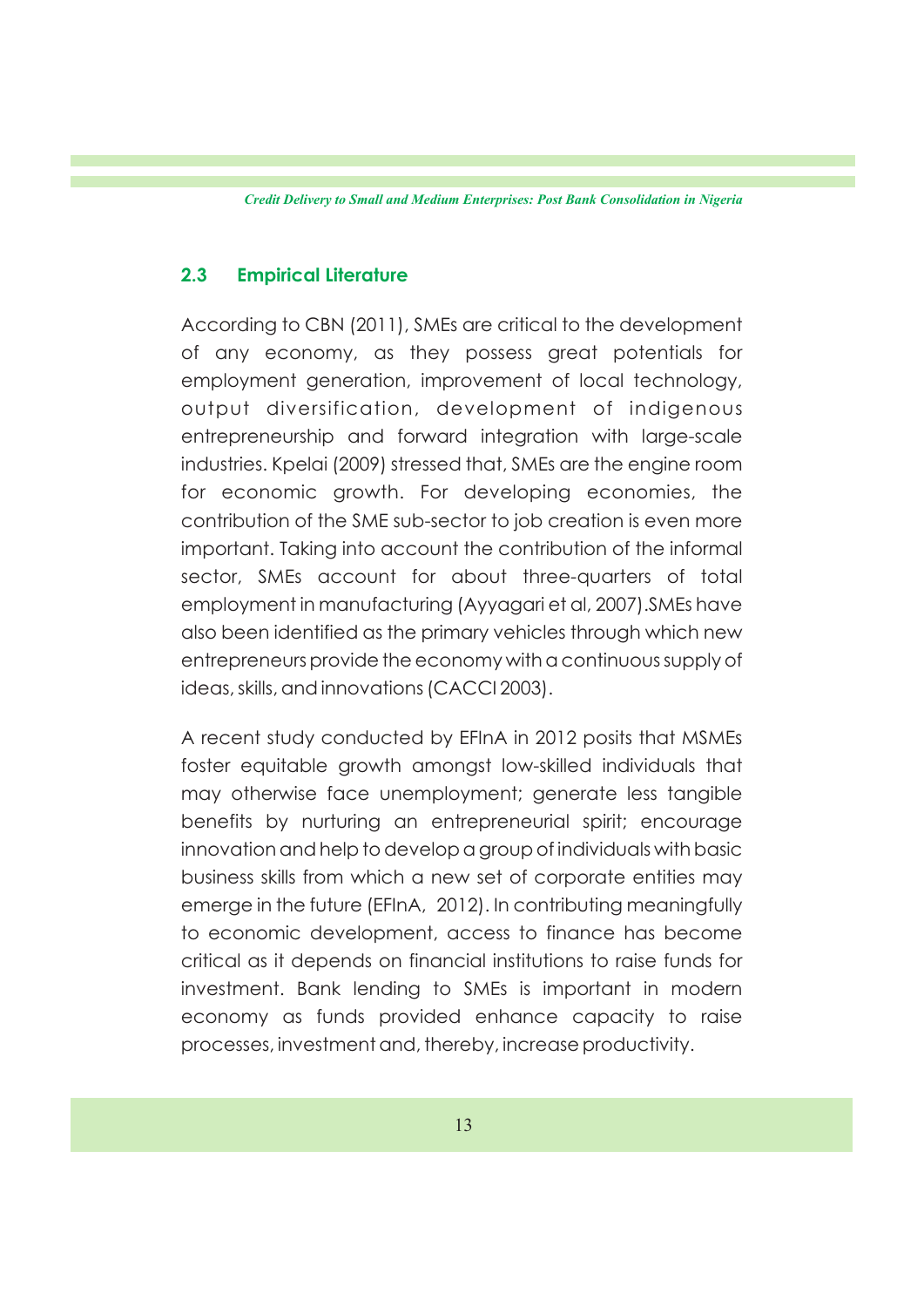Evbuomwan and Akinyosoye (2012) suggest the need for sustained commitment in financial support to the MSMEs given the required heavy investment in fixed assets such as land, buildings, machinery and equipment, among others. They also add that while such extra investments account for about 10 per cent of the cost of machinery of large enterprises, they represent 20 to 30 per cent of that of MSMEs due to lack of economies of scale.

The World Bank (2012) however, observes that credit extension to the micro, small and medium enterprises (MSME) sector is extremely low with less than 10 per cent of MSMEs reportedly receiving a loan from a deposit money bank (DMB) and with MSME loans accounting for approximately 5 per cent of the DMBs' lending portfolios. To improve access to needed credit facilities for the rapidly growing MSME sector (currently estimated at 10 – 50 million in Nigeria), various initiatives have been embarked on by countries EFInA (2012). A study by Hannafey (2003) however, pointed that new SMEs face significant resource pressure. Thus, the liability of newness may lead new SMEs towards more individualist ethical postures. Investors risk perception may be influenced by the extent to which they perceive that they can trust the entrepreneur or entrepreneurial team.

However, Craig and Hardee (2004) found that increased bank concentration in local markets in the United States, led to declines in credit limits and in the amount of actual credit granted to small businesses. Ely and Robinson, (2001); Cole et al,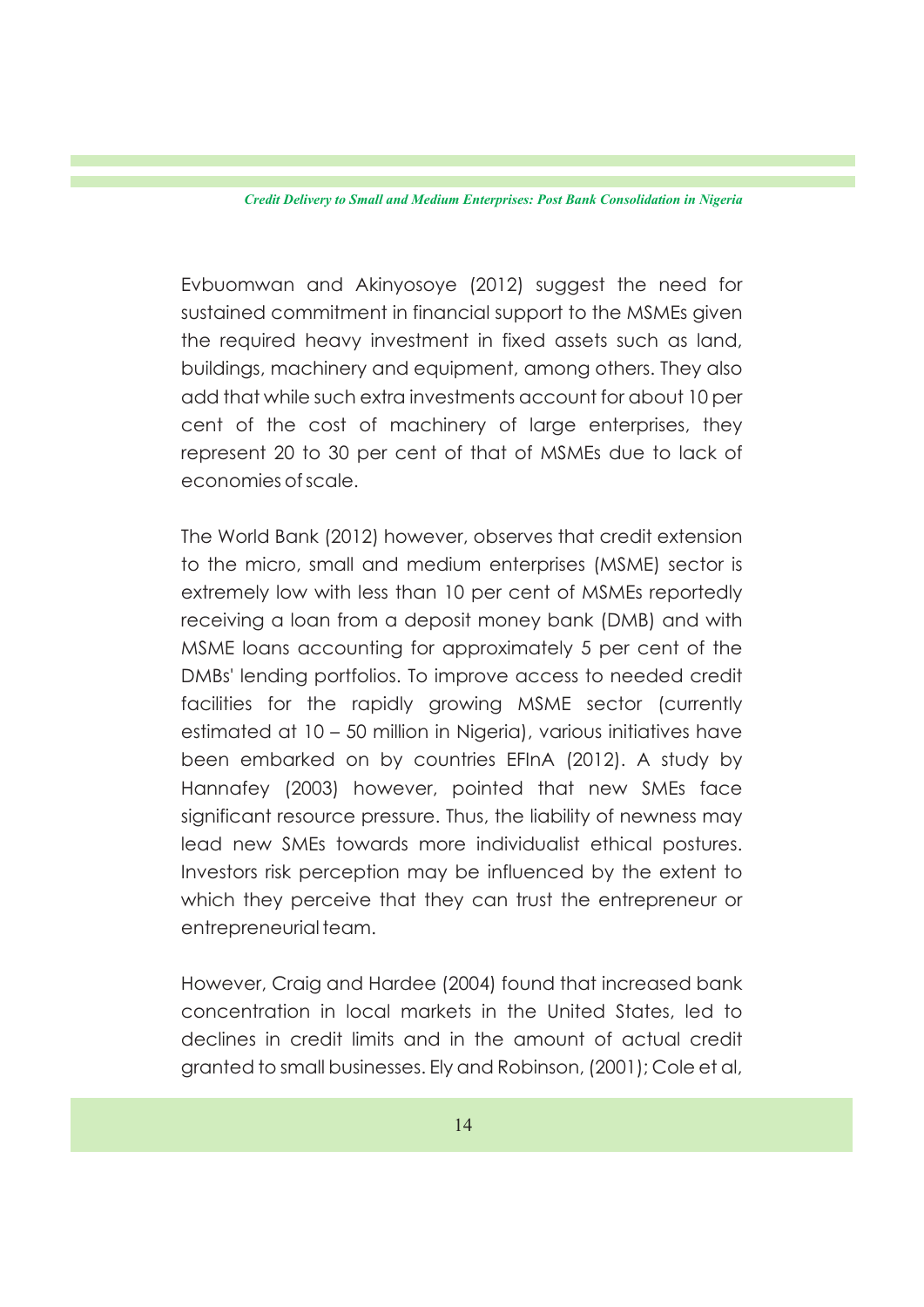(2004); Berger and Udell (2002) have also shown in their studies that the emergence of mega banks lead to contraction of credit to SMEs. Using nine census region divided into urban and rural areas to define the banking market, Craig and Hardee (2004), found that access to credit by small businesses had significantly reduced since consolidation in the US but credit limit to them had increased.

Also studying the effect of consolidation on lending to small business in Italy, Banaccorsi di Patti and Gobbi (2001) concluded that mergers in Italian banks led to temporary reduction in outstanding credit to all sizes of borrowers. They found that entry of new players resulted in negative impact on credit availability to small firms. Similarly, the study by Obasan and Arikewuyo (2012) showed that consolidation failed to foster a vibrant and competitive SMEs sector that could enhance job creation and economic growth in Nigeria, thus the need for government intervention. Toby (2011) showed that, the excess liquidity in the banking system during1992-2007, did not improve the flow of credit to SMEs in Nigeria.

SME financing from a supply-side perspective is particularly relevant for Sub-Saharan Africa. According to enterprise-level data collected by the World Bank (2012) SMEs in Sub-Saharan Africa are more financially constrained than in any other developing region. Only 20 percent of SMEs in Sub-Saharan Africa have a line of credit from a financial institution compared, for example, with 44 percent in Latin America and Caribbean, and only 9 percent of their investments are funded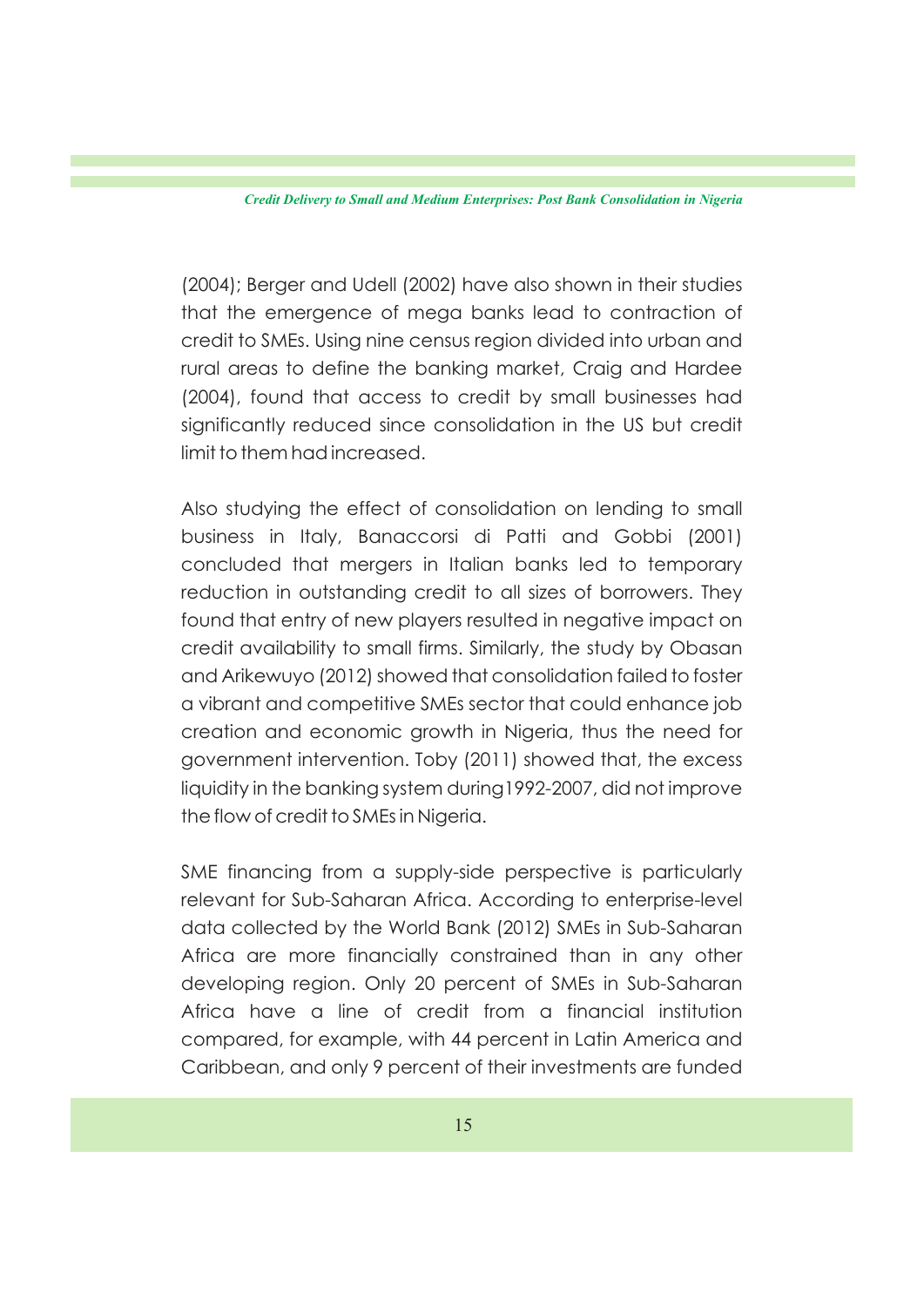by banks, as against 23 percent in Eastern Europe and Central Asia.

Beck, et al (2008) provides the first attempt to understand SME financing from the supply side. Based on a survey of 91 banks in 45 countries, the authors provided a characterization of bank financing to SMEs and found that banks perceive SMEs to be highly profitable and therefore serve it through a number of lending technologies and organizational setups. The authors also observed few differences to the extent by which SMEs are reached out by banks based on their ownership structure (i.e. public, private or foreign-owned). However, they found significant differences across banks and therefore concluded that an enabling environment was more important than the size of the firm or bank ownership in shaping bank financing to SMEs.

De la Torre, et al (2008) studied banks' approaches to SMEs in terms of business models and risk management systems. From a survey of 48 banks and one leasing company in 12 countries, the authors found that all banks in the sample were interested in financing SMEs. To do so, the banks dedicated organizational units and offered a wide range of products, applying different transactional technologies such as credit scoring or risk-rating systems. The authors therefore concluded that the conventional belief that large banks are not attracted to SMEs was given way to modern day incentives predicted on relationship lending.

In a similar study, Rocha, et al (2011) investigated the status of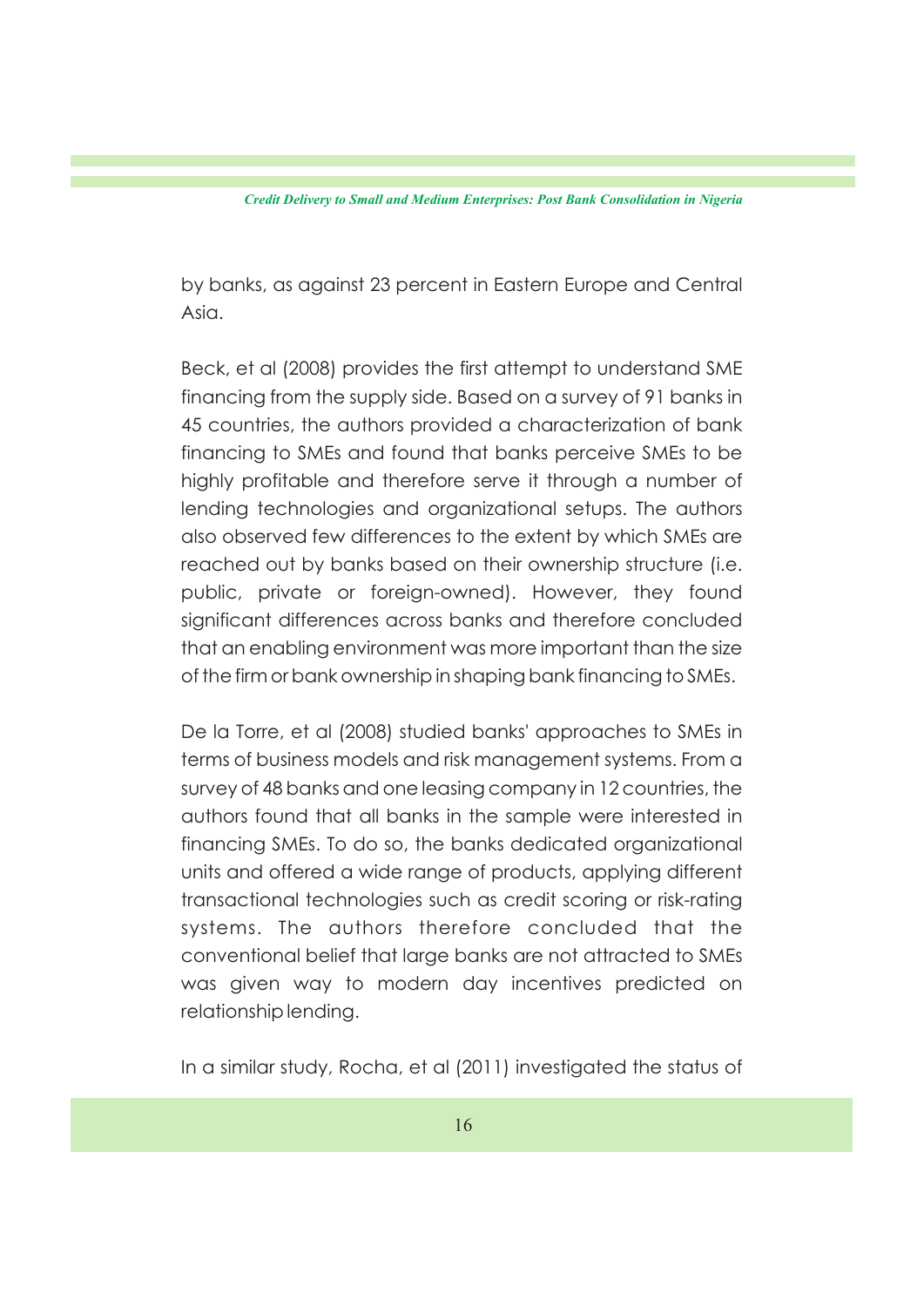bank financing to SMEs in the Middle East and North Africa (MENA) region based on a survey of 139 banks in 16 countries. The study found that in spite of a positive perception of the attractiveness of the sector by banks, the SME sector in the region remained largely underserved. Direct government interventions through public banks, credit guarantee schemes and other forms of subsidized financing played a major role in SME lending, partly compensating for the low level of private sector involvement.

Stephanou and Rodriguez (2008) analyzed both the trend and structure of the SME financing market in Colombia. They found that banks in the country regard the SME segment as an attractive business opportunity though their level of sophistication in terms of business models and risk management tools remain modest. The authors concluded that the market was characterized by a number of institutional and policy constraints, which inhibit further growth of SME lending. Also, evidence has shown that bank consolidation has many benefits which include but not limited to; increased liquidity, efficiency and better diversification that may also support macroeconomic stability ( Craig and Hardee, (2004), Fadare, 2010; Peek &Rosengren, 1996; Somoye,2008).

Craig and Hardee (2004) assert that one reason advanced for why larger banks are less likely to lend to SMEs is that larger banks tend to rely on formal framework for determining whether to grant credit, and amount to be granted. He further stressed that since SMEs are less able to fulfill these formal requirements, they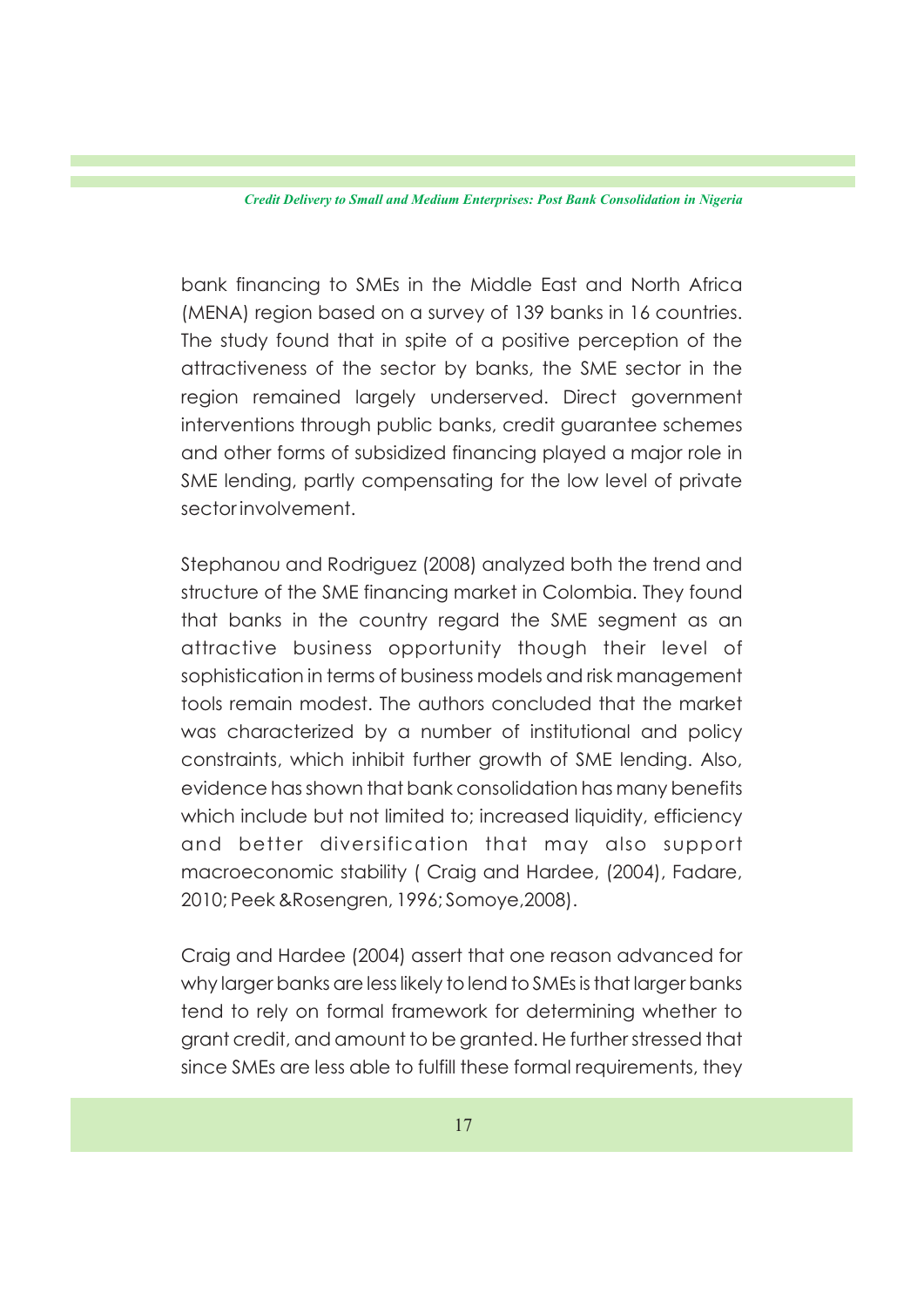may be less likely to obtain credit from large banks. Based on this, it is believed that smaller banks initially constrained in lending to SMEs may once again reorganize into larger banks, shift their portfolio of loans in favour of larger borrowers or even shift their assets composition away from traditional lending activities aimed at financing SMEs.

According to Marsch, et al (2007) SMEs are more opaque in terms of information than larger ones, and that smaller banks enjoy comparative advantage in overcoming information problem. This explains why SMEs financing is high in a market consisting of small banks. Therefore, since consolidation will reduce the number of smaller banks, it can be safe to conclude that there will be a decrease in SMEs financing because these loans are deemed less profitable for large banking organizations (Marsch, et al 2007).

Another argument put forward is that, consolidation of banks may lead to banks efficiency through cost synergies or by takeover of inefficient banks by efficient ones and increased market power; any of these may influence the supply of credits to SMEs (Degryse, et al 2005). Competition, organizational structural changes which may be due to the dynamic effects of these changes may outweigh the negative effects of consolidation (Marsch, et al 2007). For instance, bank consolidation enhances competitiveness; promotes cost savings, and better risk diversification which facilitates low cost credit delivery to borrowers (Baumol, 1982, Bearger and Udell, 1996 and Wagenvoort, 2003).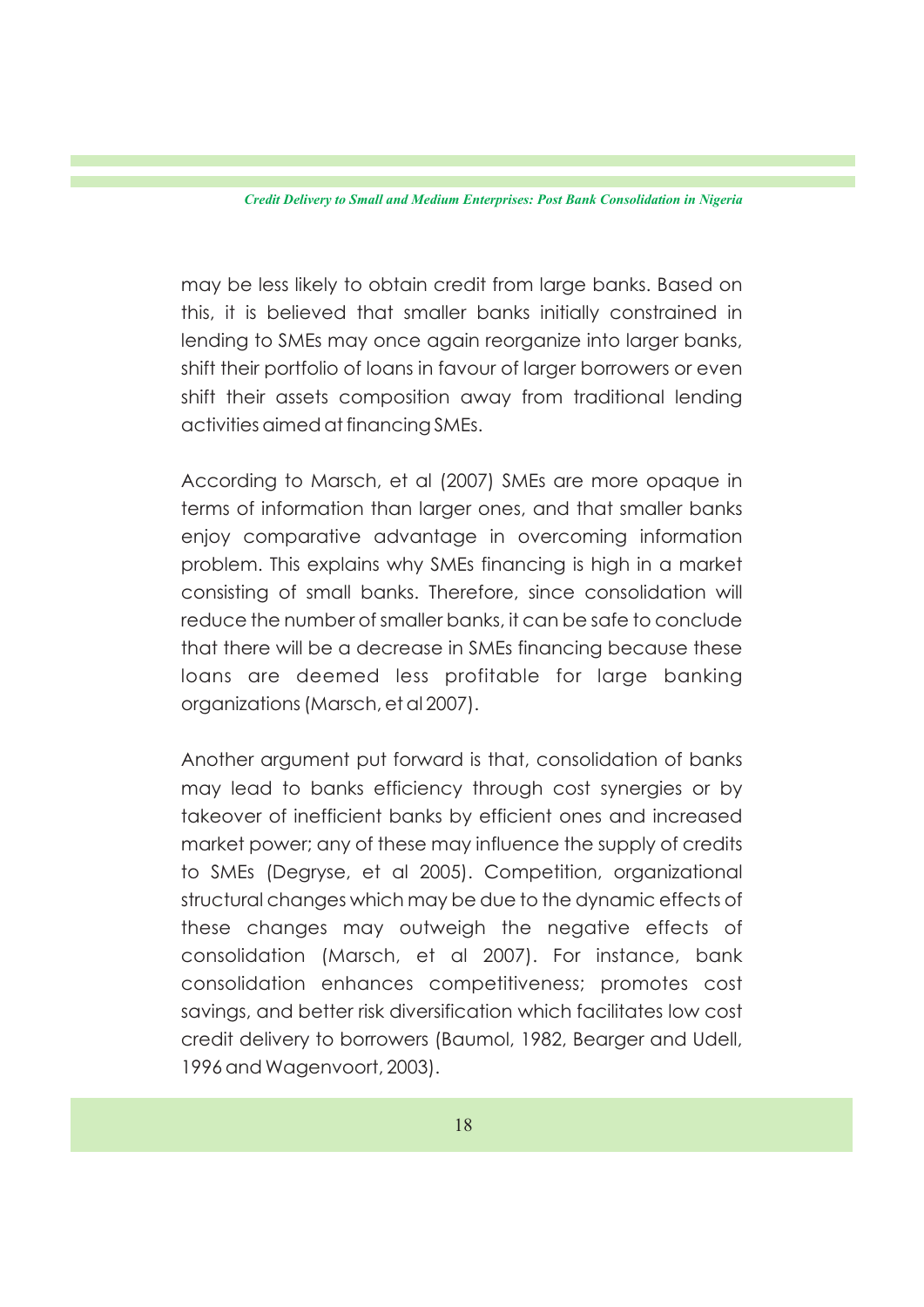In addition, competition might also increase SMEs financing because it forces banks to search for additional profit opportunities (Somoye, 2008). For instance, the potential of new entries will restrain the competitors from exploiting their market power. These new competitors may enter the market and pick up any SMEs loan dropped by consolidated (merged) institutions and so in equilibrium there would be no change in SMEs financing.

Finally, a cursory look at the literature showed both positive and negative effect of changes in banks size due to consolidation on SMEs financing. It is important to assess the impact of banks size on SMEs financing in Nigeria.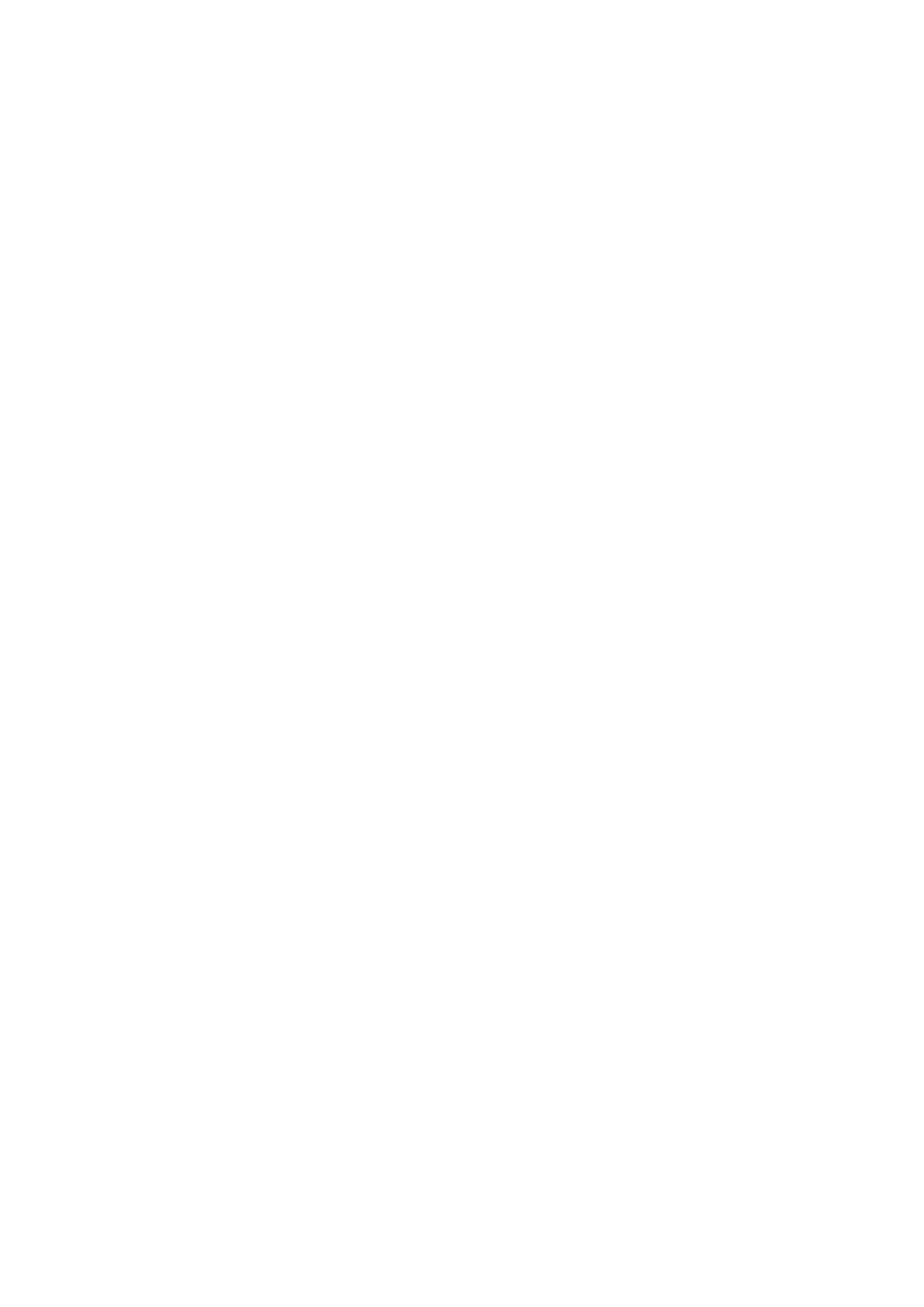### **3.0 Review of Small and Medium Enterprises (SMEs) Financing in Nigeria**

The financing of SMEs has been in the forefront of development agenda in Nigeria. Broadly, two kinds of institutions have been involved in the provision of credit facilities to SMEs in Nigeria. These institutions are categorized into private sector-led institutions and public sector-led institutions. The private sectorled institutions are dominated by the deposit money banks and micro finance banks, while public sector-led institutions are dominated by those that were set up by the government to intervene in specialized sectors with the aim of improving access to credit by various SMEs.

#### **3.1 Private Sector-Led Institutions**

#### **3.1.1 Deposit Money Banks (DMBs)**

The financing and provision of credit facilities to the SMEs has traditionally been the role of banks (both deposit money banks and micro finance banks) as part of financial intermediation between surplus and deficit economic units.

Before liberation, the CBN through its credit guidelines required that the commercial ad merchant banks allocate a minimum stipulated credit to sectors classified as "preferred," including the SMEs. For instance, the CBN in 1979/80 fiscal year directed that at least 10 per cent of the loans advanced to indigenous borrowers should be allocated to SMEs. This was subsequently raised to 16 and 20 per cent of total loans and advances in April 1980 and 1990, respectively. However, given the uneconomic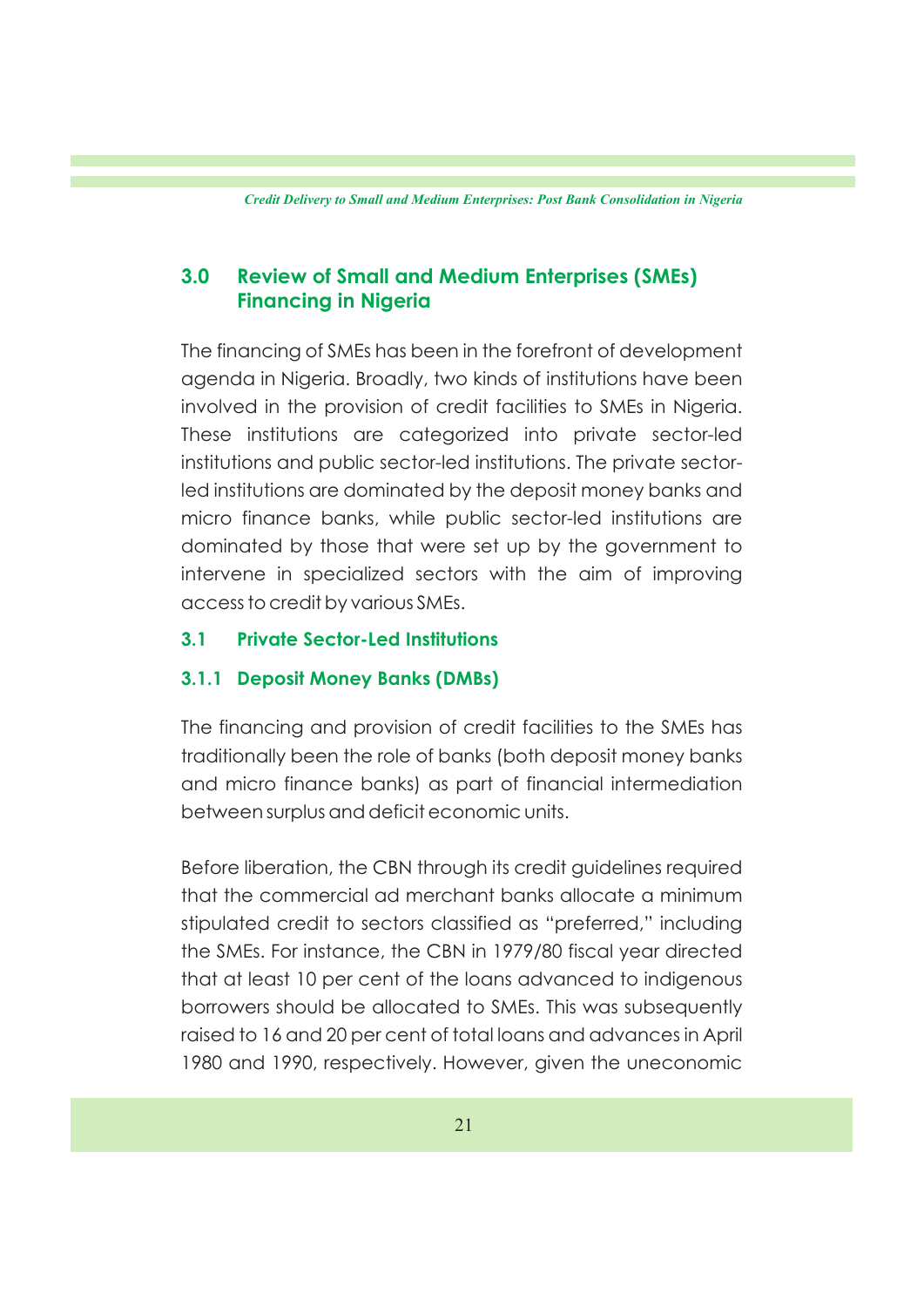nature and cumbersome administration of such loans, banks preferred to pay stipulated penalties rather than channel credit to the SMEs. The failure of the banks to meet the prescribed credit allocations led the CBN to mandate such defaulting banks, as from 1987, to make such lending shortfalls available to it for onward transfer to the sector through the NBCI.

As a result of the imposition of sanctions by the CBN, including mandatory transfer of lending shortfalls by defaulting banks, most commercial and merchant banks complied with the CBN directives, leading to credit expansion by banks to the SMEs and micro enterprises. For example, banks' loans and advances to these enterprises rose from  $\#102.1$  million in 1980 to  $\#5,900$ , #42,302.1 and #46,824.0 million in 1990, 1996 and 1999. respectively. This represented 1.5, 22.9, 26.8 and 13.8 per cent of total bank loans and advances in those years, respectively. Sectoral credit allocation policy to the preferred sectors was, however, discontinued in October 1996 following the full deregulation of the financial sector.

Recent data from the CBN revealed that 6.02 per cent of total credit to private sector was given to SMEs from 2000 to 2005 (when the consolidation exercise of banks was concluded) (CBN, 2012). Further analysis revealed that between 2006 and 2011, total credit disbursed by the DMBs to SMEs as a ratio of private sector credit fell to an average of 0.41 per cent as shown in the table 1.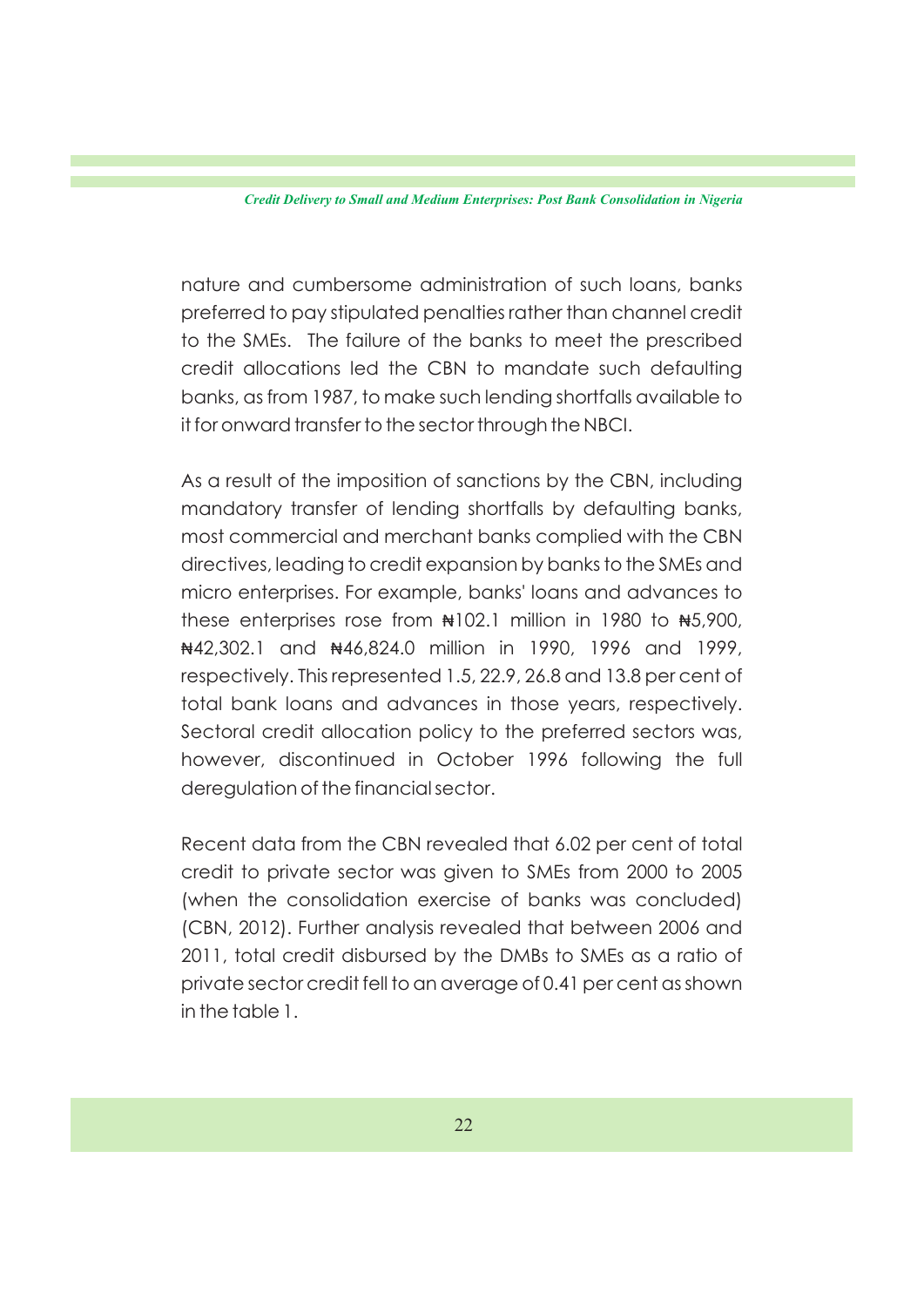| Period | Commercial<br><b>Bank loan to</b><br>SME (N million) | Commercial<br><b>Bank loan to</b><br><b>Private sector (N</b><br>millionn) | <b>Commercial Bank</b><br>loan to SMEs as a<br>percentage of total<br>credit | Six year<br>averages <sup>1</sup> |
|--------|------------------------------------------------------|----------------------------------------------------------------------------|------------------------------------------------------------------------------|-----------------------------------|
| 2000   | 44,542.3                                             | 587,999.9                                                                  | 7.58                                                                         |                                   |
| 2001   | 52,428.4                                             | 844,486.2                                                                  | 6.21                                                                         |                                   |
| 2002   | 82,368.4                                             | 948,464.1                                                                  | 8.68                                                                         |                                   |
| 2003   | 90.176.5                                             | 1,203,199.0                                                                | 7.49                                                                         |                                   |
| 2004   | 54,981.2                                             | 1,519,242.7                                                                | 3.62                                                                         |                                   |
| 2005   | 50,672.6                                             | 1,991,146.4                                                                | 2.54                                                                         | 6.02                              |
| 2006   | 25,713.7                                             | 2,609,289.4                                                                | 0.99                                                                         |                                   |
| 2007   | 41,100.4                                             | 4,820,695.7                                                                | 0.85                                                                         |                                   |
| 2008   | 13,512.2                                             | 7,799,400.1                                                                | 0.17                                                                         |                                   |
| 2009   | 16,366.5                                             | 9,667,876.7                                                                | 0.17                                                                         |                                   |
| 2010   | 12,550.3                                             | 9,198,173.1                                                                | 0.14                                                                         |                                   |
| 2011   | 15,611.7                                             | 9,614,445.8                                                                | 0.16                                                                         | 0.41                              |

#### **Table1: Commercial Bank Lending to SMEs in Nigeria: 2000-2011**

Source: CBN Statistical Bulletin 2012 Author's computation

Available information showed that credit delivery to SMEs after the consolidation exercise has reduced significantly. This may lend credence to the conclusion of earlier studies that bank consolidation has an adverse effect on delivery of credit to SMEs. Owing to the perception that the SME sub sector are very risky given their lack of formal financial history and adequate collateral, the DMBs are generally averse to giving credit to SMEs. In addition, the fragile economic environment and absence of requisite infrastructure have rendered SMEs practice costly and inefficient, thereby worsening their credit competitiveness (Luper, 2012)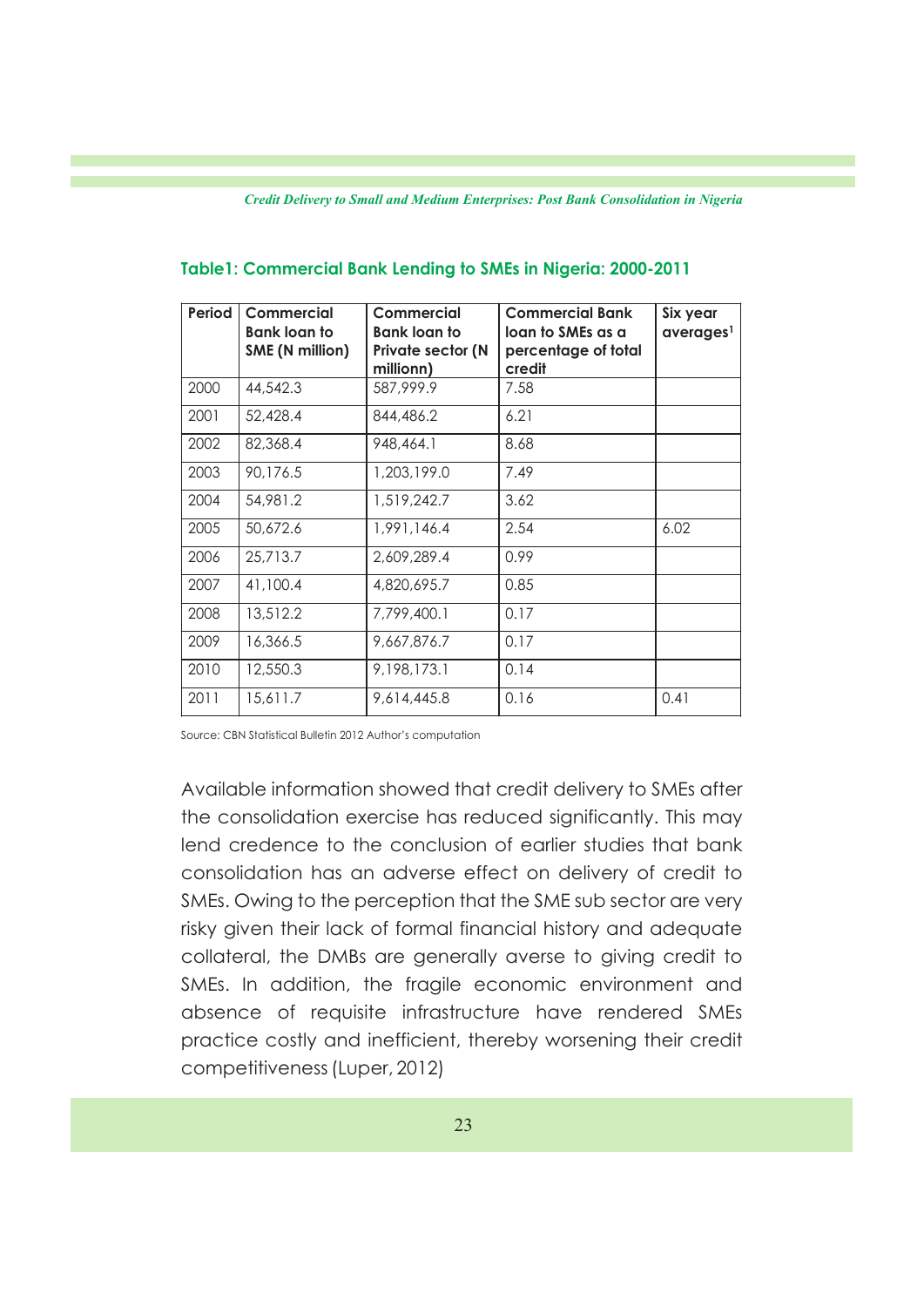#### **3.1.2 Micro Finance Banks (MFB)**

As at December 2011, there were 821 MFBs (CBN 2012) operating in the country. The MFBs are categorized into unit, state and national micro finance banks on the basis of their capital requirements. These banks have undergone various reforms including consolidation which led to their metamorphosis from community banks to MFBs in 2006.

The MFBs are required by the CBN to lend at least 80 per cent of their loan portfolio to micro enterprises as a means of ensuring that the much-needed funds to the microenterprise subsector is provided. However, the impact of the MFBs on credit delivery to SMEs is still marginal given the many challenges faced by them, principal among which is lack of credible information on borrowers given the absence of a functional and robust credit registry on customers (EFInA, 2012).

#### **3.2 Public Sector-Led Institutions**

The inability of private sector-led financial institutions to provide adequate credit facilities to SMEs has encouraged the intervention of government over time. These interventions have been of various forms, especially the establishment of various agencies and funding schemes. The environment for the facilitation of credit delivery has also been enhanced. Some of the agencies and schemes set up in this regard are briefly discussed.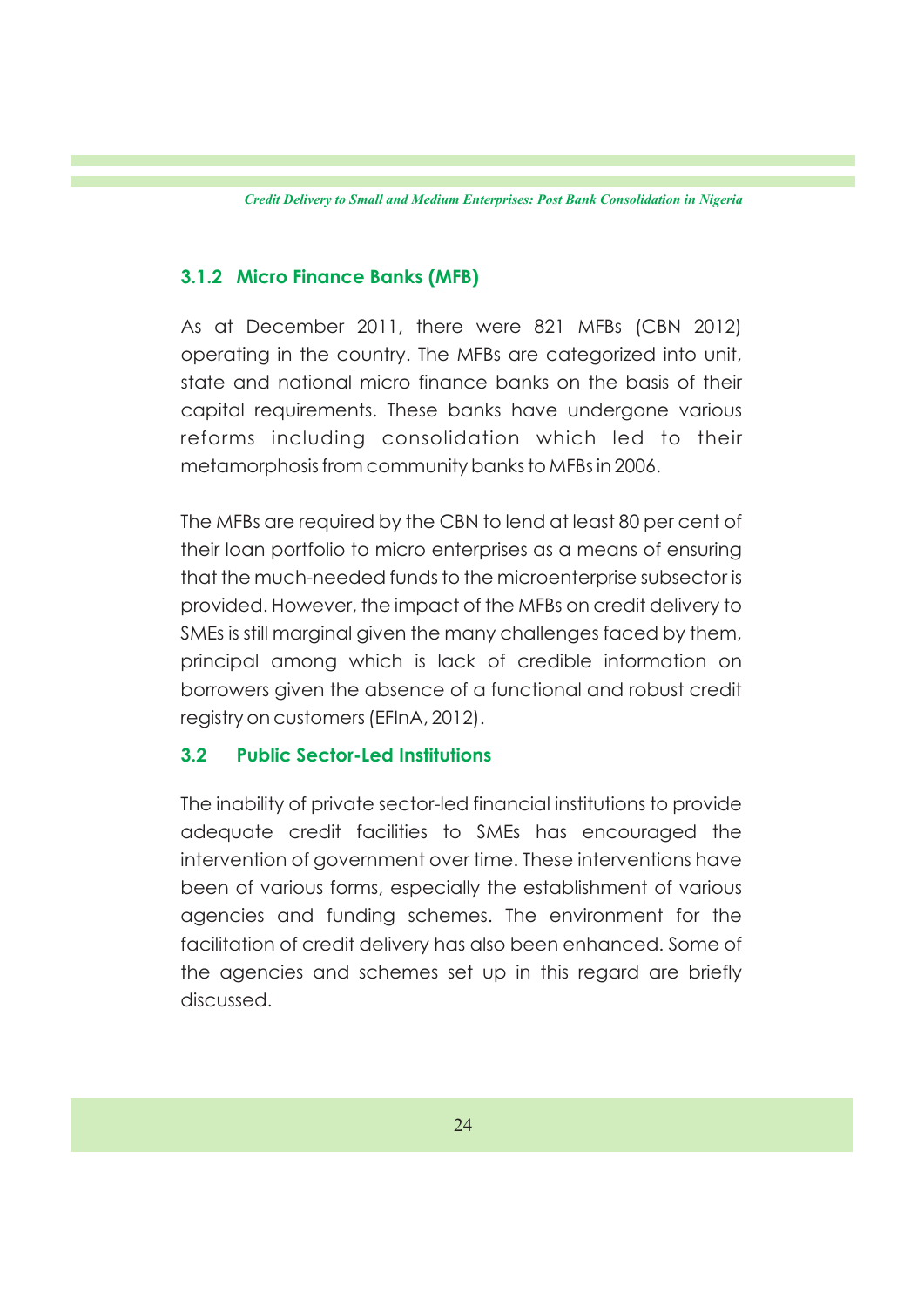## **3.2.1 The Nigerian Industrial Development Bank (NIDB) Ltd/Bank of Industry (BOI)**

The Nigerian Industrial Development Bank was established in 1962 with the primary mandate to provide medium-to-longterm loans for investment in the industrial sector. Although its loan portfolio covered mainly large-scale industries, the bank had a special unit that focused on SMEs finance requirements. An attractive feature of NIDB's financina was its policy of equity participation in some of the projects it financed. It disbursed a total of  $\frac{1}{2}$  174.6 million to the SMEs between 1980 and 1988 and was also responsible for the bulk of credit delivery to the SMEs under the SME II loans scheme of the World Bank, accounting for more than 80 per cent of the total number of disbursements under the scheme. Arising from financial and other constraints, NIDB was merged with similar institutions in 2001 to form the Bank of Industry (BOI).

The BOI was established in 2001 following the merger of the Nigerian Industrial Development Bank Limited (NIDB), Nigerian Bank for Commerce and Industry and Family Economic Advancement Programme (FEAP). Since its inception in 2001 to 2010, the total cumulative value of loans and investments stood at N114.3 billion. Of this amount, 96 per cent went to SMEs while the balance went to large enterprises. As at December 2010, BOI had managed some specialised development funds which included, the Central Bank of Nigeria's N500 billion Intervention fund for the Power and Aviation Sectors and the Refinancing/Restructuring fund to the Manufacturing Sector introduced in September 2010, the Federal Government's \$500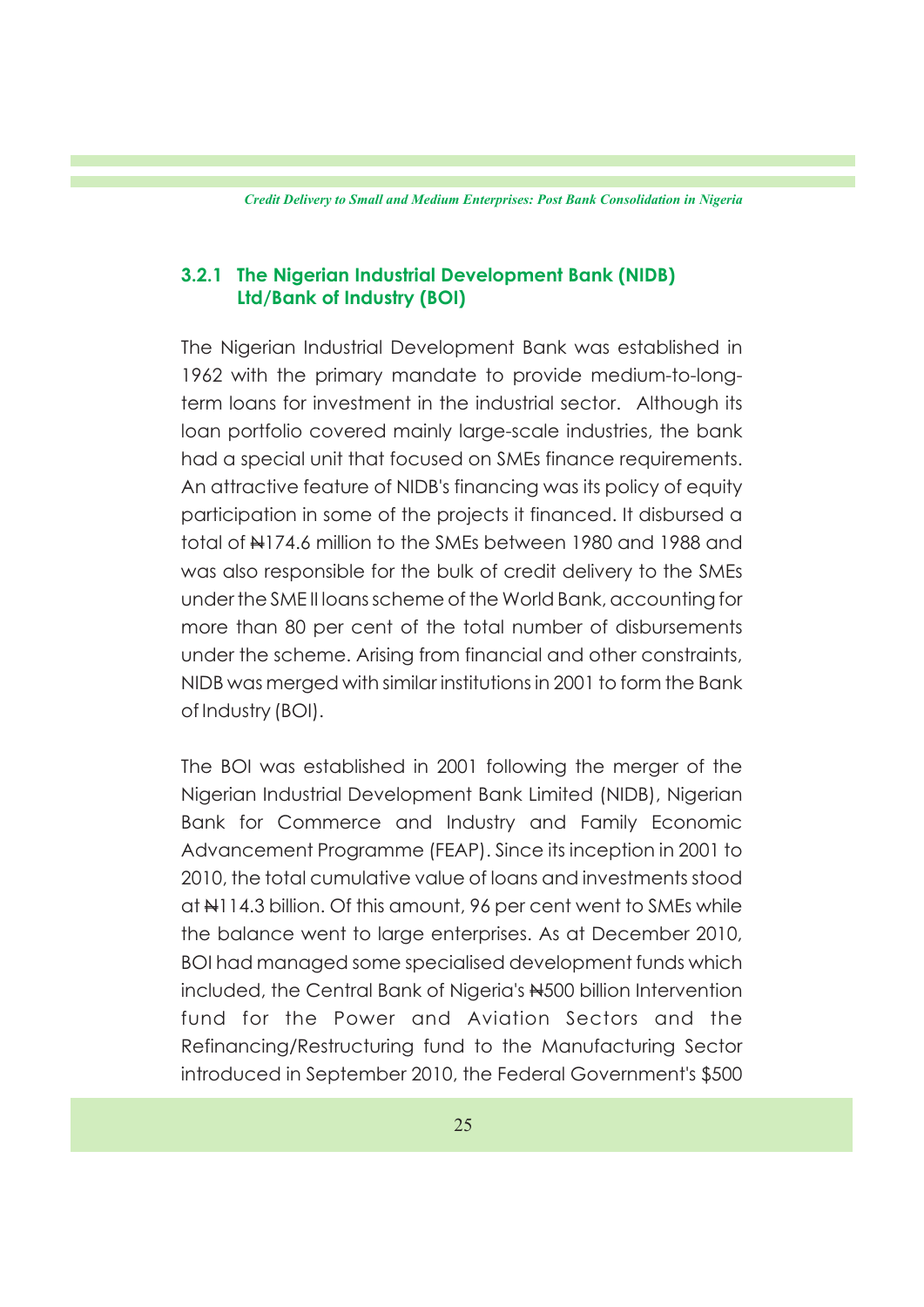million AfDB Small Business Development Loan introduced in December 2010, N100 billion Cotton, Textile and Garment Industry Reviving Scheme introduced in 2009; NHO billion Rice processing Special Intervention Fund in 2010; New billion National Automotive Development Fund, among others.

## **3.2.2 Small Scale Industries Credit Scheme (SSICS)**

In 1971, the Small Industries Development Programme was established by the Federal government to provide technical and financial support to the SMEs. As part of the Programme, the Small Industries Credit Fund (SICF) was set up, and was formally launched as the Small Scale Industries Credit Scheme (SSICS) in the Third National Development Plan, 1975-1980. The scheme was funded as a matching grant between the Federal and State governments. The objective of the scheme was to make credit available on liberal terms to small industries and was managed by the States' Ministries of Industry, Trade and Cooperatives. However, the scheme did not have the expected impact on the industrial sector due to lack of manpower to supervise and monitor projects funded by the scheme. As a result many unviable projects were funded leading to massive repayments default.

#### **3.2.3 The Nigerian Bank for Commerce and Industry (NBCI)**

The Federal Government established the NBCI in 1973 in the wake of its indigenization policy in 1972 to promote the development of small and medium industries in the country. The principal mandate of the NBCI was the provision of long-term investment financing and equity funds to small and medium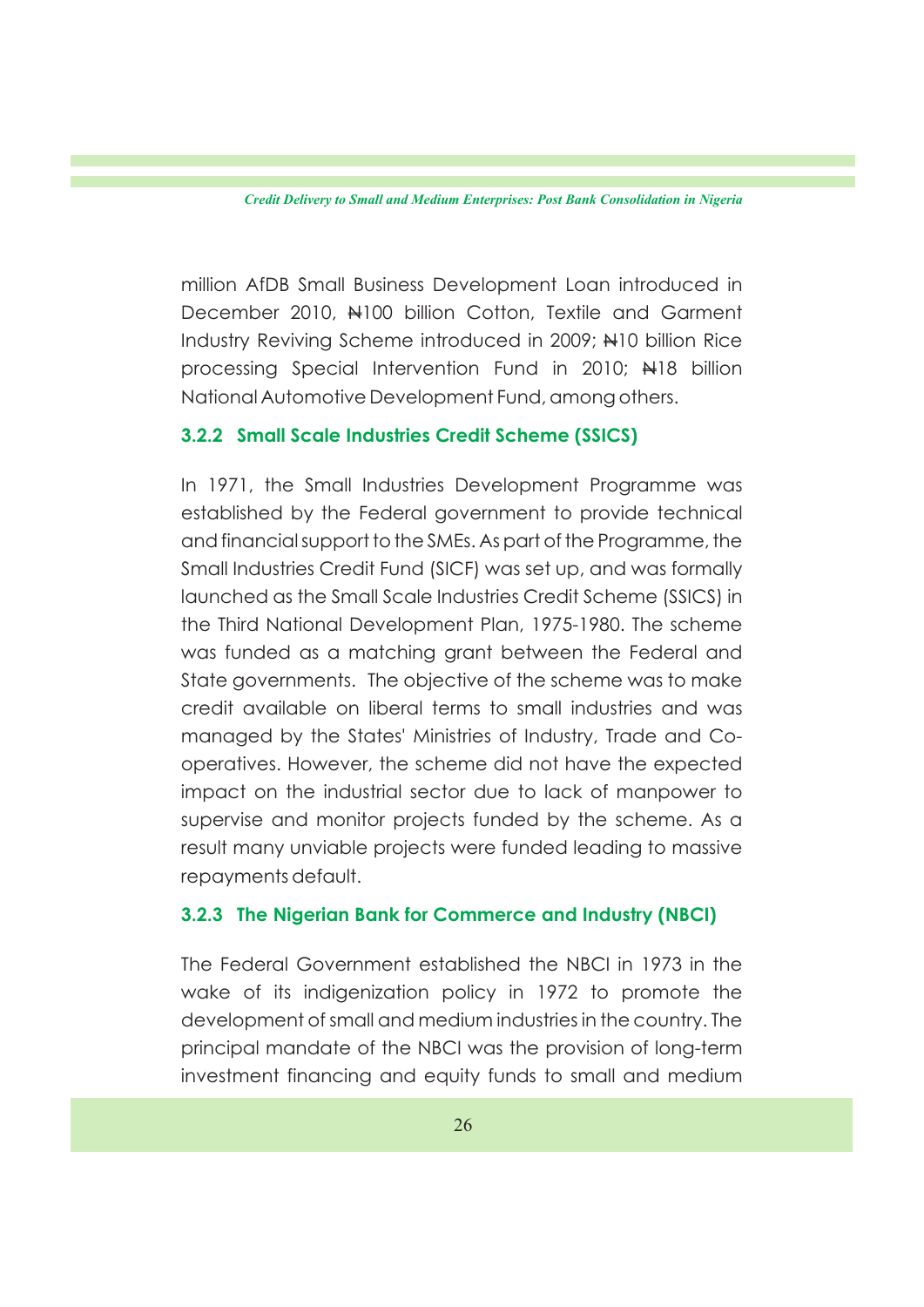industries. The Bank also engaged in share underwriting, project identification and feasibility studies. The sources of funds for NBCI included subventions from the Federal Government and the CBN through penalties imposed on commercial and merchant banks for credit shortfalls on loans to small and medium scale enterprises. The NBCI operated as an apex financial institution for the SME and thus administered the SME I World Bank loan scheme. It approved a total of 797 projects with the project value amounting to  $H965.5$  million between 1973 and 1989 and disbursed  $\leftrightarrow$  141.82 million between 1987 and 1988. The Bank also financed a total of 126 projects under the World Bank loan scheme, some of which were however cancelled due to the failure of the project sponsors to contribute their counterpart funding. The NBCI suffered from operational problems, culminating in a state of insolvency from 1989 and was merged with other institutions/programmes to form the Bank of Industry.

## **3.2.4 World Bank SME I Loan Scheme**

As a result of the increasing financial needs of SMEs, government-sponsored funding programmes evolved to promote the growth of SMEs with the support of multilateral development agencies. The Federal government signed an agreement with the World Bank for a US\$41 million SME I loan in 1984 and was administered by the NBCI. A total of 275 projects were approved under the scheme out of which 149 were cancelled owing to the failure of project sponsors to contribute their counterpart funding; time and cost-overrun; as well as harsh economic environment. A total of 126 projects were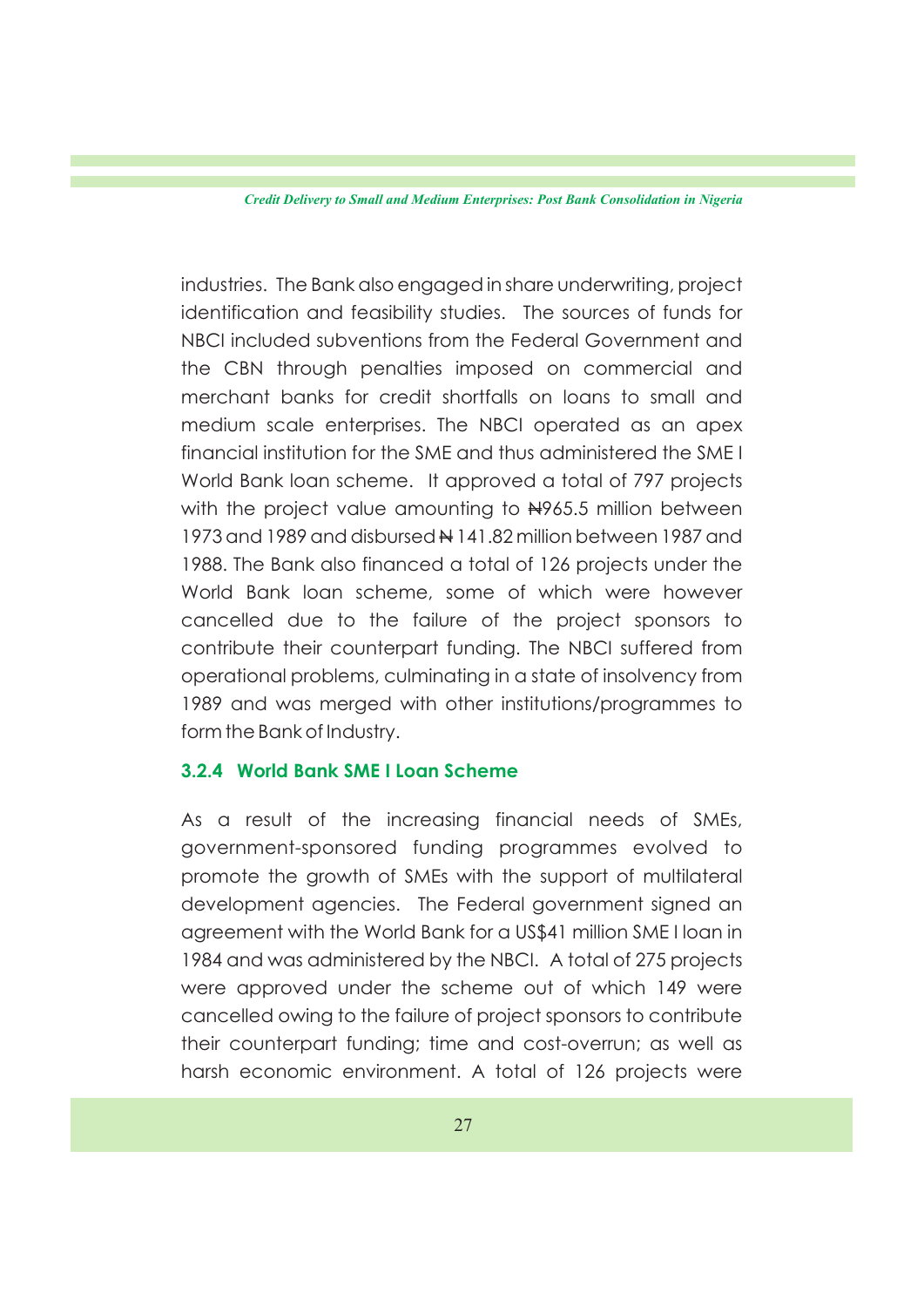financed under the scheme. Total disbursement to them amounted to US\$21 million or 52 per cent of the total projects fund. The projects covered a wide range of industries with agroallied and manufacturing sectors receiving about 62 per cent of the total funds disbursed under the scheme. The projects were also widely distributed across various parts of the country.

#### **3.2.5 World Bank SME II Loan Scheme**

With the adoption of the Structural Adjustment Programme (SAP) in mid-1986, the government negotiated and obtained the World Bank SME II Loan Scheme of US\$270 million for the development of SMEs. The loan was managed by the CBN SME II Apex Office and was disbursed through a number of participating banks (PBs), comprising commercial, merchant and development banks. It commenced operation in 1990. However, the loan was reduced to US\$142 million in September 1992 because of initial poor patronage by PBs. Out of the loan amount of US\$142 million, the sum of US\$135 million or 95.1 per cent was to be allocated to approved projects but the World Bank allowed the maximum commitment of only US\$133 million, leaving the balance of US\$2 million to meet exchange rate fluctuations in the US dollar amounts of the letters of credit confirmed.

About 187 projects received disbursement from 27 PBs. Total disbursements to projects, from inception amounted to US\$107.1 million or 80.62 per cent of the US\$133 million permissible by the World Bank. The scheme enabled the establishment of 85 new enterprises, expansion, diversification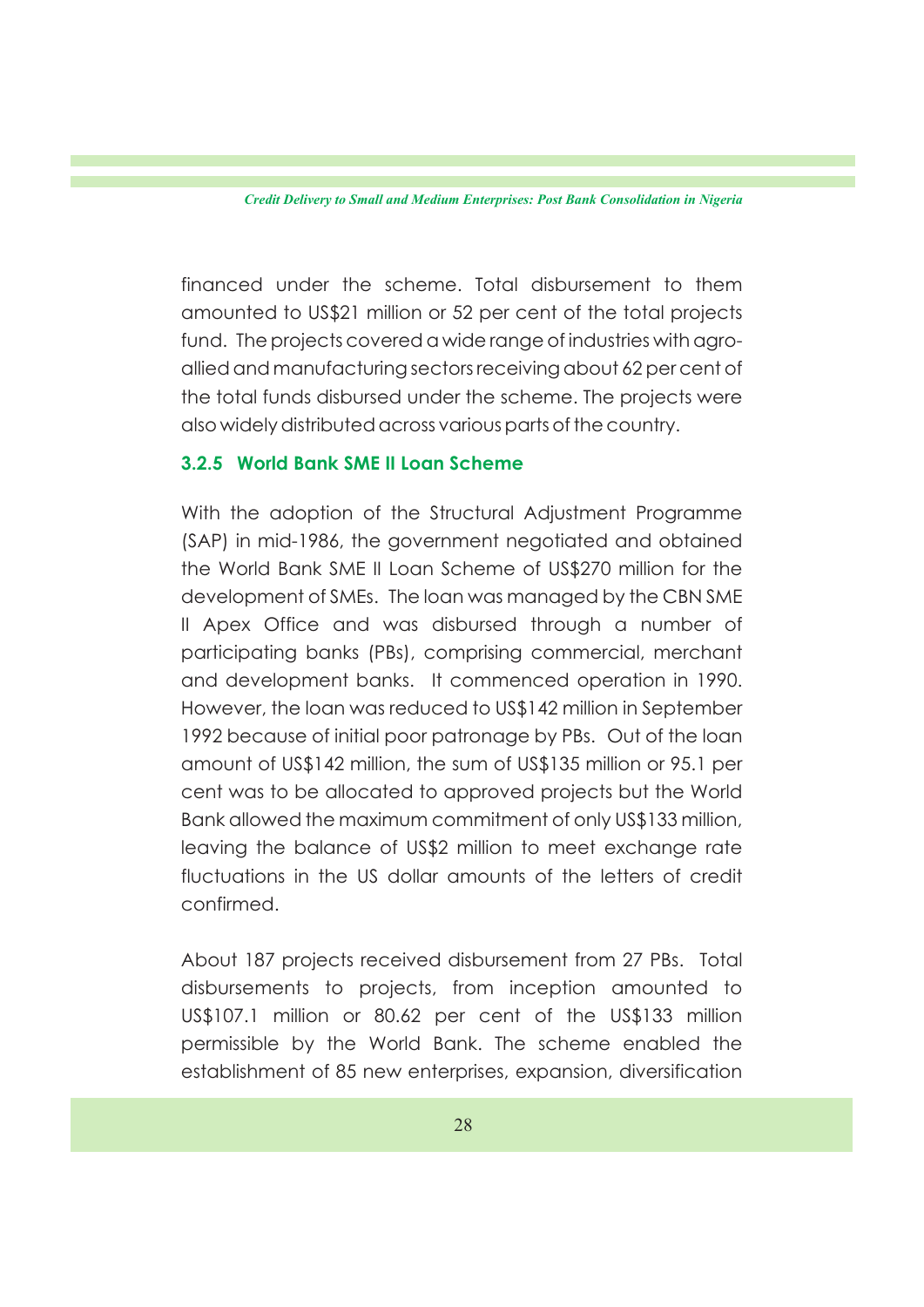and modernization of 102 existing enterprises and creation of 40,000 jobs.

# **3.2.6 National Economic Reconstruction Fund (NERFUND)**

The National Economic Reconstruction Fund (NERFUND) was established by the Federal Government in 1989 to provide short, medium and long-term funds for wholly Nigerian-owned SMEs in manufacturing, agro-allied enterprises, mining, quarrying, industrial support services, equipment leasing and other ancillary projects. NERFUND funded a total of 474 projects between 1989 and 1995, while only 87 projects were approved between 1996 and 1998. From its inception to 1998, NERFUND disbursed about US \$144.9 million and £681.5 million to approved projects.

# **3.2.7 Refinancing and Rediscounting Facility (RRF)**

The CBN in January 2002 introduced the RRF at concessionary interest rates to support medium and long-term bank lending to productive sectors of the economy. The facility was instituted to provide liquidity to banks in support of their financing of the real sector. This was in recognition of the fact that aggregate credit by deposit money banks (DMBs) was mainly short-term, and as such loans were channelled mainly to general commerce and trade. Furthermore, there was need to encourage medium to long-term lending to the productive sectors of the economy, if the production base of the economy was to be expanded and diversified. The RRF was designed to provide temporal relief to banks that faced liquidity problems as a result of having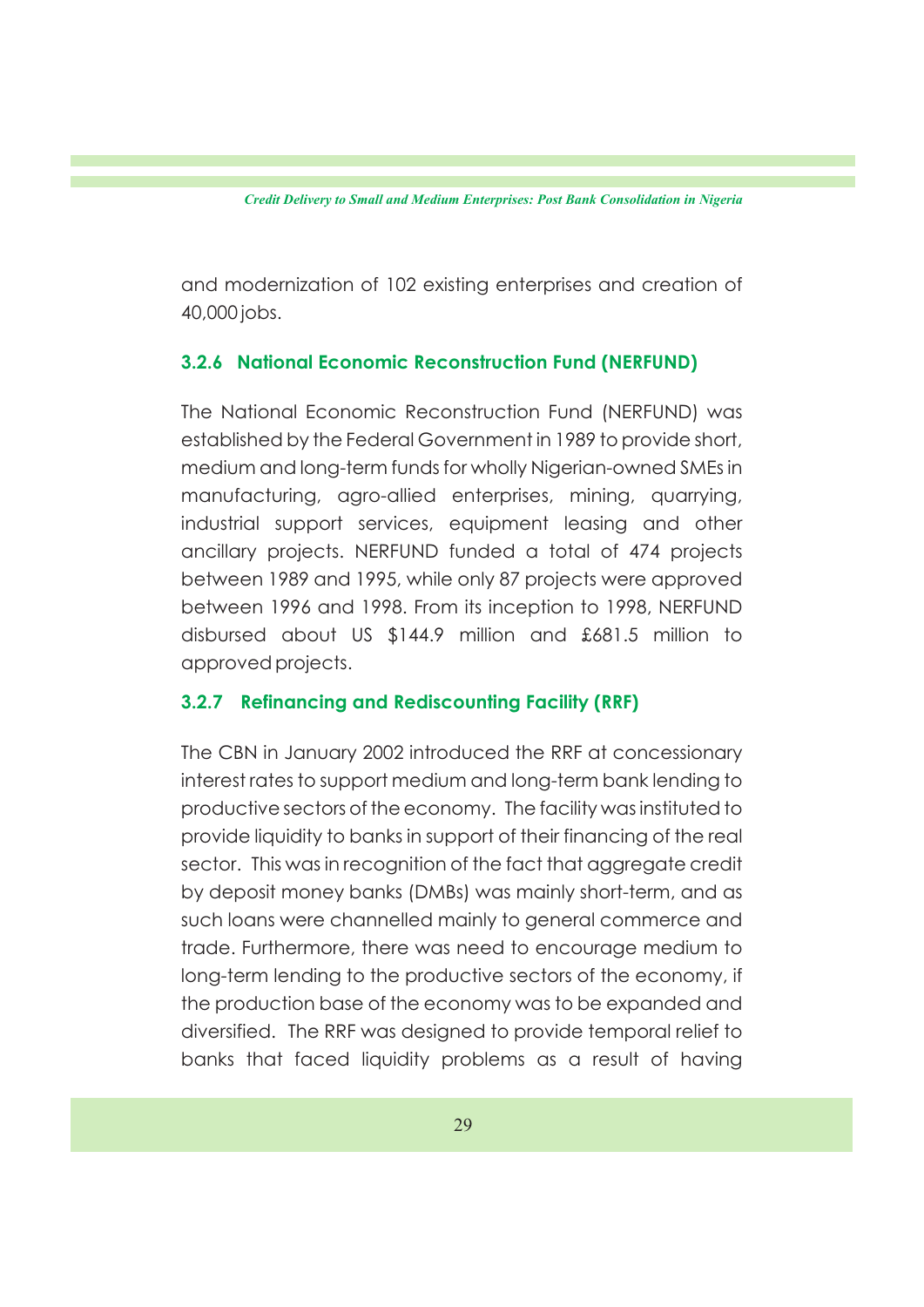committed their resources to long-term financing to the specified productive sectors. The sectors included agricultural production, semi-manufacturing and manufacturing, solid minerals and information technology. Under the facility, banks could access up to 60 per cent of qualifying loans which must have been held for not less than one year. At end-November 2011, the cumulative sum of N199.671 billion had been released under the scheme to the BOI, with a total of N197.595 billion disbursed to 539 projects and N11.241 billion principal repayments recorded.

## **3.2.8 Small and Medium Enterprises Equity Investment Scheme (SMEEIS)**

In order to address the problem of long-term capital for SMEs, the SMEEIS was initiated by the Bankers' Committee and launched by the President of Federal Republic of Nigeria in 2001. The DMBs were expected to set aside 10 per cent of their profit before tax to be channelled into equity investments in small and medium industries (SMIs). The specific objectives of the scheme were to facilitate the flow of funds for the establishment of new SMI projects, reactivation, expansion and modernization or restructuring of existing projects; and stimulation of economic growth, development of local technology and generation of employment. It was specifically targeted at investments in productive activities, excluding commerce and banking-related services.

By December 2001, N6.2 billion had been set aside by 68 banks. By 2002, the amount set aside had reached N13.1 billion while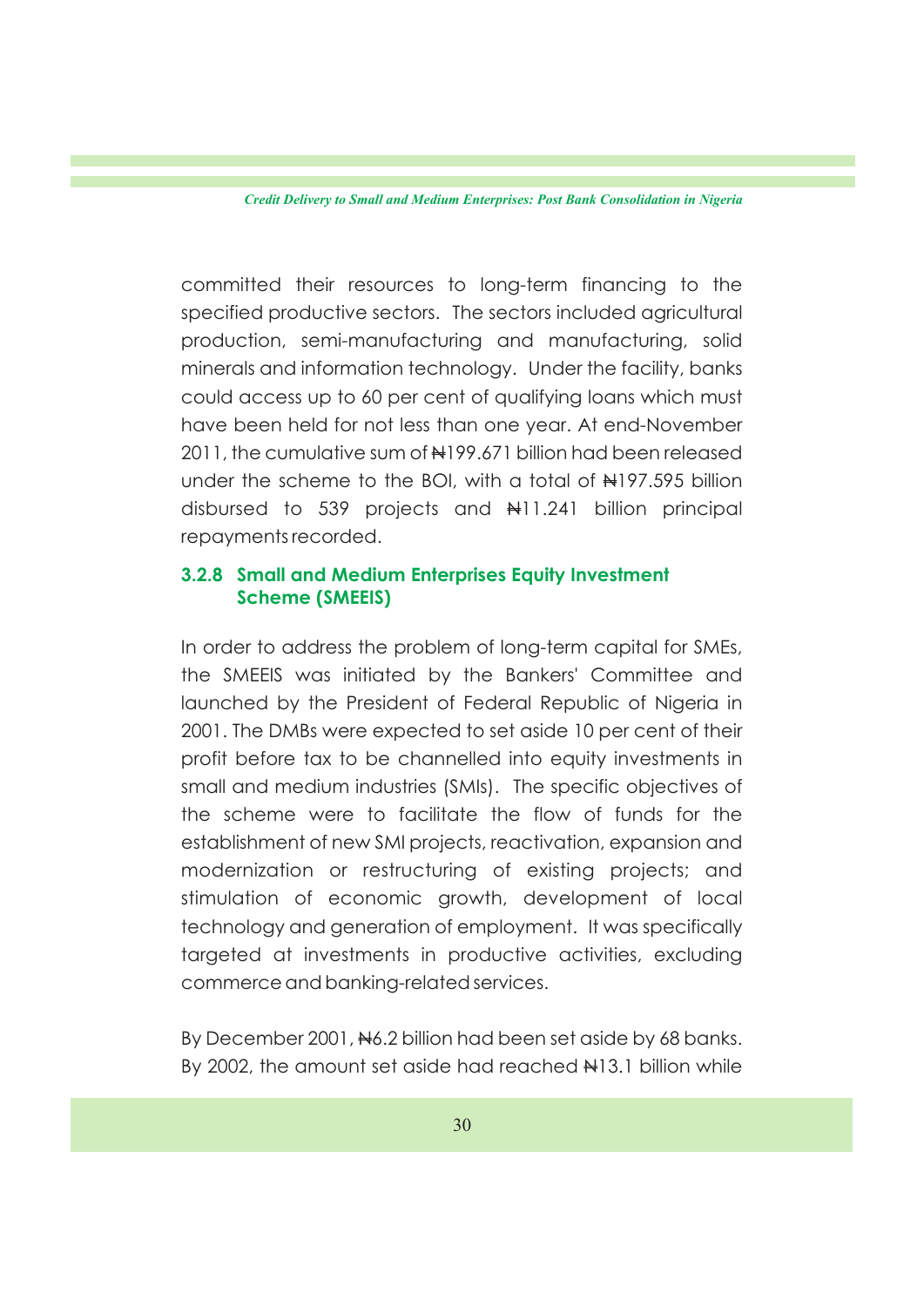the number of participating banks had risen to 80. Of the total amount set aside, N2.4 billion had been invested in 52 projects. Information technology, telecommunications and general services dominated the projects financed in the year. 90 per cent of the projects were, however, sited in Lagos.

By 2003, the sum set aside had reached N19.7 billion, while N7.1 billion had been invested in 137 projects. The share of the real sector in total investments had reached 64.6 per cent. To ensure that the funds set aside were maximally utilized, a micro-credit window was introduced in which 10 per cent of the sums set aside was channelled to micro-enterprises through the microfinance banks. By end-2004, out of the N28.8 billion set aside, N8.5 billion had been invested in 168 projects with the real sector accounting for 68 per cent.

As at 31<sup>st</sup>December, 2008, the cumulative sum set aside by banks under the SMEEIS stood at N42.02 billion out of which the sum of  $H28.02$  billion had been invested in 333 projects. A sectoral breakdown of the investments showed that out of the total investments, real sector (manufacturing – 28.73%, agroallied  $-8.20\%$ , construction  $-9.88\%$  and solid minerals  $-0.21\%$ ) recorded investments valued at N13.26 billion (47.02 per cent) in 205 projects while the services sub-sector (tourism & leisure – 26.43%, services – 18.84%, IT & telecom – 6.3%, and educational establishment – 1.41%) accounted for the balance valued at N14.9 billion (52.98 per cent) in 128 projects. However, by January, 2009, participation in the scheme became optional and this led to the reduction in activities under the scheme.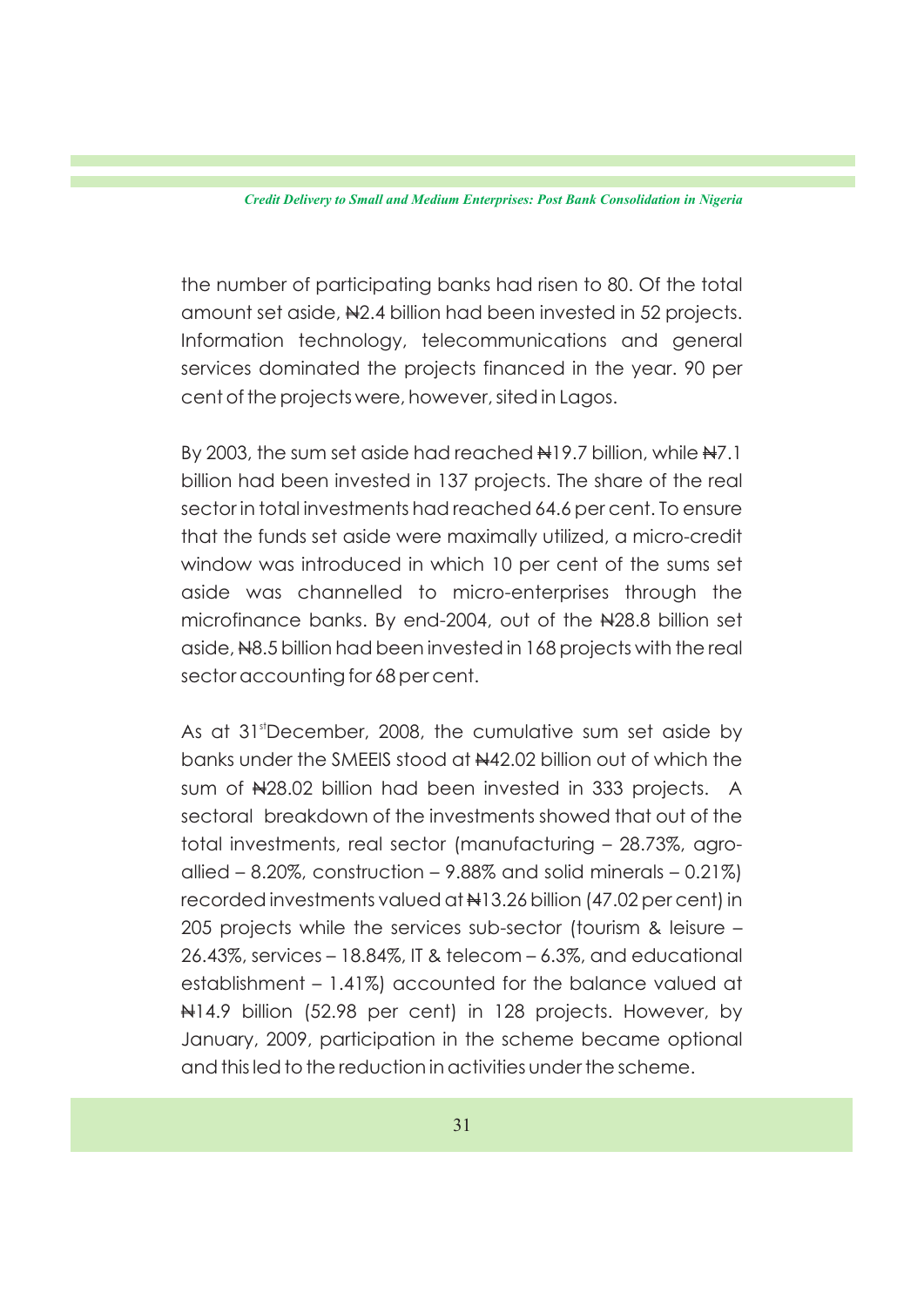## **3.2.9 N200 Billion Small and Medium Scale Enterprises Credit Guarantee Scheme (SMECGS)**

The N<sub>200</sub> billion Small and Medium Scale Enterprises Guarantee Scheme (SMECGS) was instituted by the CBN in 2010. The scheme is designed to promote access to credit by SMEs. It provided guarantees on loans granted by banks to the SMEs in order to absorb the bulk of the risk that hitherto hindered banks from lending to them. The activities covered under the scheme included manufacturing and agricultural value chains; SMEs with assets not exceeding  $H300$  million and labour force of 11 to 300 staff; private education institutions; and processing, packaging and distribution of primary products.

The core objectives of the Scheme were to: fast-track the development of SME/manufacturing sector of the Nigerian economy by providing guarantees; set the pace for industrialization of the Nigerian economy; increase access to credit by promoters of SMEs and manufacturers; increase output, generate employment, diversify the revenue base of the government; and provide input for the industrial sector on a sustainable basis. The maximum amount to be guaranteed under the scheme is N100 million, which can be in the form of working capital, term loans for refurbishment/equipment upgrade/expansion and overdraft. The guarantee covers 80 per cent of the loan amount and is valid up to the maturity date of the loan with maximum tenure of seven (7) years and/or working capital facility of one year with a provision for roll over. The scheme also allows for moratorium in the loan repayment schedule.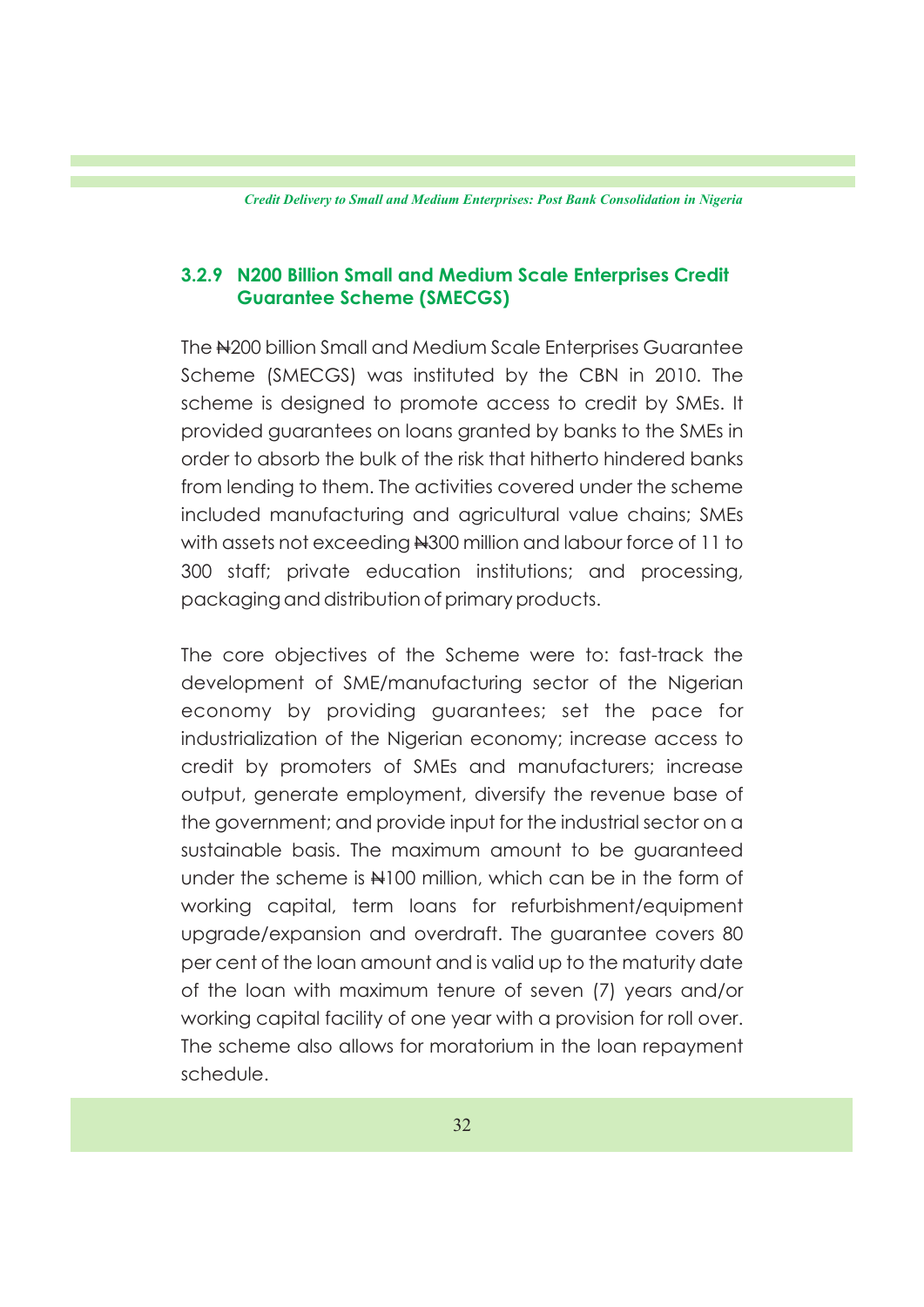All the deposit money and development banks are eligible to participate in the scheme and the lending rate under the scheme is the prime lending rate of banks, since the CBN is sharing the credit risk with the banks by providing guarantees. The intervention which was also to create more jobs allows all DMBs to participate and provide N100 million maximum loan with 5 years tenor and has a Claim Settlement Fund of N500 million. As at March, 2013, forty-seven (47) projects valued at N<sub>2</sub>.138 billion had been guaranteed.

# **3.2.10 N200 Billion Manufacturing Restructuring/Refinancing Facility**

The unprecedented global financial and economic crisis of 2007-2009 that resulted in a global recession made banks to face liquidity challenges and reduced their ability to lend to SMEs. As part of efforts toward unlocking the credit market and to ensuring that credit flows to the SMEs, CBN embarked on quantitative easing through its lender-of-last-resort and provided N500 billion out of which N200 billion was for refinancing/re-structuring of banks' existing loan portfolios to the manufacturing sector and SMEs. The major objective of the fund was to fast-track the development of the manufacturing sector by improving access to credit as well as improving the financial position of DMBs. The facilities under the fund include long-term loans for acquisition of plant and machinery, refinancing of existing lease, resuscitation of ailing industries, and working capital. The loan limit for a single obligor was fixed at a maximum of N1billion in respect of re-financing/re-structuring with an interest rate of 7 per cent payable on quarterly basis.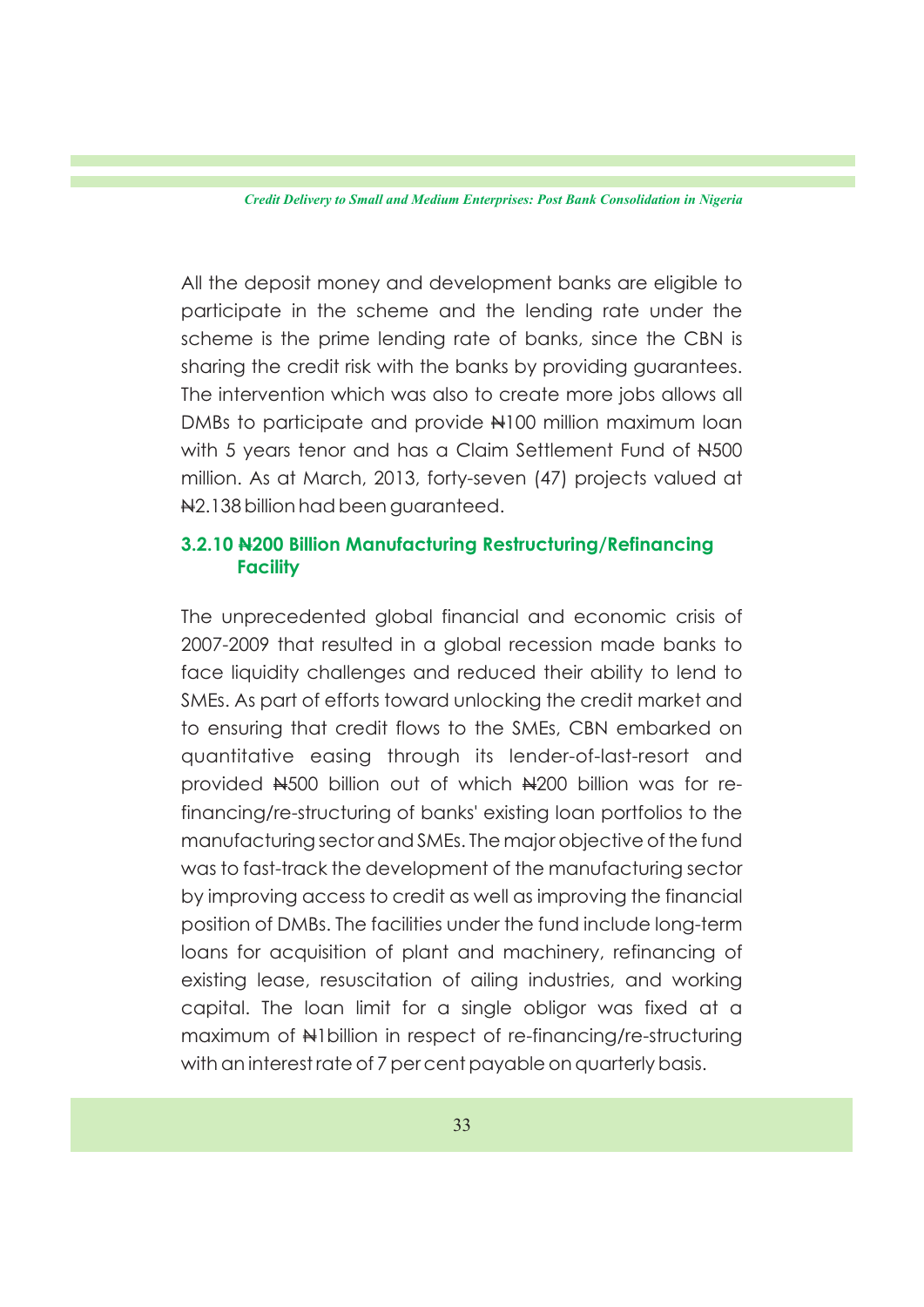All the 24 banks in the country as well as development finance institutions (DFIs) excluding the BOI were to participate in the fund. As at March 2013, a total sum of  $\frac{1235}{100}$  billion had been disbursed to 535 projects. The sum of  $\frac{129.344}{1000}$  billion had been recovered by BOI as principal repayments.

# **3.2.11 N200 Billion Commercial Agricultural Credit Scheme (CACS)**

The Scheme was established in 2009 by the CBN in collaboration with the Federal Ministry of Agriculture and Rural Development (FMA&RD). The objective of the scheme is to promote commercial agricultural enterprises in Nigeria. The Scheme was funded through the issuance of FGN Bonds worth N200 billion, by the DMO in two tranches. The first tranche of N100 billion had been raised and passed on to the participating banks for onlending to farmers. All the 24 DMBs in the country were expected to participate in the administration of the scheme but only 19 banks are involved thus far. The cumulative disbursement from the scheme since its inception to March 2013 amounted to N<sub>1</sub>,199.3 billion, disbursed through 19 DMBs to 271 projects including 30 state governments (who on-lend to their farmers using cooperative societies).

# **3.2.12 The Nigerian Incentive-Based Risk Sharing System for Agricultural Lending (NIRSAL)**

The NIRSAL, an initiative of the CBN in collaboration with various stakeholders aims at bringing together a set of critical factors that are essential for success in expanding agricultural lending in Nigeria. It is aimed at simultaneously addressing the risk and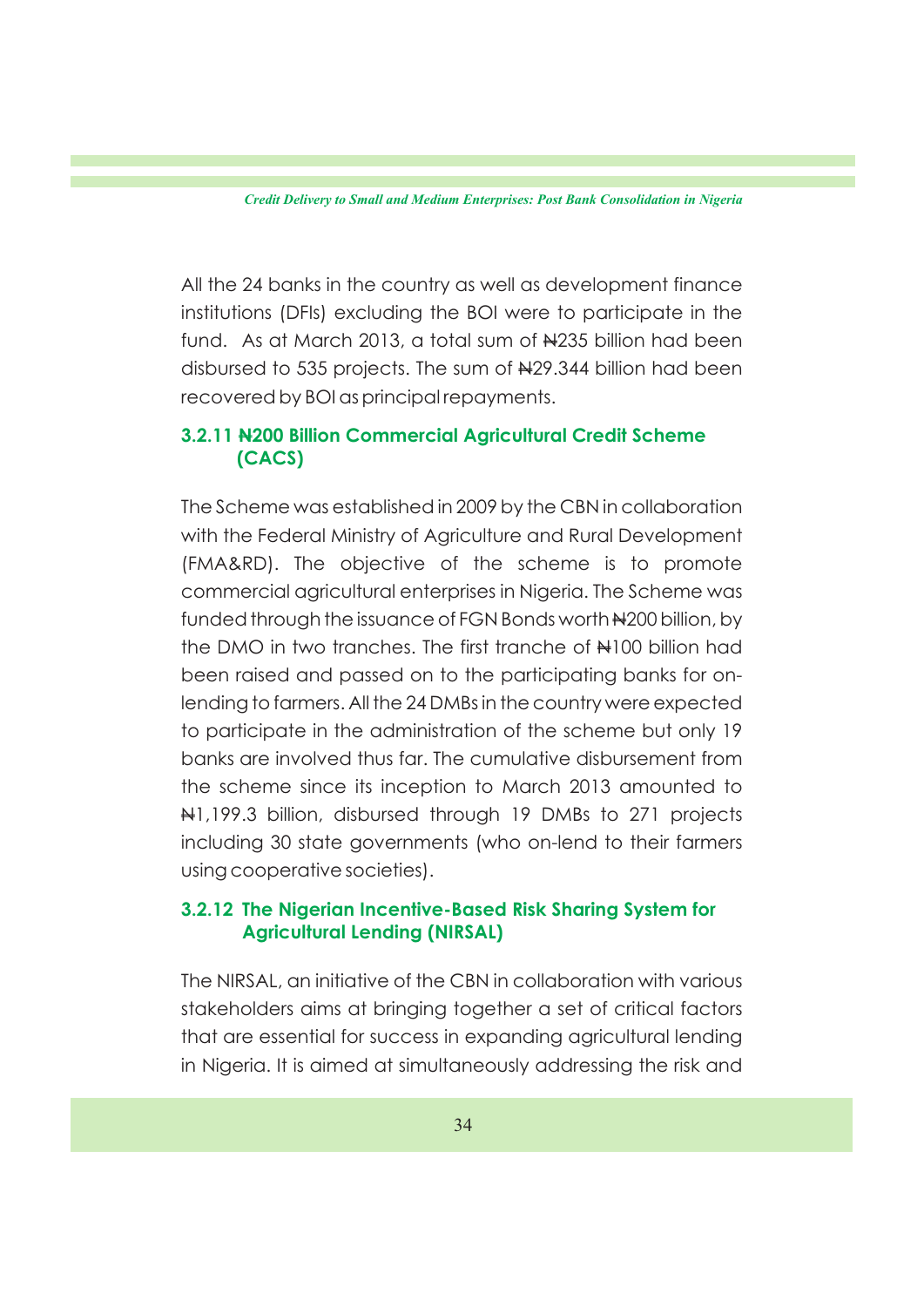capacity bottlenecks along the agricultural and financial value chains. The initiative is a demand driven credit facility unlike the preceding schemes that were supply driven. It recognizes the diversity of banks in the financial industry and the need to ensure that this differentiation is optimized to expand the number of financial institutions lending to agriculture, the volume of lending and their outreach.

The introduction of NIRSAL in 2011 has helped to stimulate a new form of strategic partnership and alliances among banks to expand their volume of lending. It would pool together the current resources in CBN's agricultural financing schemes and other investor funds and transfer these into the five (5) components of the programme and managed outside the CBN. These are Risk Sharing Facility (RSF); Insurance Components (IC); Technical Assistance Facility (TAF); Bank Incentive Mechanism (BIM); and Agricultural Bank Rating System (ABRS). Provisional estimate for funding the various components are currently put as follows: RSF (\$300 million- with a goal of leveraging up to \$3 billion), TAF (\$90 million), BIM (\$100 million) and ABRS (\$10 million).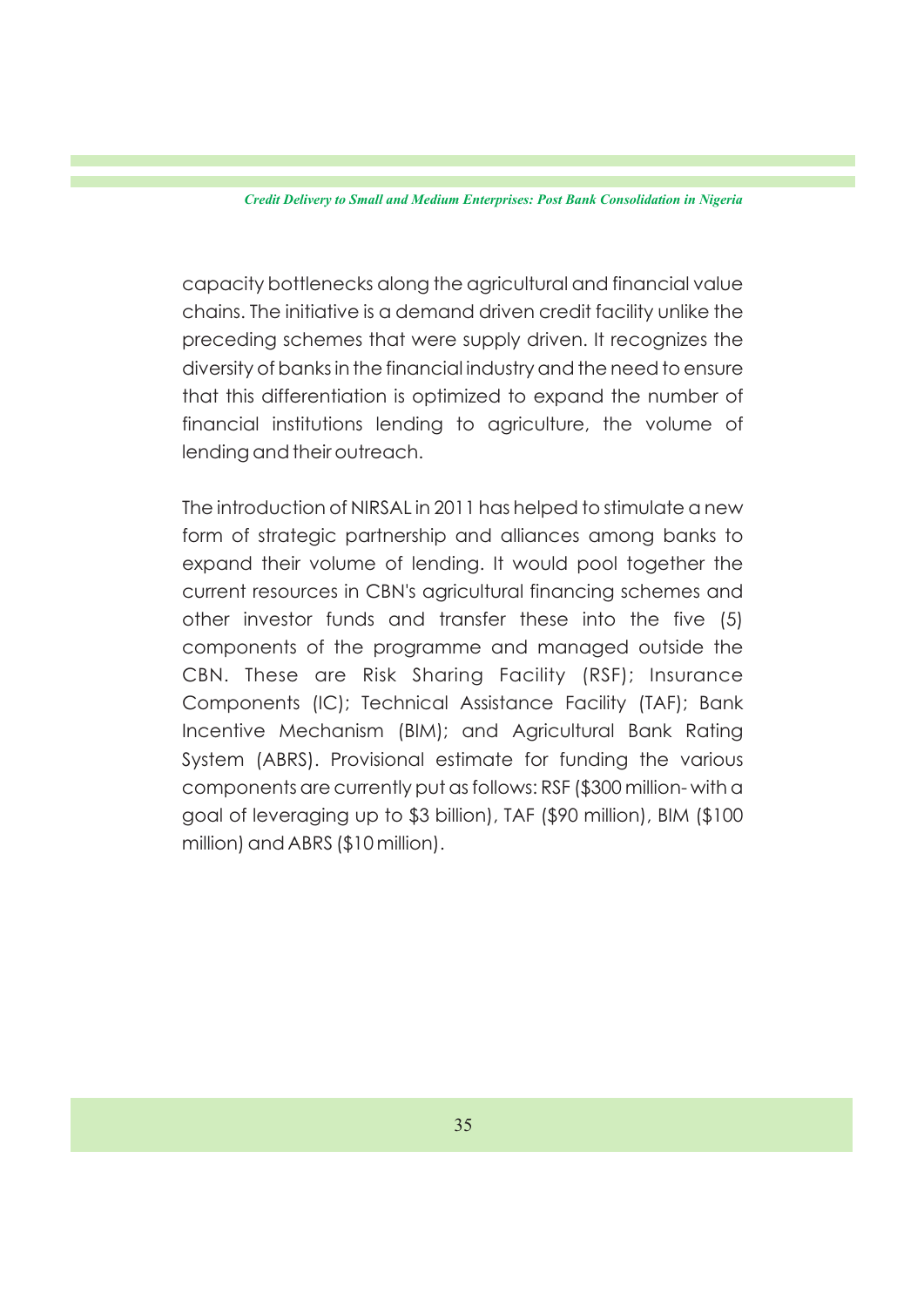# **Table 2 below shows the summary of the level of disbursements of the intervention schemes.**

| Scheme                                                       | Amount<br>Available (Nb) | Amount<br>Disbursed (Nb) |
|--------------------------------------------------------------|--------------------------|--------------------------|
| CACS                                                         | 200                      | 199.3                    |
| <b>SMEs Refinancing/Restructuring</b>                        | 200                      | 199.7                    |
| <b>SMECGS</b>                                                | 200                      | 1.26                     |
| <b>PAIF</b>                                                  | 300                      | 143.7                    |
| The N50 Billion Agricultural Credit Support<br>Scheme (ACSS) | N <sub>50</sub> billion  | $H19.43$ billion         |

Source: CBN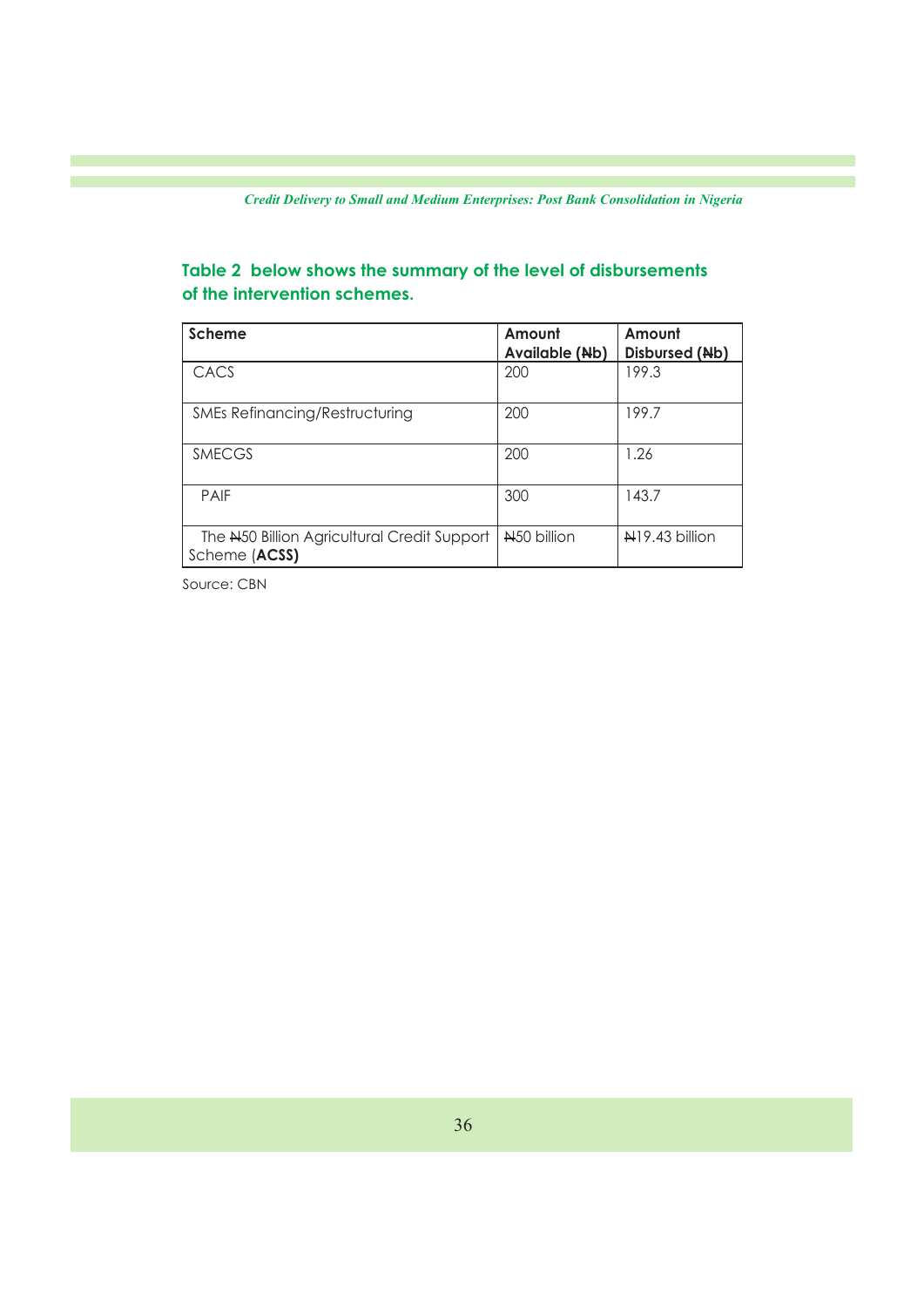## **4.0 Empirical Analysis of the Study**

# **4.1 Survey Coverage**

In order to ensure an objective analysis, a survey covering 14 states (selected across five (5) geopolitical zones of the country) and the FCT was conducted. The states were Anambra, Imo, Abia, Rivers, Cross River, Edo, Delta, Kano, Kaduna, Plateau, Nassarawa, Oyo, Ogun, Lagos and Abuja. The selection of states within the geopolitical zones was based on the concentration of small and medium enterprises. The North East geopolitical zone was not covered due to the high level of insecurity prevailing in the zone at the time.

The questionnaires were administered to selected SMEs, the twenty four DMBs and business associations to elicit information in line with the study objective. A total of 189 questionnaires were administered to 165 firms and 24 DMBs, out of which 122 firms and 20 banks responded, thus, a response rate of 75.1 per cent was achieved. Out of the total number of respondents, 85 (69.7%) were into manufacturing activities, 14 (11.5%) in agriculture and the remaining 23 (18.9%) were in other sectors of the economy.

## **4.2 Major Findings**

## **4.2.1 Awareness of the Schemes**

In order to ascertain the impact of the bank consolidation exercise and the various intervention schemes on credit delivery to SMEs, it was imperative to determine the level of awareness of the operators.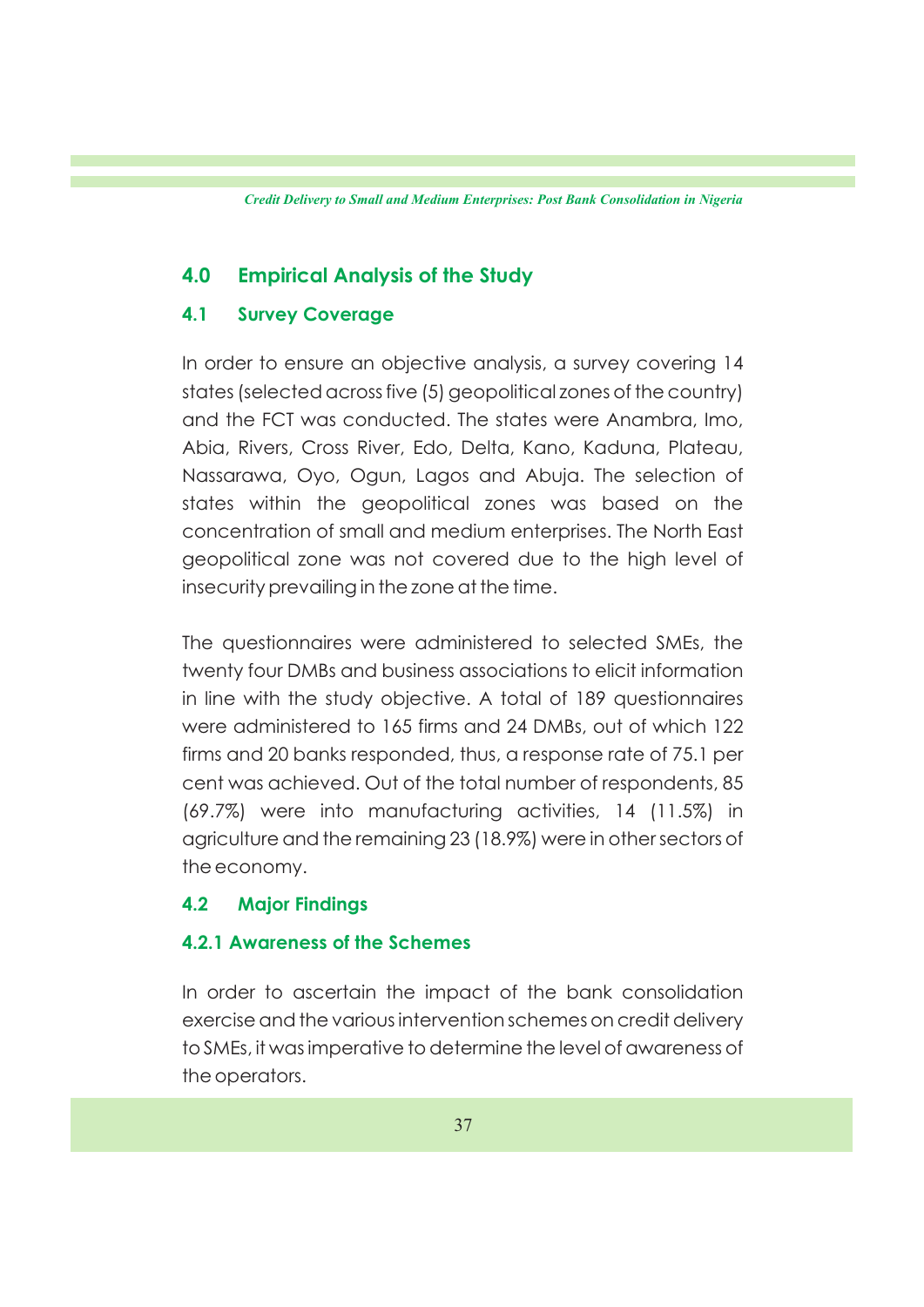Analysis from the survey returns revealed that 95.05% of the respondents were fully aware of the banking sector consolidation. The level of awareness on the various intervention schemes of the CBN was low at 28.8 per cent for MRRF, 19.2 per cent for SMEEIS, 17.8 per cent for SMECGS, 17.4 per cent for CACS and 16.8 per cent for ACGS (Figures 1a & 1b).







Source: Survey returns, 2011

## **4.2.2 Banks' Preferred Sector (for granting loans)**

Banks in Nigeria have over the years shown preference for lending to sectors such as oil and gas, communications, trading, etc. The study sought to know if there has been a shift in preference following the consolidation exercise of 2004/2005. Analysis of the survey returns showed that there has been no significant shift in the preference of sectors by banks for lending. Oil and gas ranked as the most preferred sector, followed by trading and telecommunications. Others in the order of ranking were; manufacturing, services, construction, imports, agriculture, exports and solid minerals.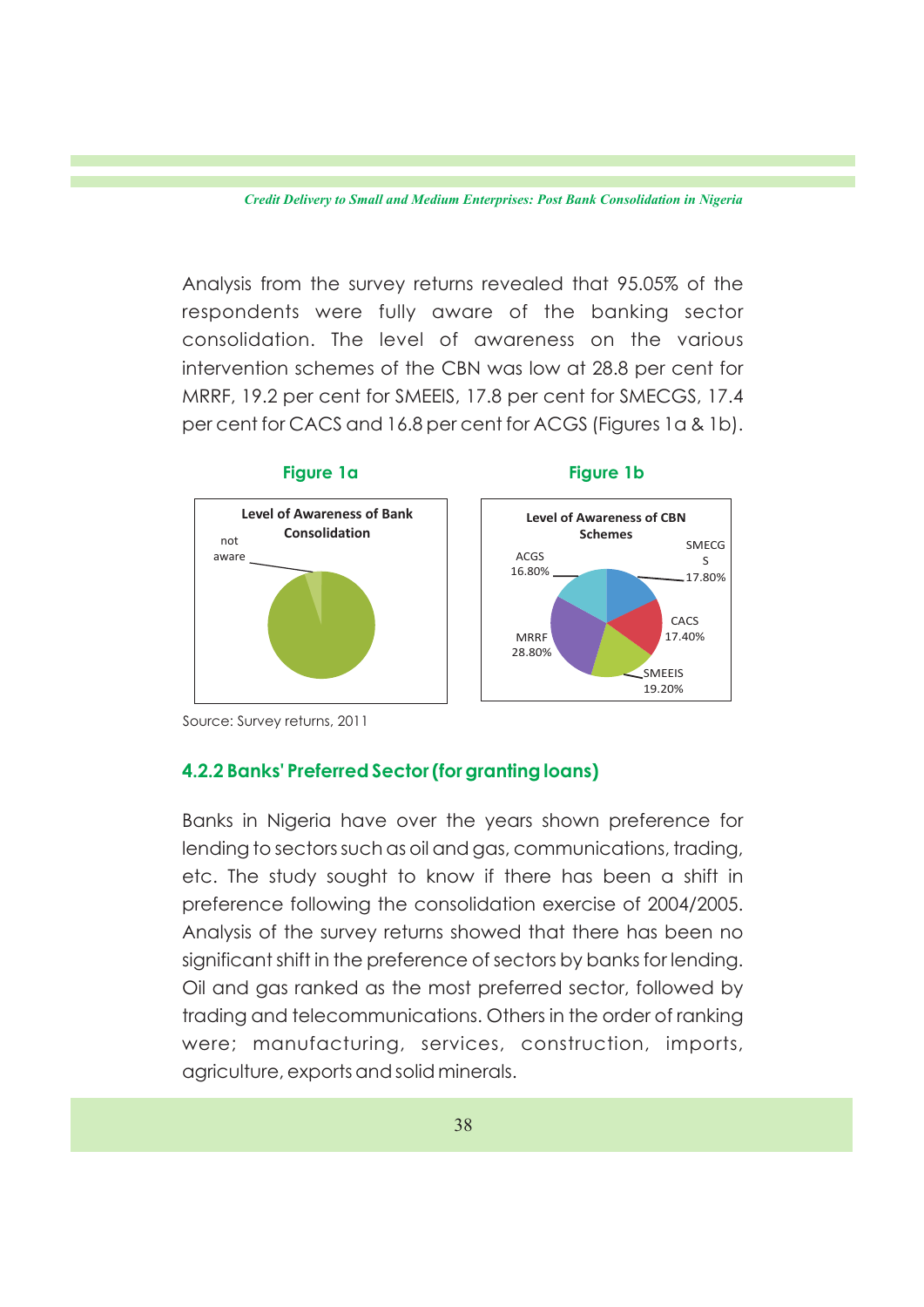#### **4.2.3 Sources of funding for SMEs Operations**

The study sought to determine if there was a structural shift in the sources of funding the operations of the SMES, following the bank consolidation programme. To this end, sources of funding namely; own funds, equity and loans were compared in the preand post-consolidation periods. The analysis showed that the share of loans as a source of funding increased marginally from 58.2 per cent in the pre-consolidation era to 63.0 per cent postconsolidation. Similarly, the share of equity rose from 18.6 per cent from the earlier period to 22 .0 per cent in the latter. Conversely, own funds fell from 23.3 per cent in the preconsolidation period to 15.2 per cent in the post- consolidation era. Thus, banking sector consolidation did not bring about a major shift in the sources of funding for the operations of SMEs in Nigeria. This is partly explained by the fact that SMEs were yet to reform their organizational and management structures that would engender confidence and make them attractive for banks funding.

#### **Figure 2a Figure 2b**



Source: Survey Returns, 2011



39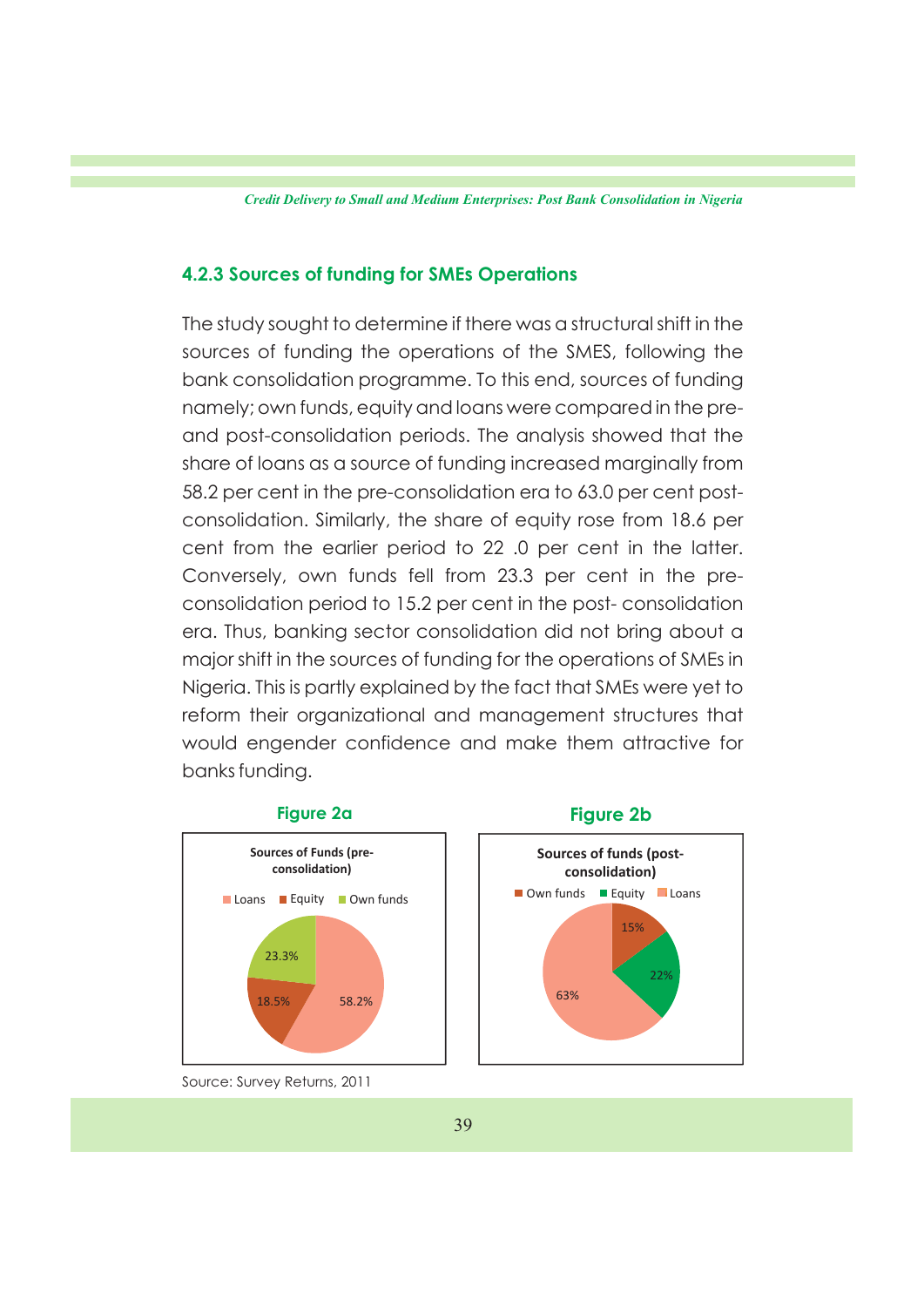# **4.2.4 Direction of Flow of Credit to SMEs (Secondary Data Analysis)**

The import of the consolidation policy was to have strong banks that would support credit growth to the real sector of the economy, particularly, the SMEs. Therefore, the study set out to determine the direction of credit flow to the SMEs after the conclusion of the exercise in 2005. In that regard, the one factor independent measures analysis of variance test was conducted on the time series data of commercial banks credit to SMEs from 2000 to 2011 the analysis was based on secondary data sourced from returns of the DMBs to the CBN. This was done to ascertain if there was a significant difference in the means of credit delivered to SMEs before and after the bank consolidation exercise and also to further determine the direction of credit during both periods. 2000 to 2005 was regarded as 'before' consolidation while 2006 to 2011 represented 'after' consolidation periods, respectively. Normality and homogeneity of variance tests (being prerequisite tests before ANOVA tests) were also conducted. Results of the Shapiro-Wilks tests for Normality of population distribution give a statistic of 0.826 and 0.847 with significance (p) values of 0.100 and 0.150 for both periods, respectively, as shown in table 3. Since the null hypothesis states that the population distribution is normal, given that the p-values are greater than 0.05, the null hypothesis is accepted.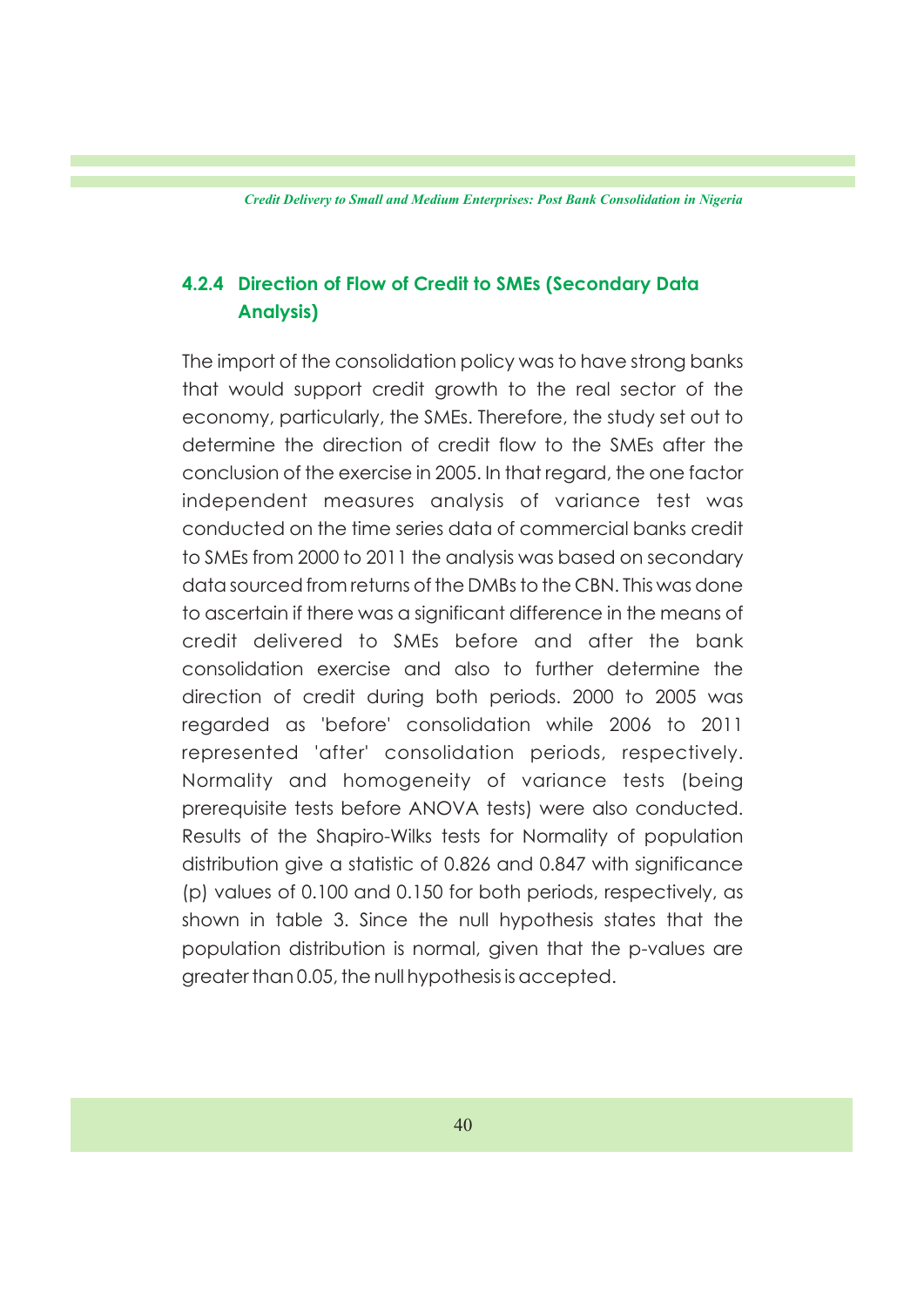#### **Table 3: Shapiro-Wilks Test of Normality**

| source | <b>Statistic</b> | degrees of<br>freedom | significance level |
|--------|------------------|-----------------------|--------------------|
| before | 0.826            |                       | 0.100              |
| after  | 0.847            |                       | 0.150              |

The Levene's statistic, used in assessing whether the population variances for the groups are significantly different from each other, has a value of 2.378 and a p-value of 0.154. Since the null hypothesis states that the population variances are equal, given that the p-value is greater than 0.05, we accept the null hypothesis.

#### **Table 4: Test of Homogeneity of variances**

| Levene statistic | degree<br>freedom 1 | of degree<br>freedom 2 | of significance level |
|------------------|---------------------|------------------------|-----------------------|
| 2.378            |                     | $\vert$ ()             | 0.154                 |

Having concluded that both conditions for conducting an ANOVA test have been fulfilled, the ANOVA tests were conducted to ascertain whether credit delivered to SMEs before consolidation were significantly different from that provided after consolidation. Results of the test presented in Table 5 indicate an F statistic of 16.317 and a corresponding pvalue of 0.002. Given that the P value is lower than 0.05 level of significance, the null hypothesis is rejected and the conclusion is that credit delivered to SMEs post consolidation is significantly different from that provided before consolidation.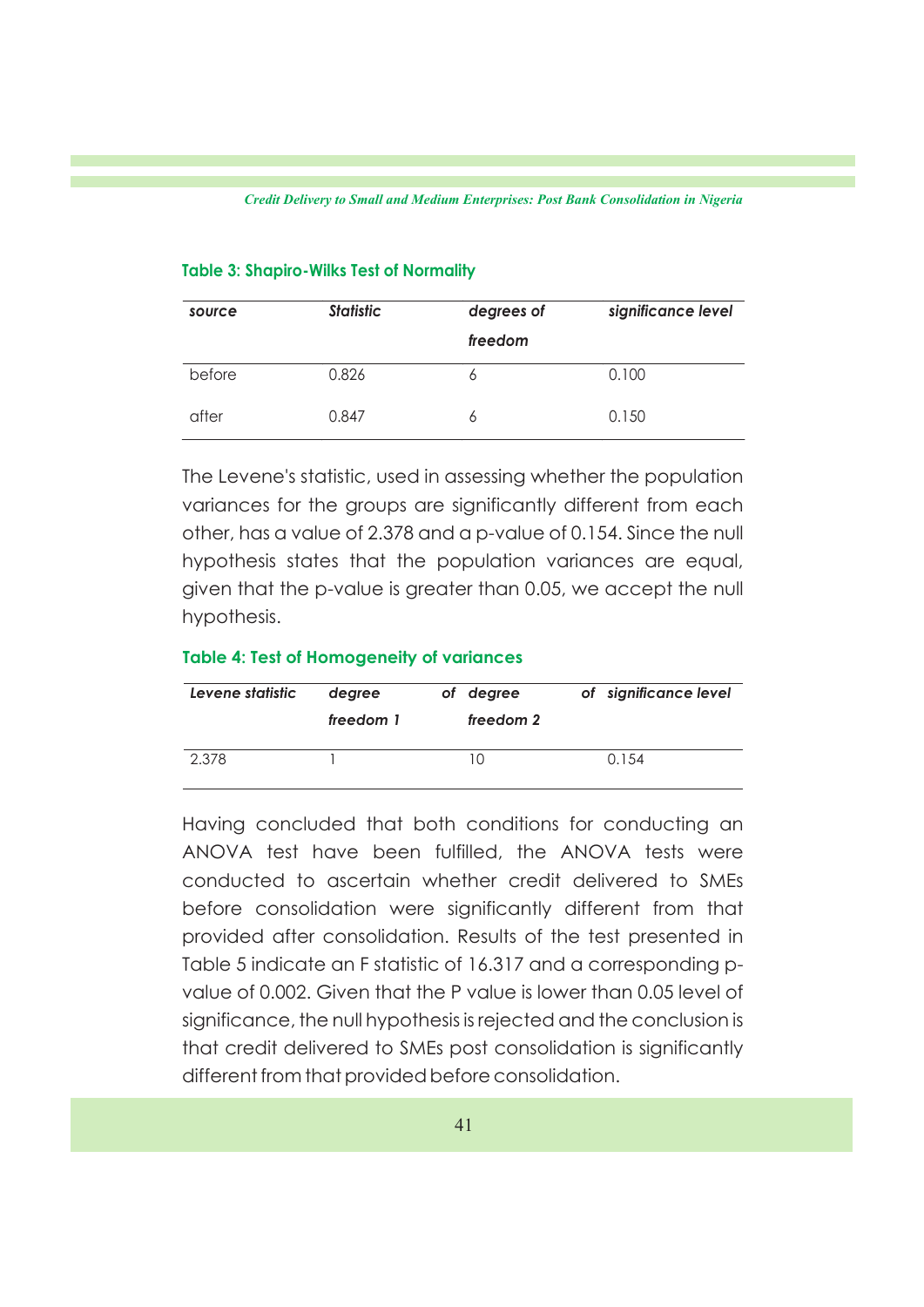#### **Table 5: ANOVA**

| Source         | Sum of   | degree of Mean |          | <b>F</b> statistic | Sig.  |
|----------------|----------|----------------|----------|--------------------|-------|
|                | squares  | freedom        | square   |                    |       |
| <b>Between</b> | 4218.750 |                | 4218.750 | 16.317             | 0.002 |
| groups         |          |                |          |                    |       |
| within         | 2585.500 | 10             | 258.550  |                    |       |
| groups         |          |                |          |                    |       |
| <b>Total</b>   | 6804.250 | 11             |          |                    |       |
|                |          |                |          |                    |       |

Given that the ANOVA results are significant, the direction of differences-in-means in credit delivery therefore can now be determined. A descriptive analysis of the data presented in table 6 indicates that average credit delivered after consolidation decreased by 60.48 per cent from N62bn to N<sub>24.5bn</sub> between both periods.

#### **Table 6: Descriptive Statistics**

| <b>Period</b> | $\overline{N}$ | Mean  | standard  | standard |
|---------------|----------------|-------|-----------|----------|
|               |                |       | deviation | error    |
| Before 6      |                | 62.00 | 19.058    | 7.780    |
|               |                |       |           |          |
| After         | 6              | 24.50 | 12.406    | 5.065    |
|               |                |       |           |          |
| Total         | 12             | 43.25 | 24.871    | 7.180    |
|               |                |       |           |          |

This outcome was not a surprise as the DMBs embarked on several operational and credit restructuring measures as a consequence of the recapitalization exercise thereby limiting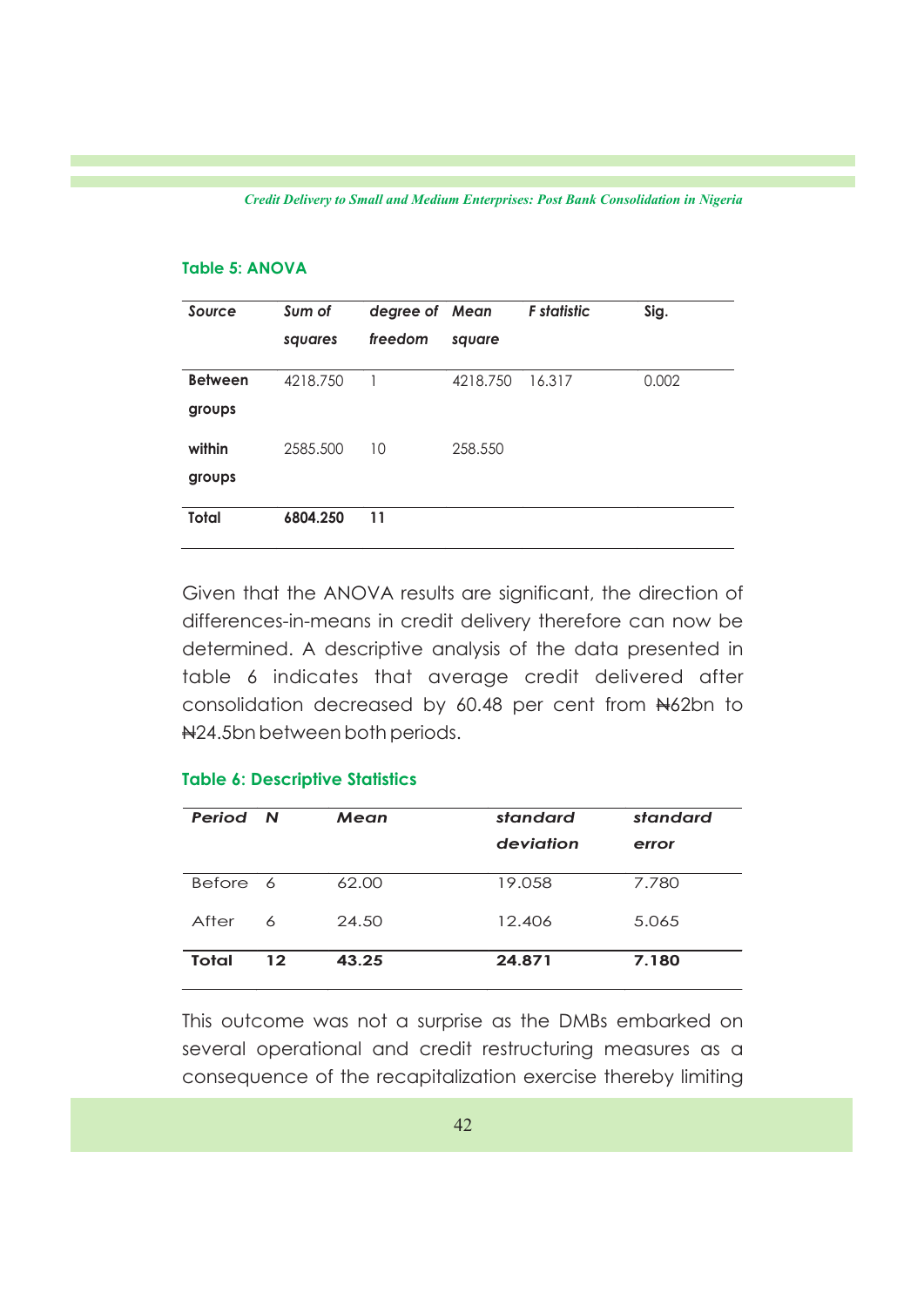their ability to grant credit immediately. In addition, the global financial and economic crisis which commenced in 2008 eroded banks' capital base, owing mainly to losses in the stock market and non-performing credits, thereby adversely impacting the supply of credit to SMEs by the deposit money banks.

# **4.2.5 Direction of Flow of Credit to SMEs (Primary Data Analysis)**

Analysis of the survey returns indicated that while credit was delivered to the SMEs in both the pre and post-consolidation periods, on the average, credit delivered to the SMEs postconsolidation declined by 46.3 per cent from an average of 61.1 per cent before consolidation to 32.8 per cent post-



#### **Figure 3: Supply of Credit to SMEs (Field Returns)**

Source: Survey returns, 2011

consolidation.

A trend analysis of the supply of credit as mirrored by disbursements of loans by banks to SMEs revealed that there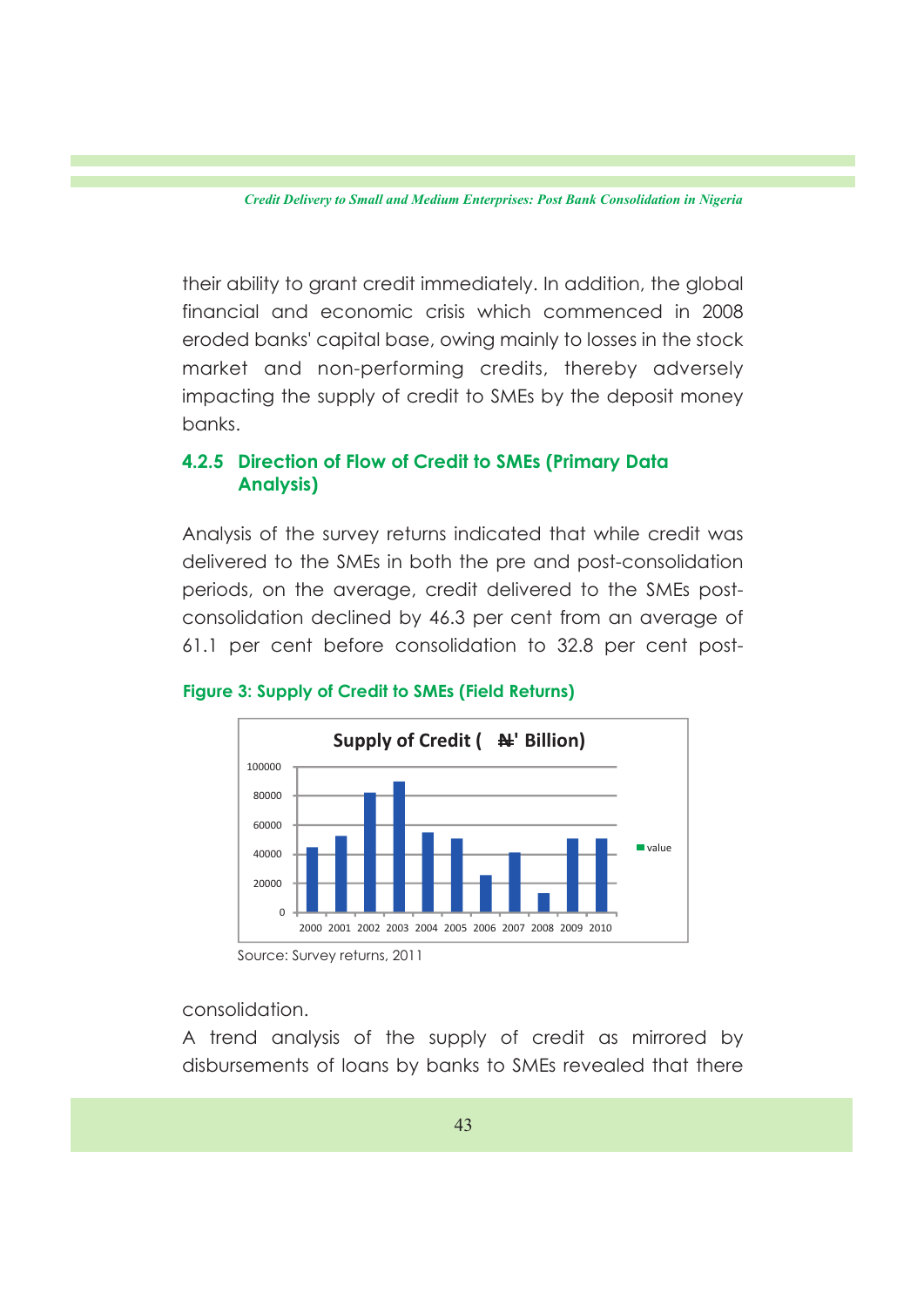was a steady increase from 2000 to 2003. During the period, the value of loans grew from  $\frac{144.5}{1000}$  billion to  $\frac{1490.2}{1000}$  billion representing a 102.45% increase in credit supply to the subsector. However, in 2005, when the banking sector consolidation was concluded, the loans to SMEs fell by 44 per cent compared to the level in 2003. In 2006, total DMBs' loans to SMEs stood at N25.7 billion, a 50 per cent decline from the level in the preceding year. This outcome was not a surprise as the DMBs embarked on several operational and credit restructuring as a consequence of the recapitalization exercise. In 2007, the recapitalization exercise began to impact positively on the ability of banks to make loans as their total loan supply nearly doubled with respect to the amount disbursed in 2006.

However, the global financial and economic crises, which eroded banks' capital base owing mainly to losses in the stock market and non-performing credit, also adversely, impacted the supply of credit to SMEs. Thus, in 2008, loans to SMEs fell to N13.5 billion from N41.1 billion in 2007 representing a 67.1 per cent decline. With the recovery from the crisis, and the various reforms embarked upon by the CBN, the supply of credit to SMEs has increased to  $H_{51}$  billion as at end 2010. This finding corroborates the results of the secondary data analysis on direction of credit delivered to SMEs post- consolidation.

## **4.2.6 Cost of Credit (Interest Rate)**

One objective of bank consolidation in Nigeria was to drive down the cost of credit which contributed to the high cost of production in the economy. In turn, high cost of production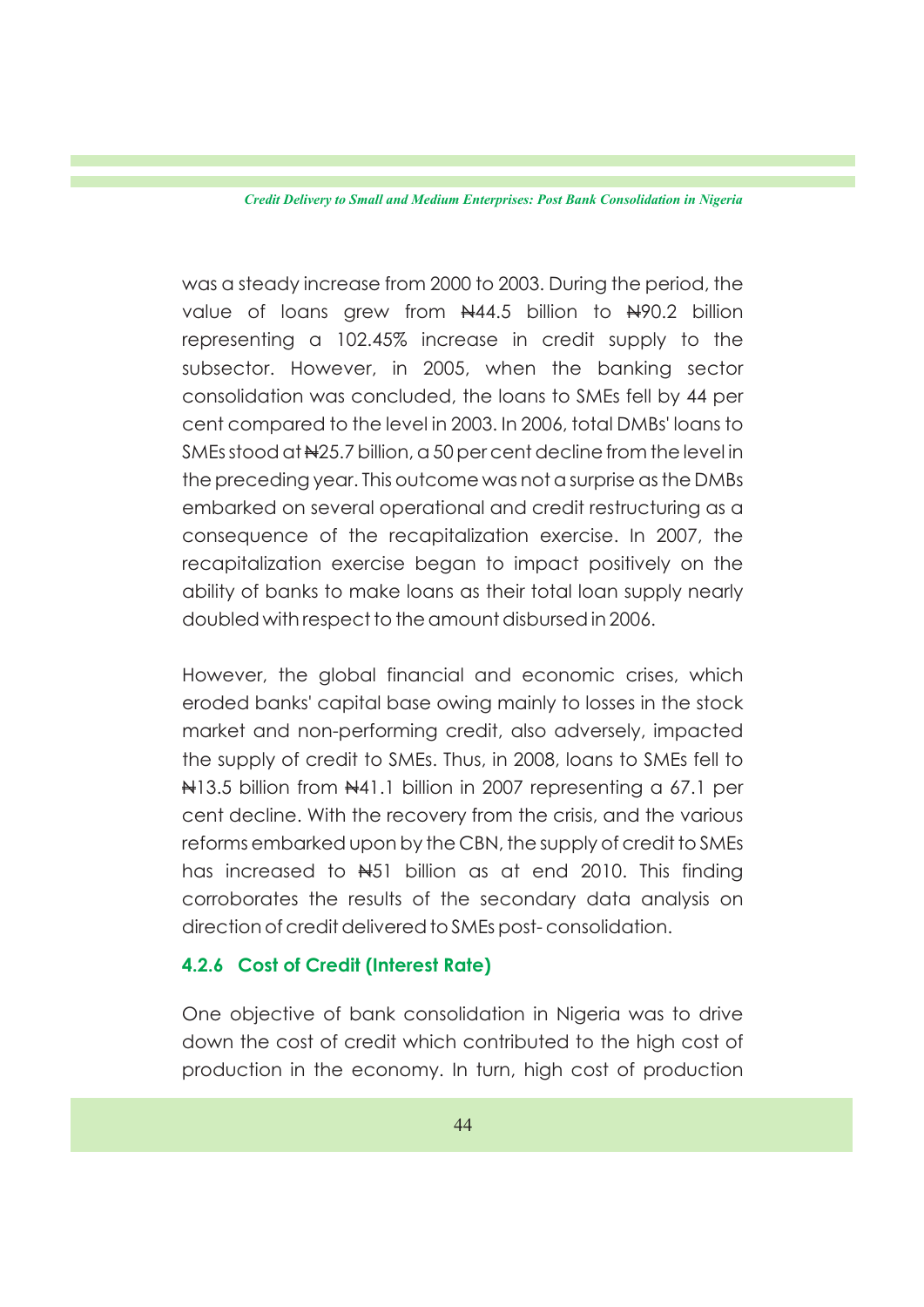makes local industries uncompetitive. Also, cost of credit is a major determinant of demand for credit. Thus, the survey instrument was designed to elicit information on the interest rate structure in both pre-and post-consolidation periods. Analysis of the returns revealed that the average rate at which firms borrowed was 19.9 per cent in the pre-consolidation era. Following consolidation, this rate fell marginally to an average of 18.5 per cent. Similarly the cost of overdraft followed the same trend, declining from an average of 21.3 per cent in the pre-consolidation period to an average of 19.7 per cent in the post-consolidation era. The full impact of the consolidation policy on interest rate was mitigated by the global financial and economic crises during which annual average interest rate peaked at 22.7 per cent in 2009.

Respondents attributed the high interest rate regime to the prevalent difficult operating environment and the concomitant increase in operating costs. The huge deficit in infrastructure imposed additional cost on the banks which ultimately impacted negatively on their cost of funds. Besides, the macroeconomic environment was far from stable with inflation rate at the double –digit level all through the study period. Furthermore, they identified absence of long-term funding options such as pension funds that would provide cheap funding for lending to SMEs as a contributing factor.

## **4.2.7 Risk Consideration by Banks in lending to SMEs**

Banks were requested to rank their risk consideration in processing loan applications among factors such as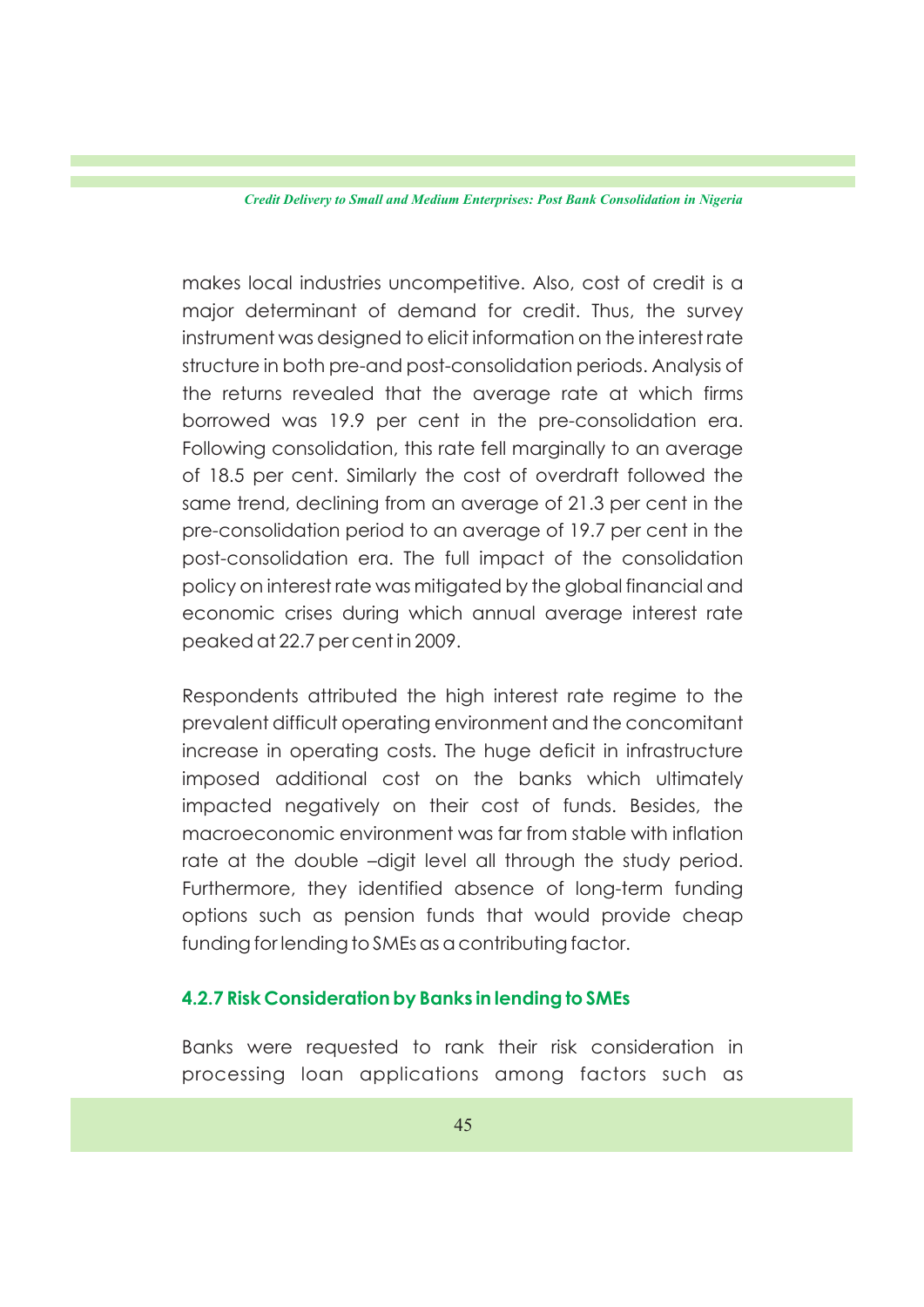

## **Figure 4: Comparison of interest rate in the pre and postconsolidation periods**

inconsistency in government policies, interest rate risk, loan diversion, exchange rate risk, risk of infrastructure failure and tenor of loan. On aggregate, their rankings are presented in table 7 below.

#### **Categorization of Risk Ranking by Respondents (with 1 as highest ranked) Percentage of Respondents** Credit (Diversion) Risk 1 57.1 Inconsistency in Government Policies 2 23.8 Risk of Infrastructural Failure 3 14.3 Interest Rate Risk 4.8 Exchange Rate Risk  $\begin{array}{|c|c|c|c|c|} \hline 5 & 4.8 & \hline \end{array}$ Tenor of Loan 6 0

# **Table 7: Ranking of Risk Considerations by DMBs**

Source: Survey Returns, 2011

Source: Survey returns, 2011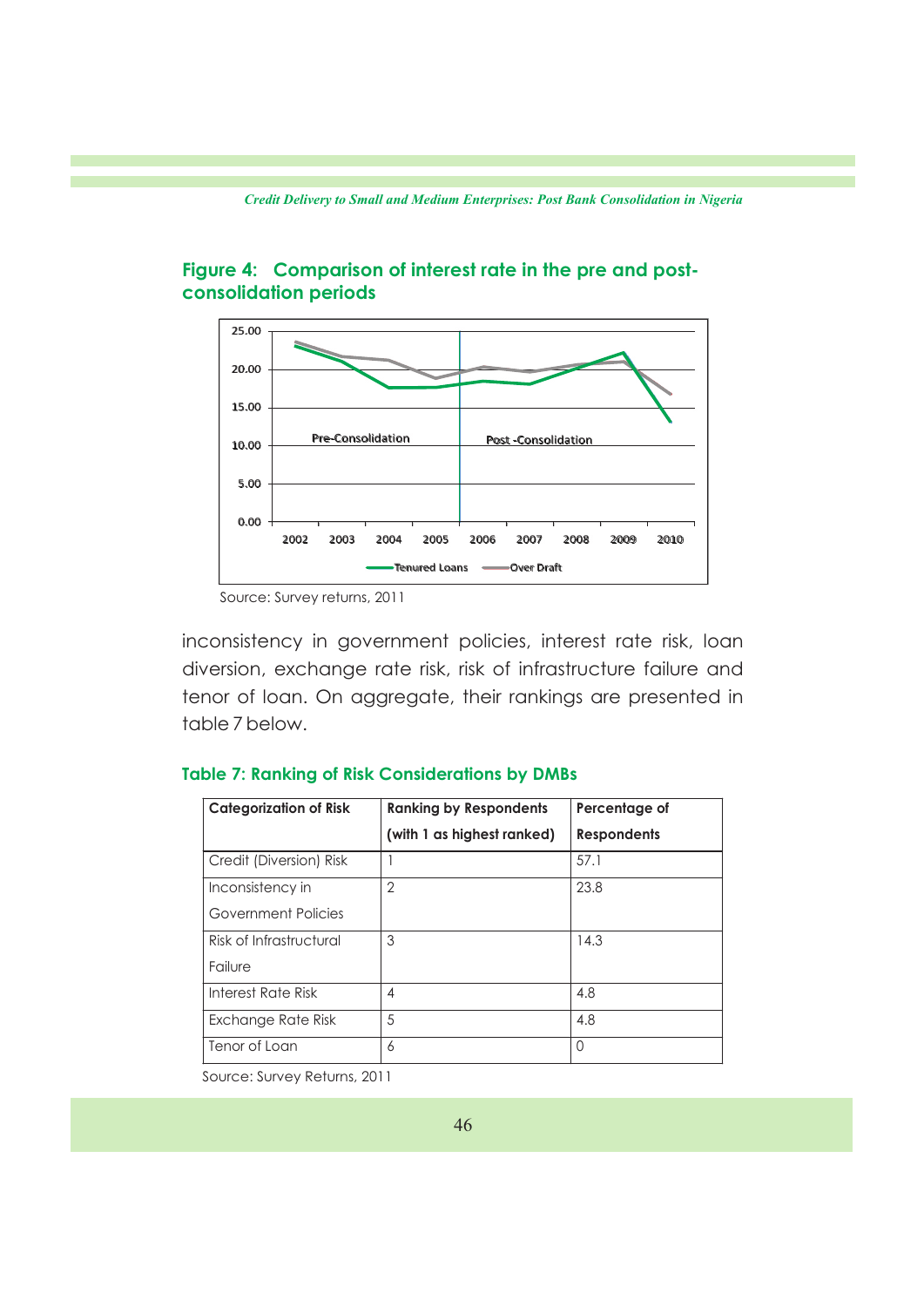Analysing the ranking, 57.1 per cent of banks considered credit risk as the most critical factor that has affected lending to SMEs, as loan diversion is a predisposing factor to default. Inconsistency in government policy was adjudged by 23.8 per cent of the respondents as a key consideration in granting loans to SMEs. The risk of Infrastructural failure was considered by 14.3 per cent while interest and exchange rates risk were tied at 4.8 per cent each.

## **4.2.8 Ranking of Constraints to Credit Use by SMEs**

Respondent firms identified collateral requirements, high lending rate, negative attitude of the lender, excessive documentation requirements, small size of SMEs and inconsistency in government policies as being the major constraints to borrowing from the deposit money banks (DMBs).

| S/N            | <b>Constraints</b> | Ranking by         | Percentage of      |           |  |
|----------------|--------------------|--------------------|--------------------|-----------|--|
|                |                    | <b>Respondents</b> | <b>Respondents</b> |           |  |
|                |                    |                    | <b>Prior 2005</b>  | Post 2005 |  |
| 1              | Collateral         | 1                  | 46.5%              | 47.52%    |  |
|                | Requirements       |                    |                    |           |  |
| 2              | High Lending Rate  | $\overline{2}$     | 44.9%              | 29.9%     |  |
| 3              | Negative Lending   | 3                  | 19.0%              | 17.5%     |  |
|                | Attitude           |                    |                    |           |  |
| $\overline{4}$ | Inconsistent       | $\overline{4}$     | 17.3%              | 16.7%     |  |
|                | Government         |                    |                    |           |  |
|                | Policies           |                    |                    |           |  |
| 5              | Bias on account of | 5                  | 10.3%              | 11.7%     |  |
|                | small size of SMEs |                    |                    |           |  |
| 6              | Documentation      | 6                  | 2.5%               | 7.9%      |  |
|                | Requirements       |                    |                    |           |  |

#### **Table 8: Constraints to Credit Use by SMEs**

Source: Survey Returns, 2011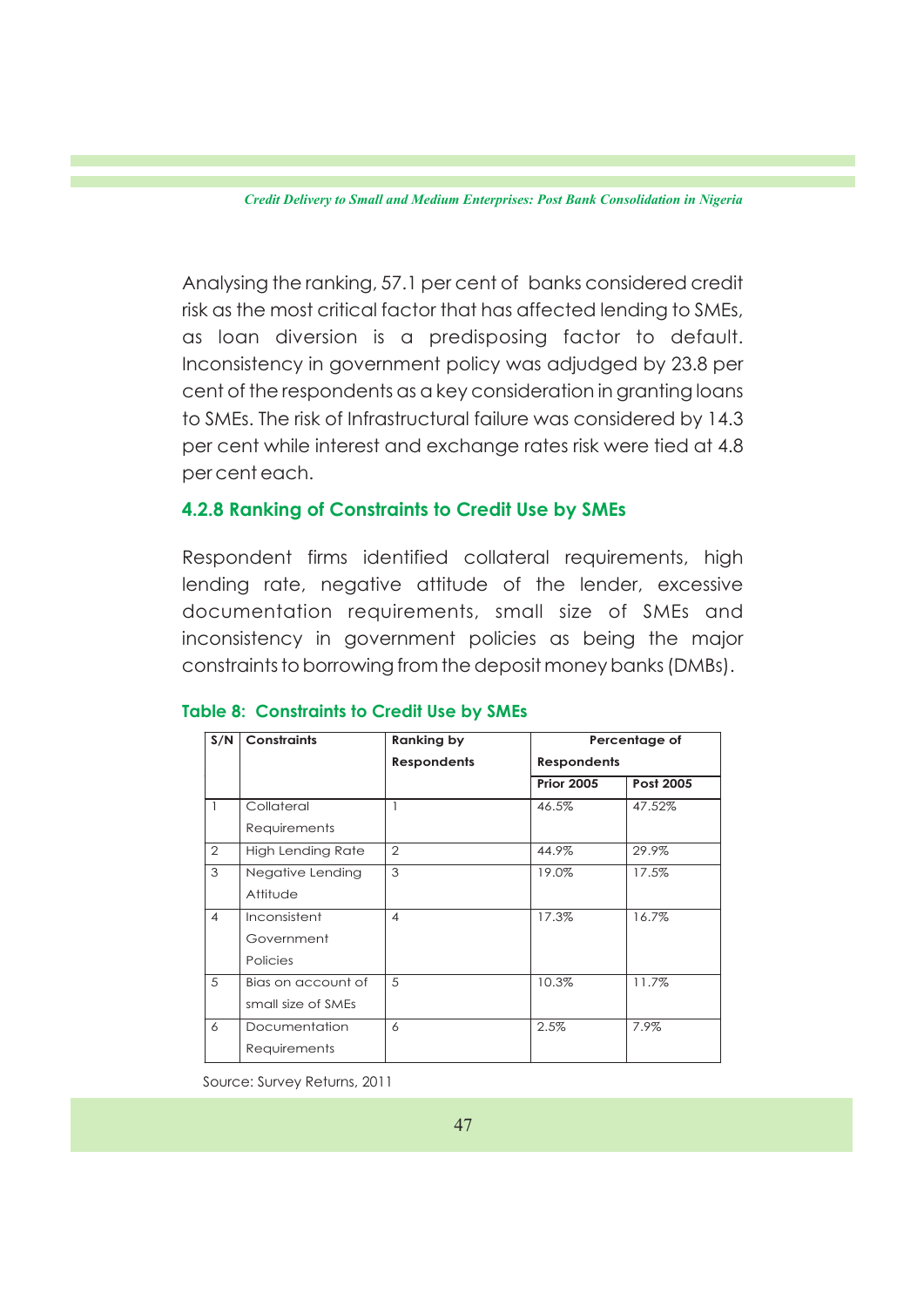They, however, disagreed on the degree of constraints imposed by each of these obstacles. Prior to the 2004/2005 bank consolidation exercise, the survey indicated that 46.5 per cent of the firms pointed to collateral requirements as the most constraining factor compared with 47.5 per cent after the bank consolidation; 44.9 and 29.9 per cent before and after the bank consolidation, respectively, believed that high lending rate was the major constraint to borrowing; while the negative attitude of the lender/bank was rated third by 19.0 and 17.5 per cent of the respondents before and after the consolidation, respectively. The fourth binding constraint was inconsistent government policies as agreed by 17.3 and 16.7 per cent of the firms before and after the consolidation exercise, respectively.

Other constraints to borrowing which were not ranked but were identified by the firms included;

- The recent crisis in the banking sector which adversely affected the flow of credit**;**
- Preference by the banks for short-term loans rather than funding medium-to-long-term projects;
	- ·Too many administrative bottlenecks and bureaucracy that hinder the smooth flow of credit to the real sector;
	- ·Negative perception of the firms by the banks;

• The use of funds for the scheme by DMBs as credit recovery measures following the recent financial and banking sector crises. The implication was that funds that would enhance the growth of the small and medium enterprises are diverted for other purposes;

·Inability of some of the firms to meet the conditions outlined by BOI.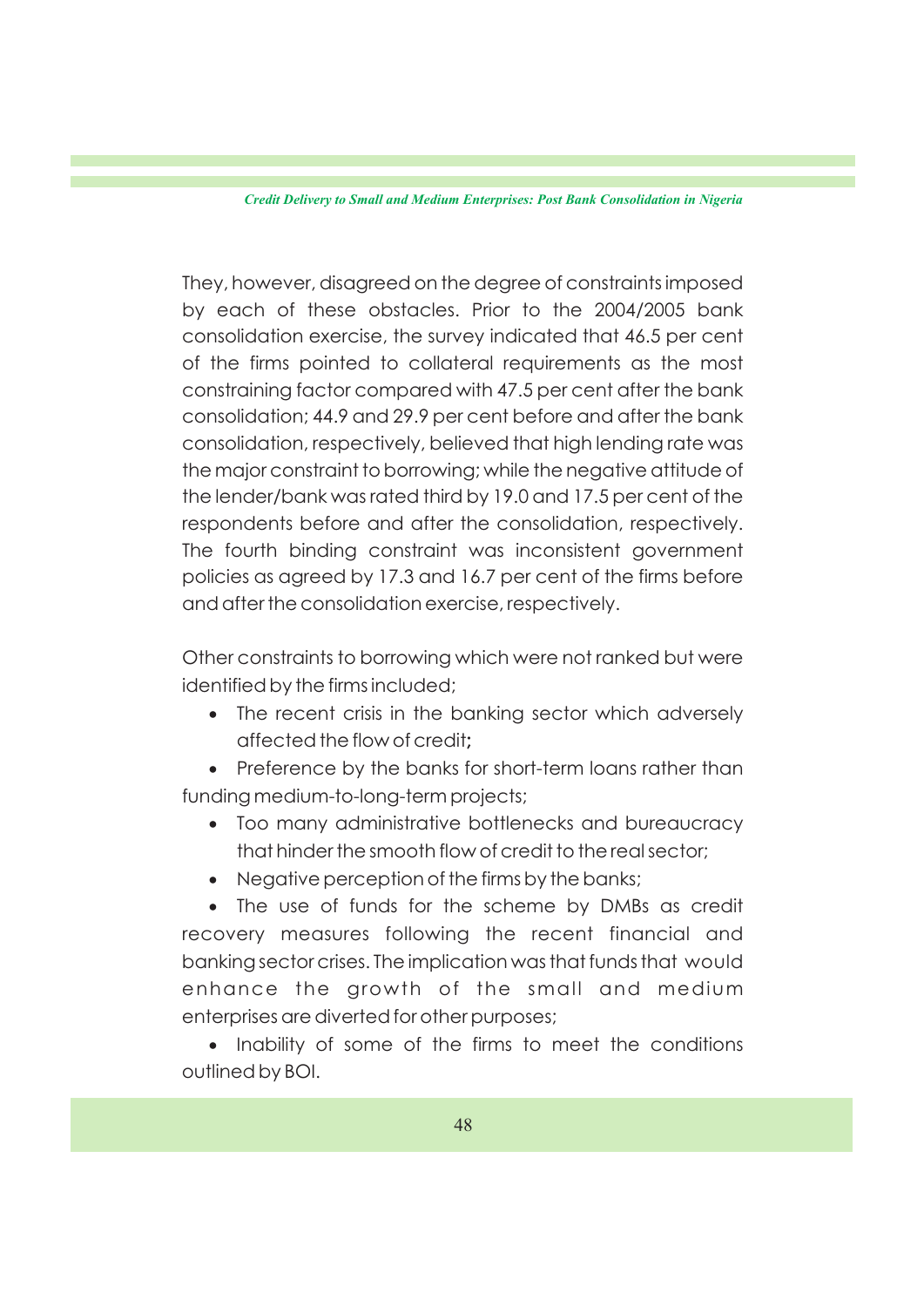# **4.2.9 Perception of Stakeholders on the Bank Consolidation Exercise and the Intervention Schemes**

The study sought to obtain the perception of stakeholders on both the consolidation exercise and the intervention schemes by the CBN. This was expected to serve as a feedback mechanism for policymakers and also, provide a basis for future fine-tuning of the operational guidelines of the initiatives in order to make them more suited to the needs of the target beneficiaries. The perceptions are as presented below.

## **4.2.9.1 Banks**

The banks generally applauded both the banking sector consolidation exercise and the intervention schemes of the CBN as both necessary and timely. They, however, opined that these initiatives would be better positioned to achieve their objectives if:

- (i) There is improvement in corporate governance in the sector;
- (ii) There is enhanced capacity and ability of consolidated banks to lend to SMEs;
- (iii) The credit and market risks associated with the initiatives are shared with the CBN;
- (iv) Banks were incentivized through awards for performance and tax concessions such as granting tax holidays and making incomes from such lending tax deductible;
- (v) There was more flexibility in the treatment of exposures arising from lending under these schemes with respect to prudential guidelines. This derives from the fact that some SMEs operations take long gestation period to generate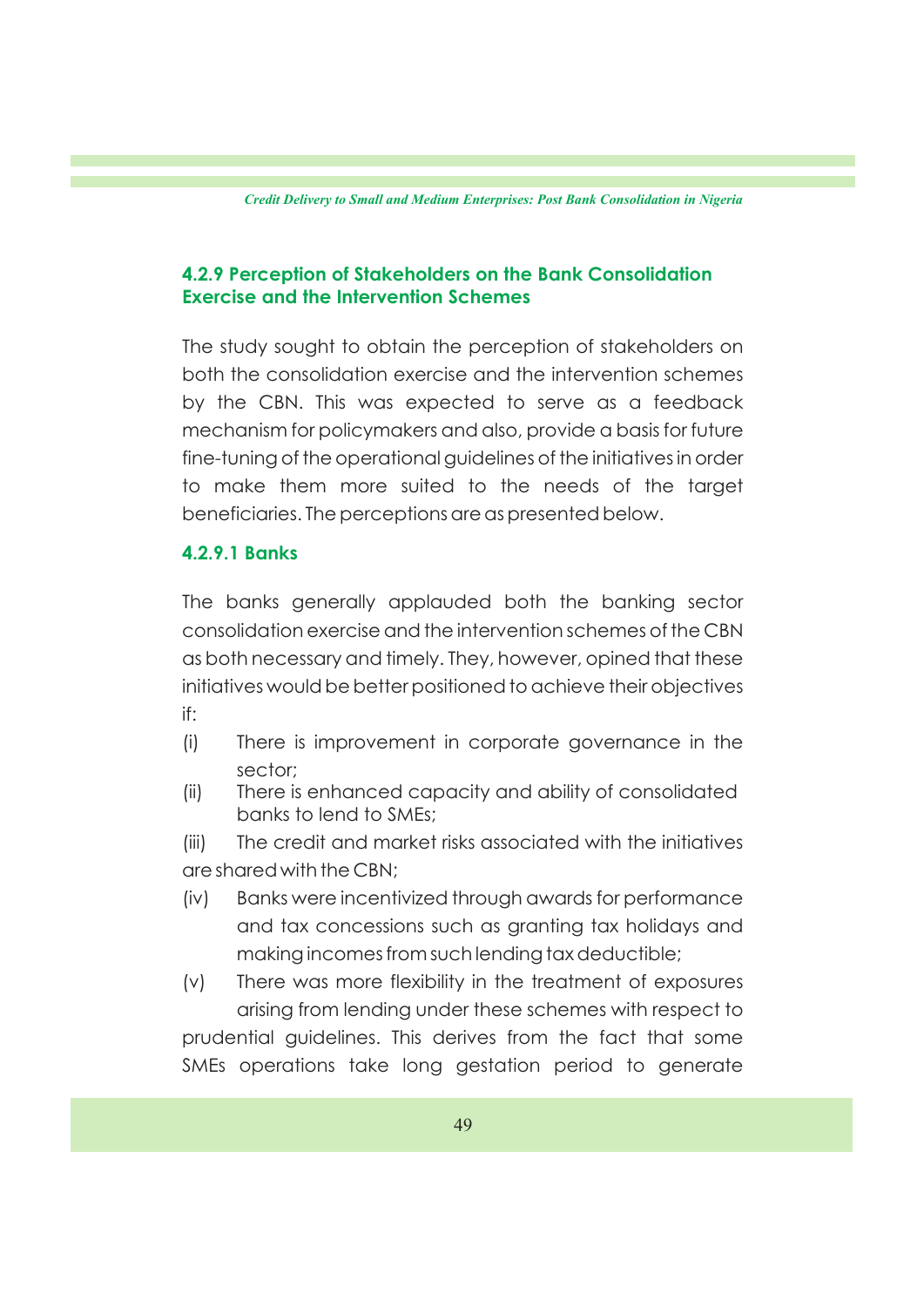sufficient cash flow to repay the loans;

(vi) Human capacity was enhanced in the SMEs sub-sector for better organization and other basic activities like the preparation of financial statements, packaging of loan requests, etc.;

(vii) Necessary reforms were undertaken to strengthen the legal system with a view to removing obstacles to judicial option to recover debts;

## **4.2.9.2 Firms**

Respondent firms were unanimous as to the relevance and desirability of both bank consolidation and the interventions of the CBN. However, in terms of accessibility to bank loans in the period before and after banking consolidation, their responses were mixed. About 89 per cent of the respondents perceived bank loans as being more easily accessible post-consolidation, as banks had enough capital to lend. In addition, some banks were interested in prospective customers for long term relationship and thus, were less stringent in their process of loan appraisal. Furthermore, they also noted the climate of improved regulatory framework as having played a role. The remaining 11 per cent, however, were of the view that access to credit was constrained post-consolidation, as the banks were no longer interested in small businesses (small borrowers) and were more favourably disposed to granting loans to bigger firms.

In terms of business relationship, 50.8 per cent of the respondents perceived the attitude of the banks as positive, while 49.2 per cent perceived the attitude as being lukewarm. The high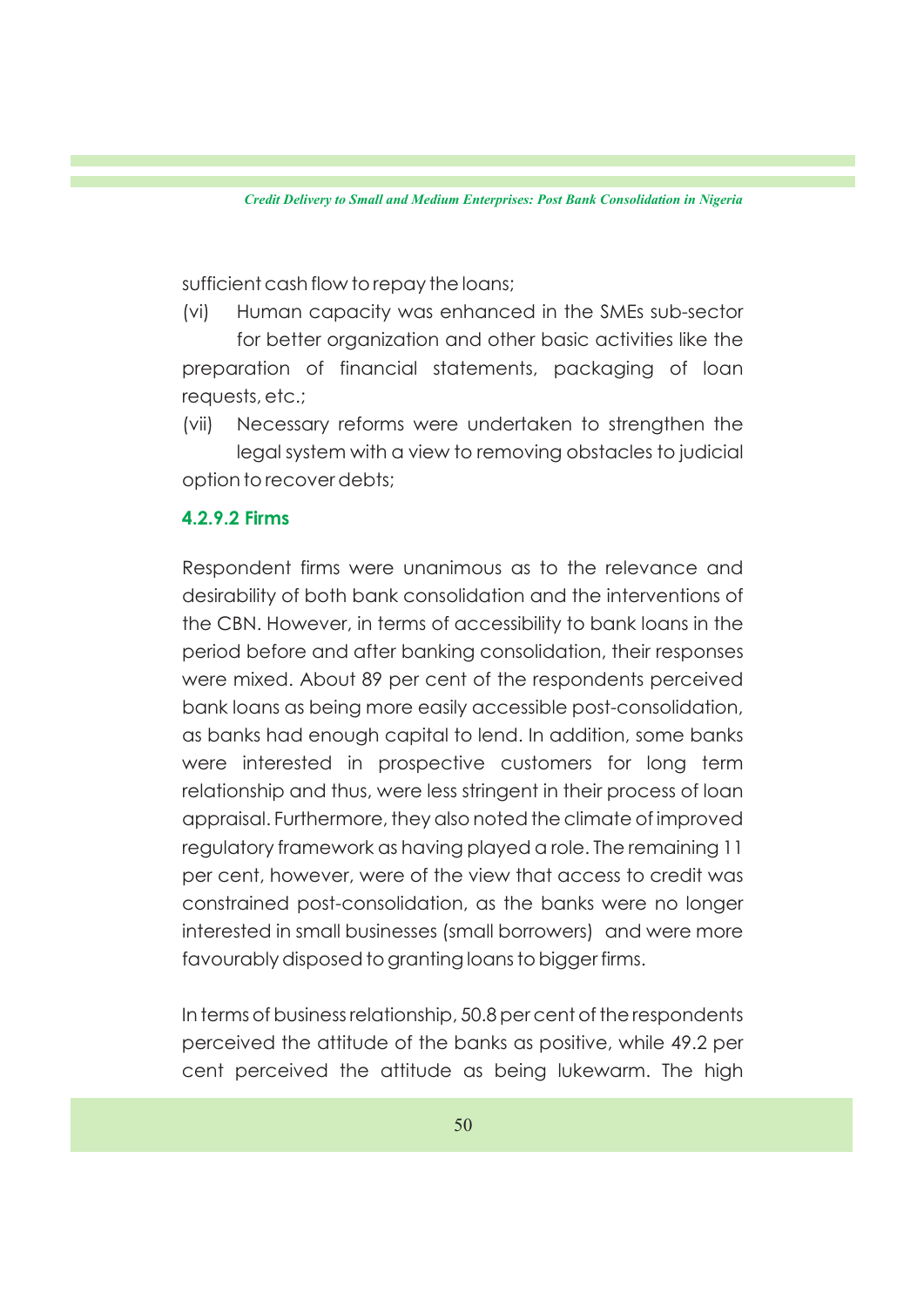negative response may not be unconnected with the endemic culture of default in the system.

With particular reference to the various CBN schemes during consolidation period, their observations were as follows:

a) Cycle time between application, processing and actual disbursement of loans took too long;

b) In some instances, amount approved and disbursed by the CBN /BOI were not fully released;

c) Banks do not seem to have confidence in equity (share) certificates as collateral for loans due to volatility in the capital market leading to low approval of credit applications;

- d) The restriction on the sectors eligible for funding under the various schemes/initiatives hindered access to credit for some deserving SMEs;
- e) Extra charges such as management and other administrative fees, which eventually undermined the concessionary nature of the facilities and increased the delivery cost of funds;
- f) Inadequate communication and engagement with stakeholders.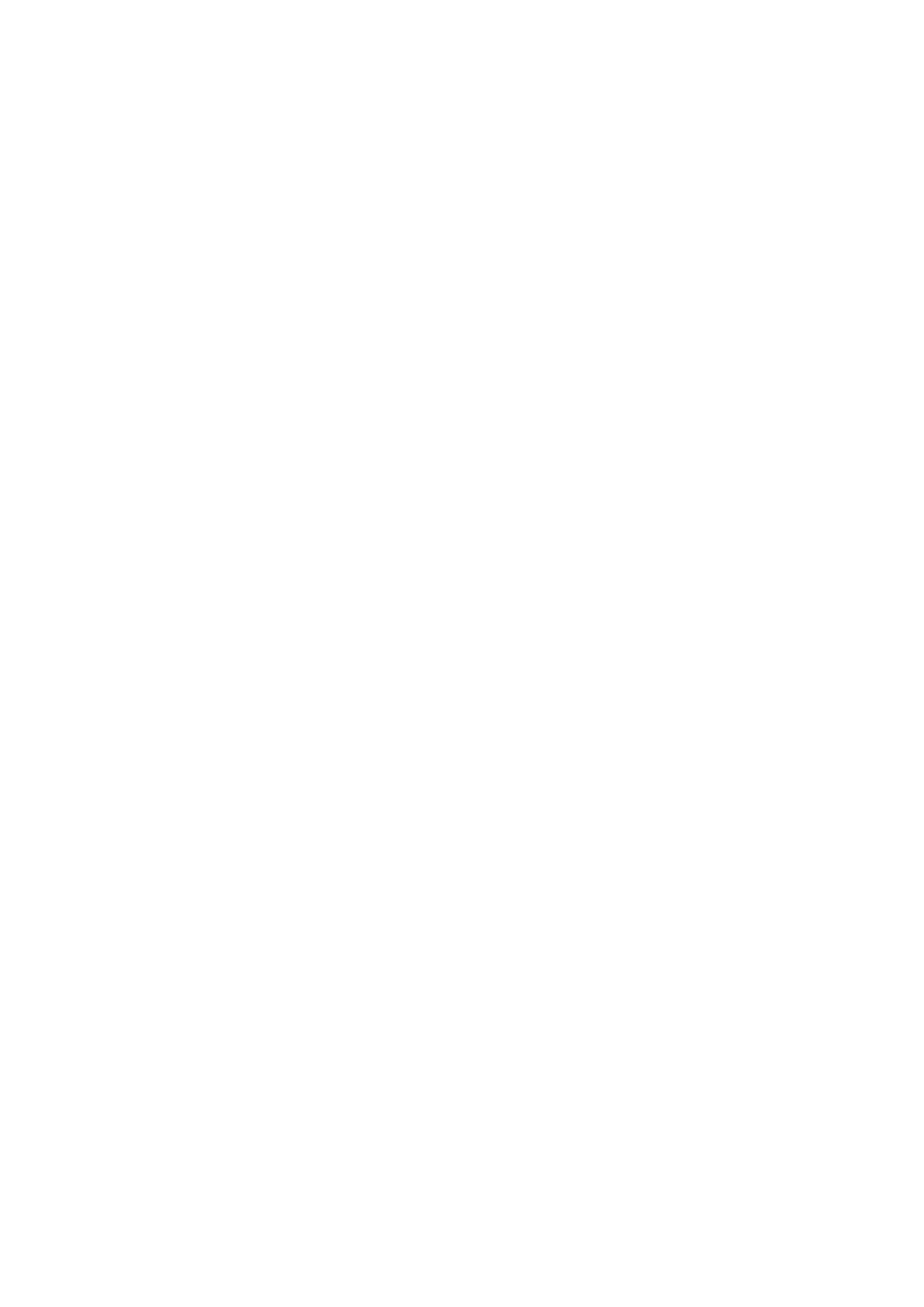## **5.0 Policy-Focused Recommendations**

These recommendations seek to improve the policy and institutional environment of credit delivery to SMEs for enhanced efficiency. They were distilled largely from identified constraints and the perception of various stakeholders.

#### **5.1 Infrastructural Development**

Infrastructure is the basic services and facilities necessary for a society, SMEs and the economy to function. There is need to intensify effort to increase the provision of infrastructure especially in the area of shared services where the cost of the service is shared. When this is effectively done, the unit cost for each facility provided is optimal. The provider needs to satisfy the Service Level Agreement (SLA) to ensure that the agreed services are delivered based on defined measures (KPIs, cost, quality etc.).

## **5.2 Collateral Requirement**

There is need for closer collaboration with land administrators to grant priority consideration for land acquisition and usage for SMEs. The process for issuance of certificates of occupancy(C of O) should be relaxed for SMEs so as to enable them recognise and use the document as collateral for loans.

#### **5.3 Improved Monitoring by CBN and BOI**

Monitoring activities on BOI managed programs and schemes need to be enhanced, to ensure compliance of the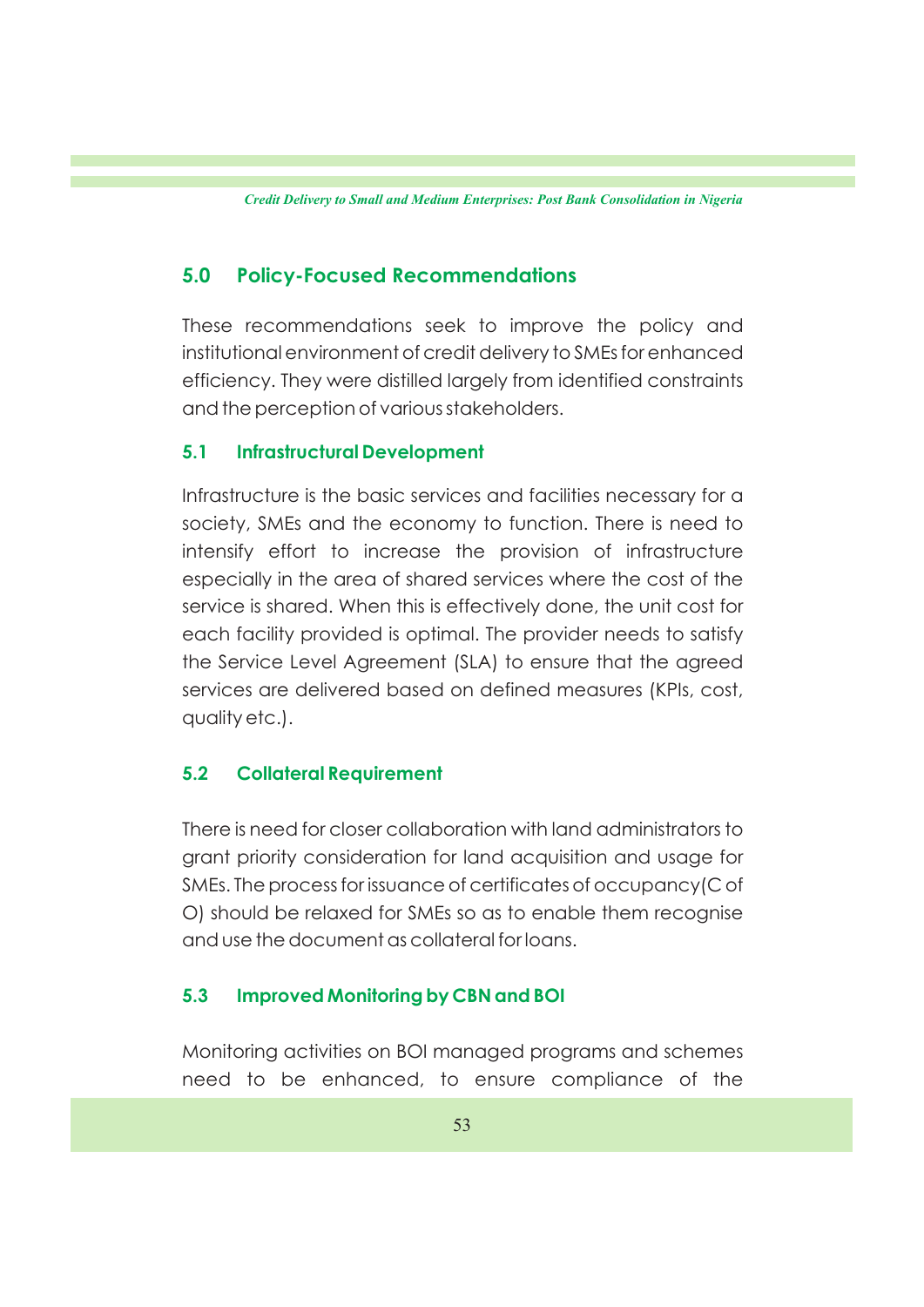requirements of the intervention scheme and eliminate sharp practices by participating Banks such as partial disbursement of approved amounts, undue delays in disbursement and introduction of additional conditions for draw-down. An effective monitoring system would ensure that the laudable objectives of these schemes are not compromised.

## **5.4 Strengthening the Credit Bureaux**

There is need to strengthen the established credit bureaux to enable them properly identify and generate accurate data/information on prospective customers' credit record. This will go a long way in checking loan defaults.

## **5.5 Building Capacity of SMEs Operators**

The study identified low human capacity amongst SME operators as an impediment to credit delivery. This manifests in the unorganised nature of their businesses, lack of business plan, improper book keeping and inability to write good proposals. Relevant agencies need to work through business associations to help strengthen the human capacity of SMEs so as to address these shortcomings. The role of SMEDAN is particularly relevant in this regard. The agency should intensify its efforts at providing entrepreneurial education through seminars and workshops.

## **5.6 Reform of the Legal System**

The Nigerian legal system should be strengthened to enhance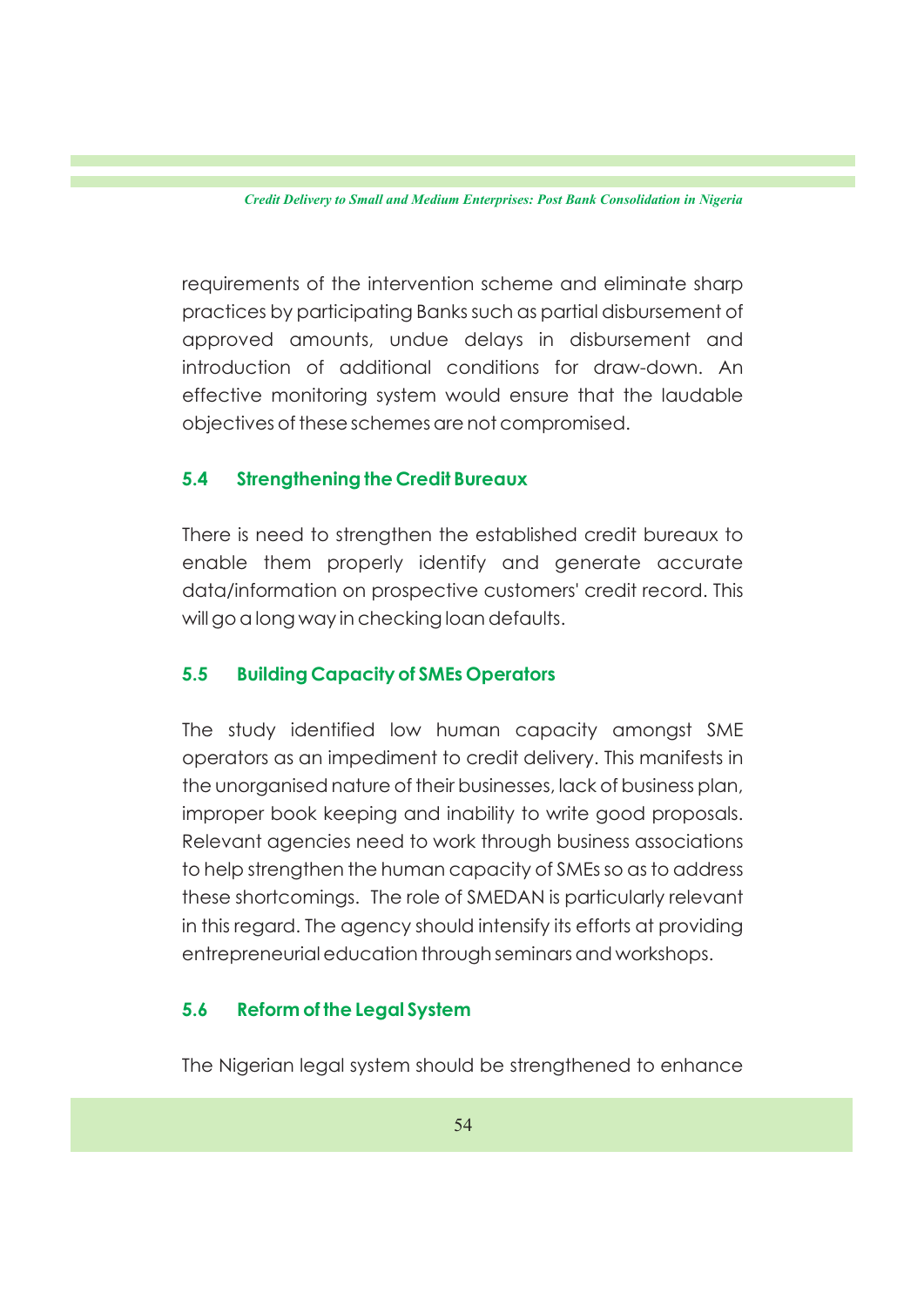enforcement of contract and quick dispensation of cases involving loan recovery. It would be helpful if commercial courts were established as these would ensure speedy dispensation of matters involving loan default.

#### **5.7 Stable Macro-Economic Environment**

There is need to ensure a stable and sustainable macroeconomic environment which is an essential precondition for growth and development of SMEs. It would enable SME businesses to plan more effectively for the future and raise productivity.

# **5.8 Flexible Guidelines and Speedy Documentation of Loan Processes**

Flexible guidelines for financing SMEs should be developed to enable banks bring about easy documentation processes. Documentation processes should be automated to make the process less cumbersome and reduce the cycle time of loan processing.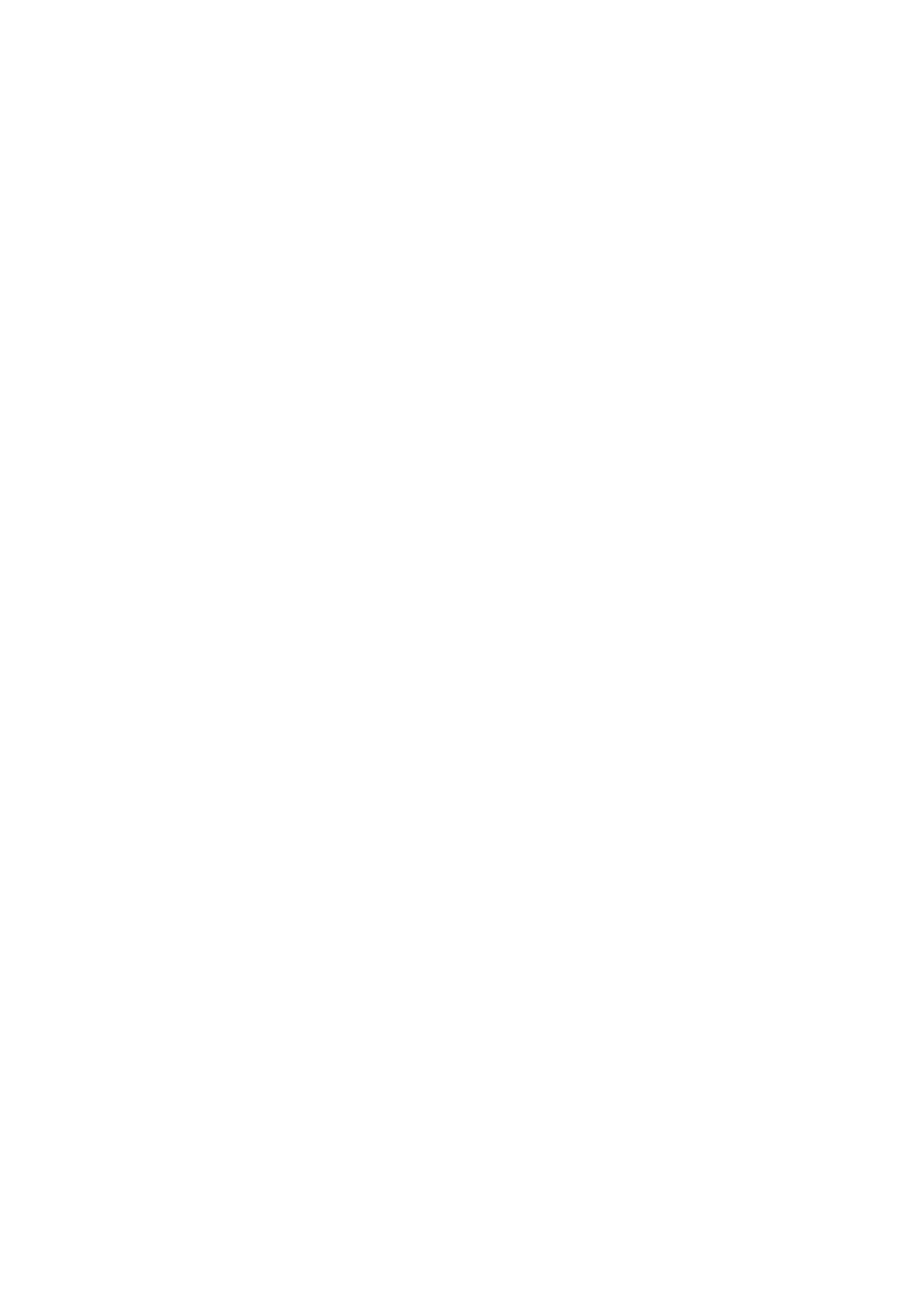# **6.0 Conclusion**

Following series of interventions adopted by the CBN since the banking sector consolidation exercise of 2004/2005 to the more recent initiatives meant to boost activities in the real sector, this study sought to ascertain among other things, the direction of growth of credit to SMEs. This is particularly more so, as the outcome of studies on the impact of consolidation policy on credit to SMEs in other climes has been mixed. The study revealed that, the banking consolidation negatively impacted on the growth of credit.

Some constraints, both on the supply-side and demand-side were identified and these include; the lack of long-term funds for banks to tap into to enable them to lend long-term and cheaply, persistence of high credit risk, high interest rate and banks' preference for lending to large-scale businesses.

Drawing from the identified constraints, the study recommended measures to create a pool of long-term funds to enable long tenor lending and influence the regime of interest rate downward, sustain on-going efforts at fixing the decrepit economic infrastructure, ease loan documentation process and requirements, create additional incentives to boost lending to SMEs and enhance monitoring of funds disbursed under the CBN intervention schemes, etc.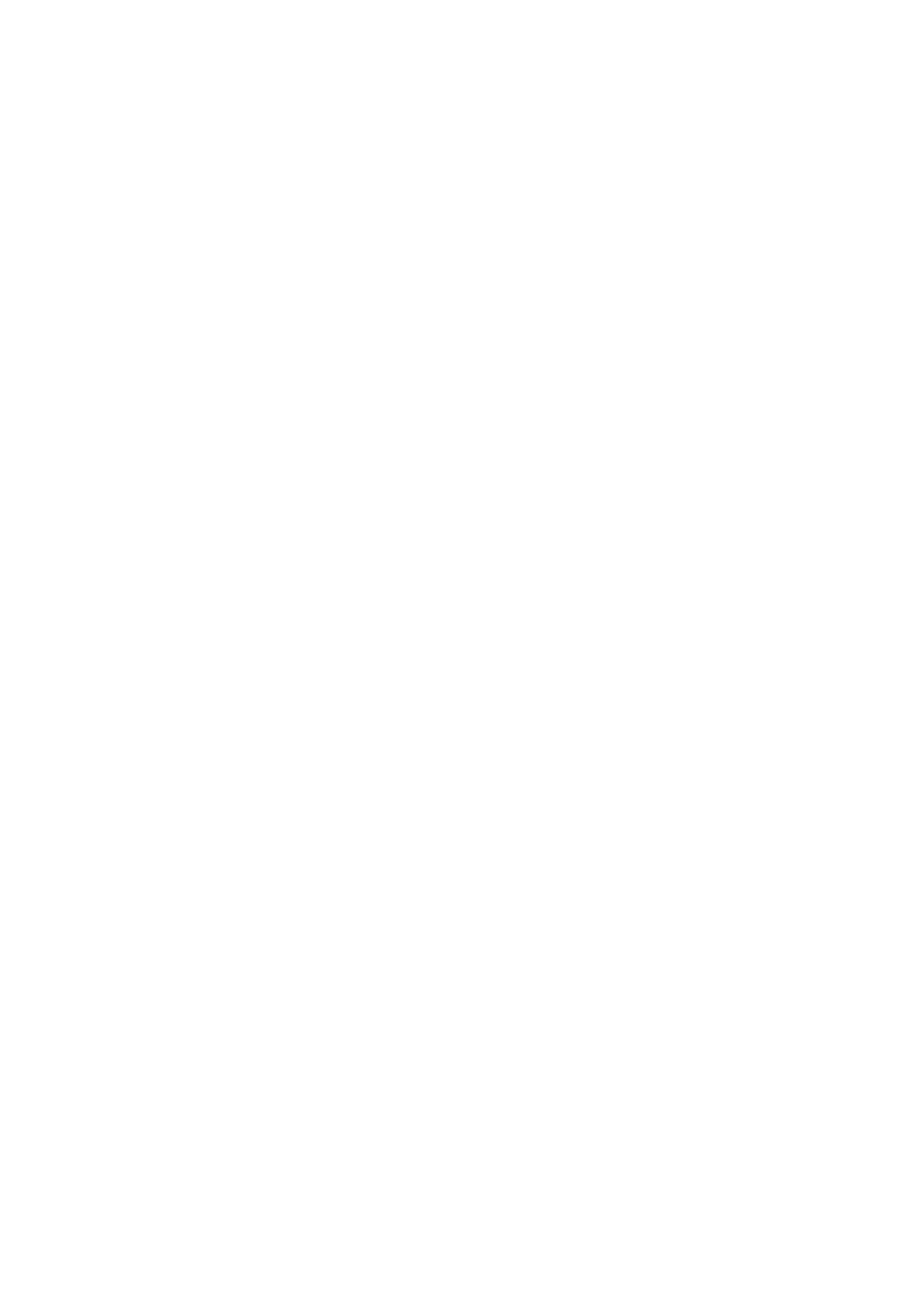## **References**

- Andree, C. and C. Kallberg, (2008). *The capital structure of SMEs: Evidence from the Swedish security industry*. Retrieved from: http://www.student.se/uppsok
- Anyanwu, C. M. (1986). Efficient Administration of Credit for Small Scale Industrial Development in Nigeria. *Central Bank of Nigeria Bullion 20(3)*
- Anyanwu, C. M. (2001). Financing and Promoting Small Scale Industries: Concepts Issues and Prospects. *Central Bank of Nigeria Bullion* 25(3).
- Ayyaggari, M., T. Beck, and A. Demirguc-Kunt (2007). Small and Medium Enterprises across the globe. Small Business Economics 29, 415-434
- Balunywa, W. (2001). What are Small Scale Enterprises? *Entrepreneurship and Small Business Enterprise*. Makerere: University Business School.
- Banaccorsi, *E.* and G. Gobbi (2001). The Effect of Bank Consolidation and Market Entry on Small Business Lending. *Banca D'ItaliaTemi di discussion, del ServizoStudi* No. 404, June 2001.
- Barbosa, G. and C. Moraes (2004)*. Determinants of the firm's capital structure: The case of the very small enterprises*. Retrieved from http://econpa.wustl.edu.8089/eps/ fin/papers 0302/0302001.pdf.
- Baumol, W.J. (1982). Contestable Markets: An Uprising in Theory of industry structure. *The American Economics Review*. 72(1), 1-15
- Beck, T. (2007). Financing constraints of SMEs in developing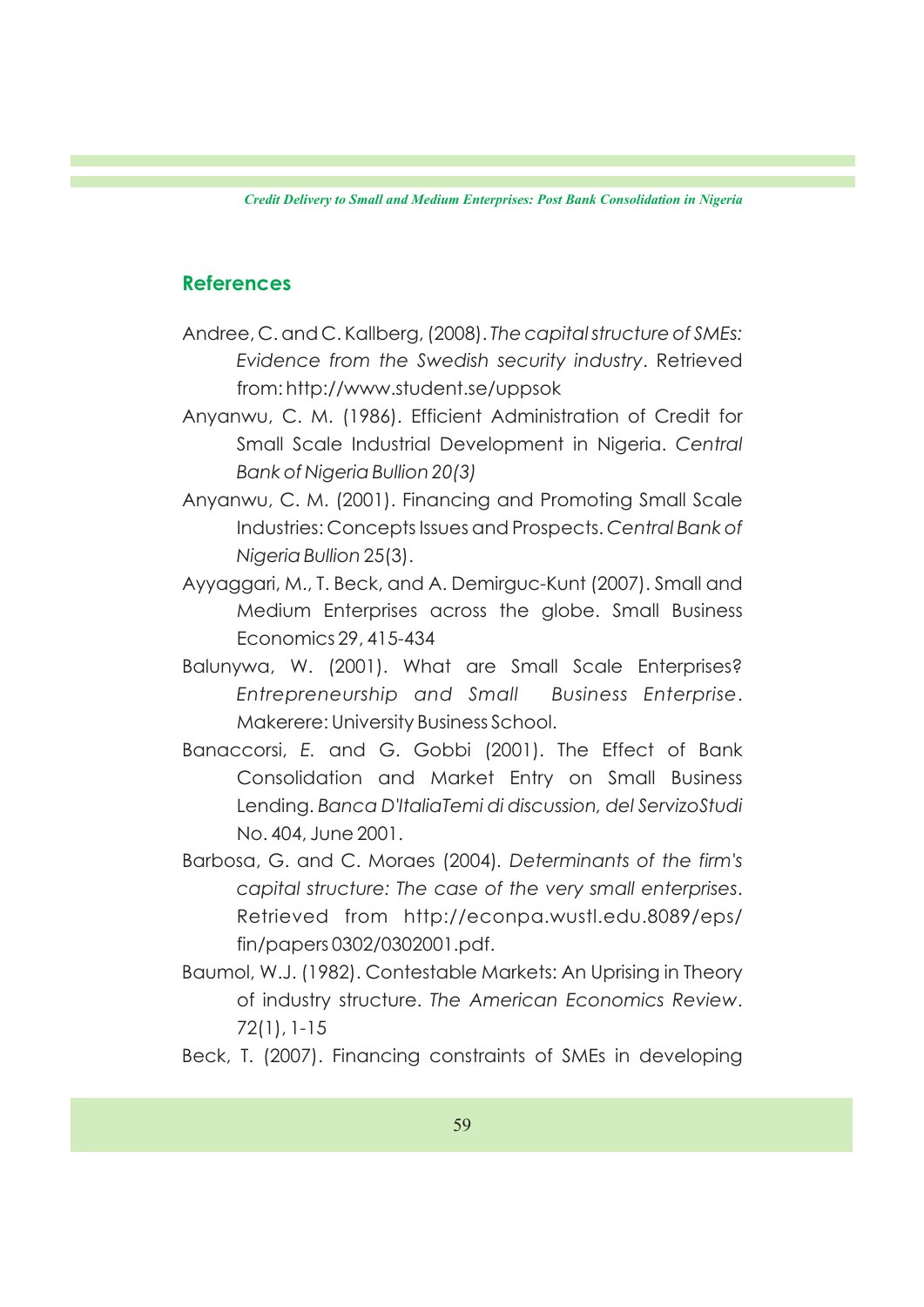countries: Evidence, determinants and solutions. *J. Int. Money Finance.*31(2), 401-441.

- Beck, T., A. Demirguc-Kunt and M. Peria (2008). *Bank Financing for SMEs around the World: Drivers, Obstacles, Business Models and Lending practices. Retrieved from:*
- Berger, A. and G. Udell (1996). *Relationship Lending and Lines of Credit in Small Firm Finance*. Retrieved from http://knowledge.wharton.upenn.edu/papers/414.pdf
- Berger, A. and G. Udell (2002). *Small Business Credit Availability and Relationship Lending: The Importance of Bank Organisational Structure*.
- Bonaccorsi di Patti, E. and G. Gobbi (2001). The Changing Structure of Local Credit Markets: Are Small Business Special? *Journal of Banking and Finance* 25(12), 2209- 2237
- CACCI. (2003). Recommendations on SME Development for Submission to the APEC Business Advisory Council (ABAC). Author.http://www.cacci.org.tw/Journal/2003%20Vol%2 01/CACCI%20Recommendations%20on%20SME%20to% 20ABAC.PDF
- Calice, P., V. Chando & S. Sekioua (2012). Bank Financing to Small and Medium Enterprises in East Africa: Findings of a Survey in Kenya, Tanzania, Uganda and Zambia. *AFDB*  Working Paper Series. Retrieved from http://www.afdb.org/fileadmin/uploads/afdb/Docume nts/Publications/WPS%20No%20146%20Bank%20Financin g%20to%20Small%20and%20Medium%20Enterprises%20I n%20East%20Africa%20%20Findings%20of%20A%20Surve y%20in%20Kenya%20Tanzania%20Uganda%20and%20Za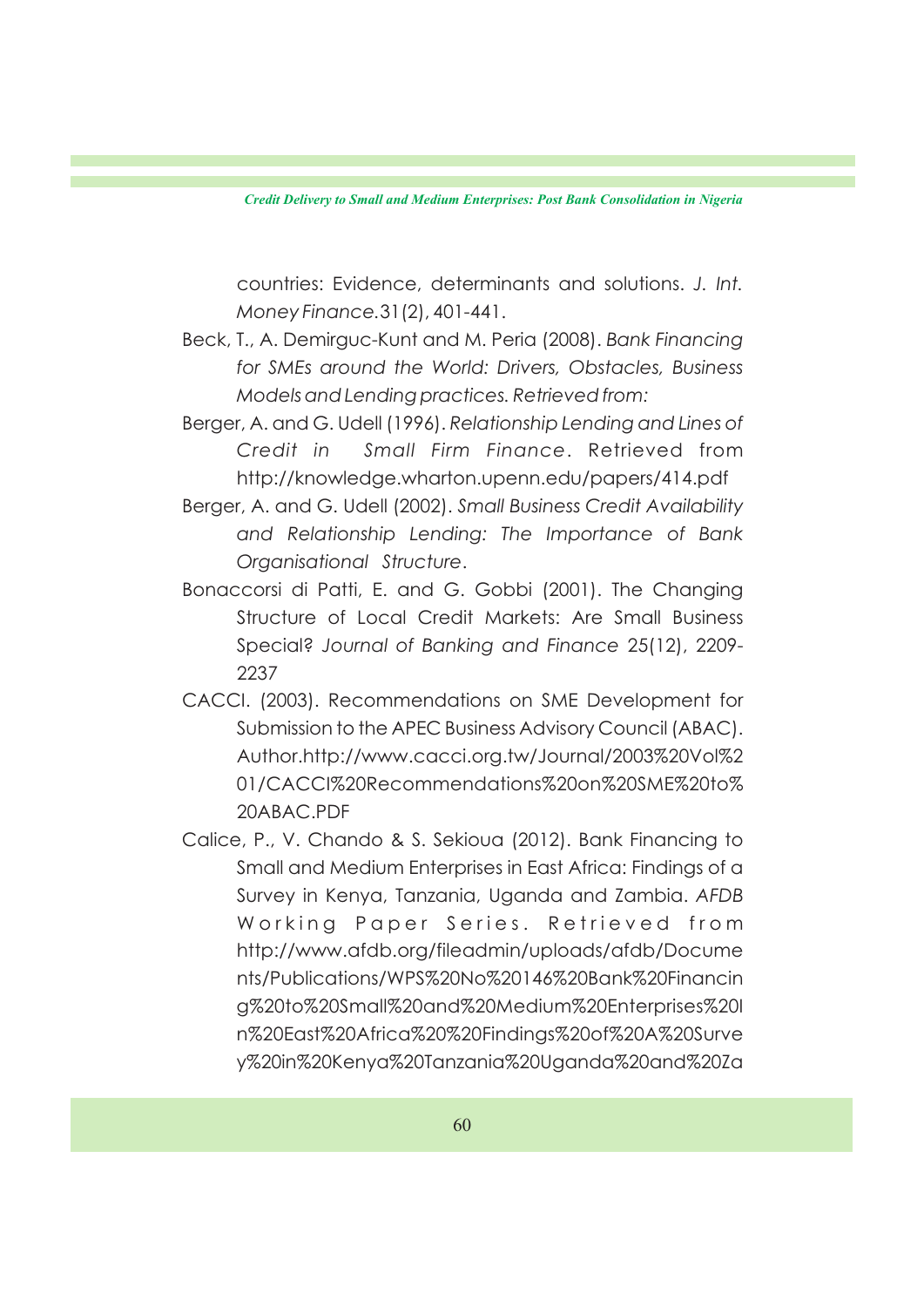mbia%20F.pdf

Cassar, G. (2004). The financing of business start-ups. *Journal of Business Development* 9(2), 261-283.

Central Bank of Nigeria (CBN) Economic Report 2012

- Central Bank of Nigeria ,CBN (2011). Development Finance. Retrieved on 6th January, 2012 from http://www.cenbank.org/Devfin/smefinance.asp
- Chan, S. and G. Kanatas (1985). Asymmetric Valuation and the Role of Collateral in Loan Agreements. *Journal of Money, Credit and Banking*17(1), 85-95.
- Coco, G. (2000). On the use of collateral. *Journal of Economic Survey* 14(2), 191-214.
- Cole, R., L. Goldberg, and L. White (2004). Cookie-cutter versus Character: The Microstructure of Small Business Lending by Large and Small Banks. *Journal of Financial and Quantitative Analysis* 39( 2), 227–255.
- Craig, S. G. and P. Hardee (2004). *The Impact of Bank Consolidation on Small Business Credit Availability. Journal of Credit and Banking, 16 (4): 617-645 at www.sba.gov/advo/research/rs234tot.pdf*
- Cressy, R. and C. Olofsson, (1997). *The Financial Conditions for Swedish SMEs: Survey and Research Agenda*. Available from http://link.springer.com/article/10.1023%2FA%3A 1007975924164#
- De la Torre, A., Martínez Pería, M.S., Schmukler, S.(2008). Bank involvement with SMEs: Beyond relationship lending. World Bank Policy Research Working Paper4649.
- Degryse, H., N. Masschelein, &J. Mitchell (2005). SMEs and Bank Lending Relationships: The Impact of Mergers. *CEPR*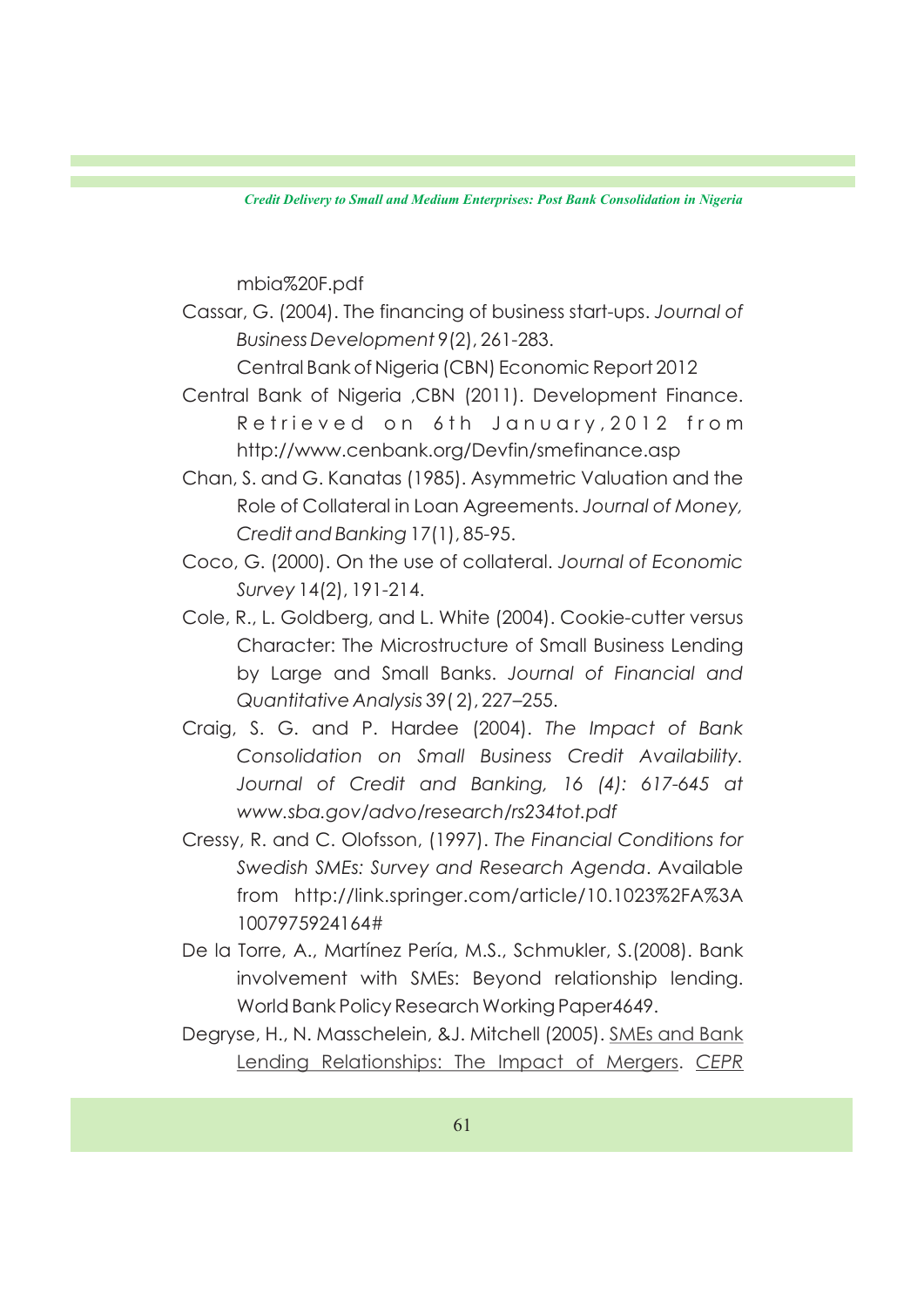*Discussion Papers 5061.* C.E.P.R.

- EFInA, (2012). *Access to Financial Services in Nigeria 2012 survey*. Retrieved from http://www.efina.org.ng/assets/ Documents/EFInA-A2F-2012-surveyFGDReport.pdf
- Ely, P. and J. Robinson, (2001). *Consolidation, Technology, and the Changing Structure of Banks' Small Business Lending*. Retrieved from http://www.dallasfed.org/assets/ documents/research/efr/2001/efr0101c.pdf
- Evbuomwan, O. and Akinyosoye, O. (2012). Preferences of micro, small and medium scale enterprises to financial products in Nigeria. *Journal of Agricultural economics and development* 1(4) 80-98.
- Fadare, O. (2010). Recent Banking Sector Reforms and Economic Growth in Nigeria. *Middle Eastern Finance and Economics Issue 8.*
- Hannafey, T. (2003). Entrepreneurship and ethics: A literature review. *Journal of Business Ethics* 46(2), 99-110.
- Jensen, M. and W. Meckling (1976). Theory of the firm: managerial behaviour, agency cost and ownership structure. Journal of Finance and Economics.3(4), 305- 360
- Kpelai, S. T. (2009). *Entrepreneurship Development in Nigeria*. Makurdi: Aboki Publishers
- Luper, I. (2012).Banking Sector Reforms and SMEs' Financing In Nigeria. Global Journal of Management Science and Technology 1(3). Retrieved from http://gjmst.com/Current%20Issue/Vol1%20issue%203.pdf
- Marsch K., C. Schnider, and K. Forster-van(2007). *Banking Consolidation.*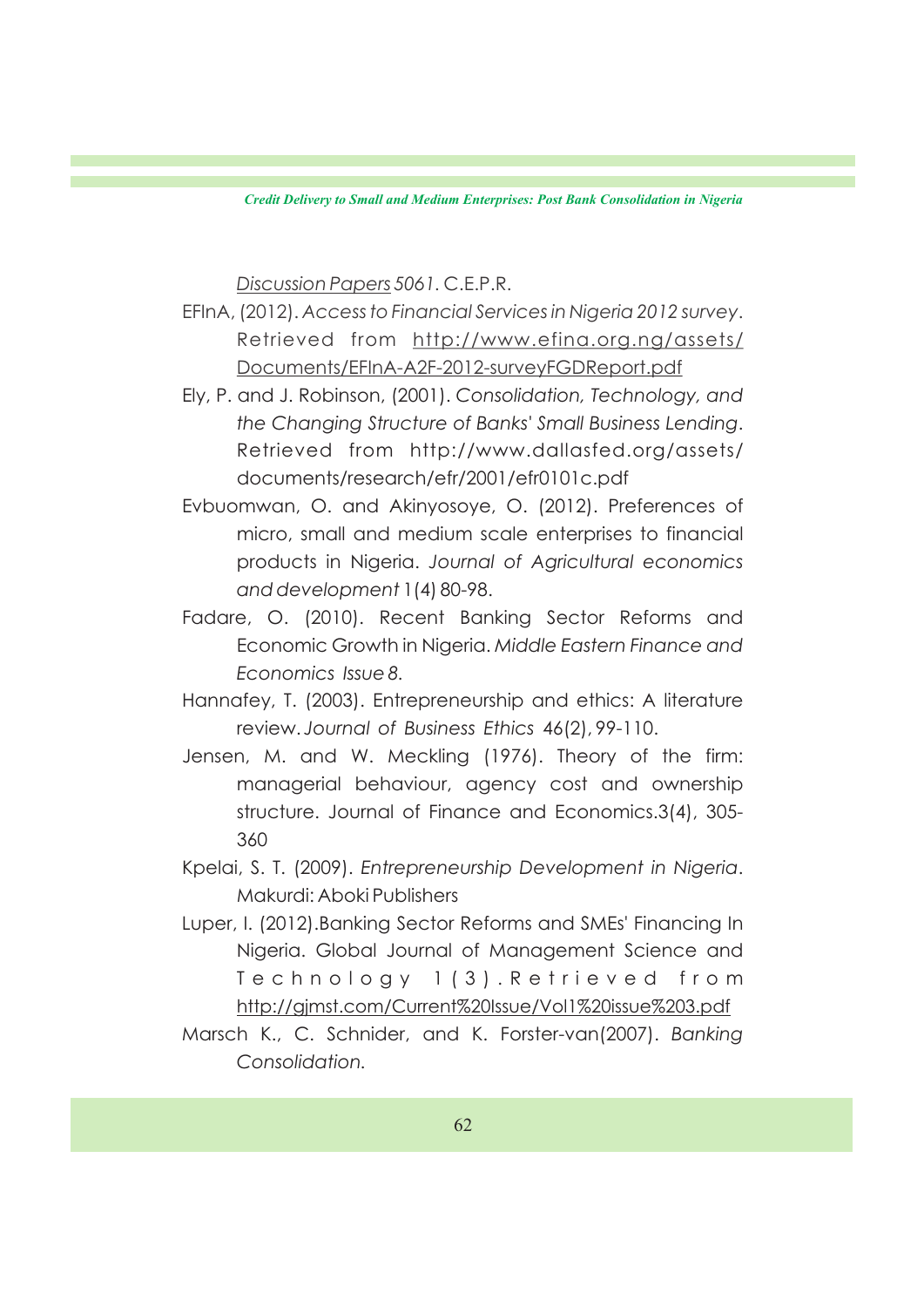- Modigliani F. and MH Miller (1958). The cost of capital, corporation finance and the theory of investment. *American Economic Review* 48(3), 261-295.
- Modigliani F. and MH Miller (1963). Corporate income taxes and the cost of capital: A correction. American Economic Review 53(3), 433-444.
- Myers S. C. (1984). Capital Structure. The Journal of Economic Perspectives, Vol. 15, No. 2. (Spring, 2001), pp. 81-102. Obasan, K. and K. Arikewuyo (2012), The Effect of Pre-Post Bank consolidation on the Accessibility of Finance to SMEs in Nigeria. Journal of business Research1 (3)
- Peek, J. and E. Rosengren (1996). Small Business Credit Availability: How Important is Size of the Lender? In Universal Banking: Financial System, Design Reconsidered. Irwin Publishing
- Rocha, Roberto, Farazi, Subika, Khouri, Rania and Pearce, Douglas, 2011. "The Status of Bank Lending to SMEs in the Middle East and North Africa Region: The Results of a Joint Survey of the Union of Arab Bank and the World Bank", World Bank Policy Research Working Paper 5607. The World Bank, Washington DC.
- Somoye, R.O.C. (2008).The Performances of Commercial Banks in Post-Consolidation Period in Nigeria: An Empirical Review. *European Journal of Economics, Finance and Administrative Sciences*. Issue 14, 62-73: Irwin Publishing
- Stephanou, C. and C. Rodinguez(2008). Banking financing to small and medium sized enterprises (SMEs) in Colombia. *World Bank Policy Research Working Paper 4481.* Retrieved from https://openknowledge.worldbank.org